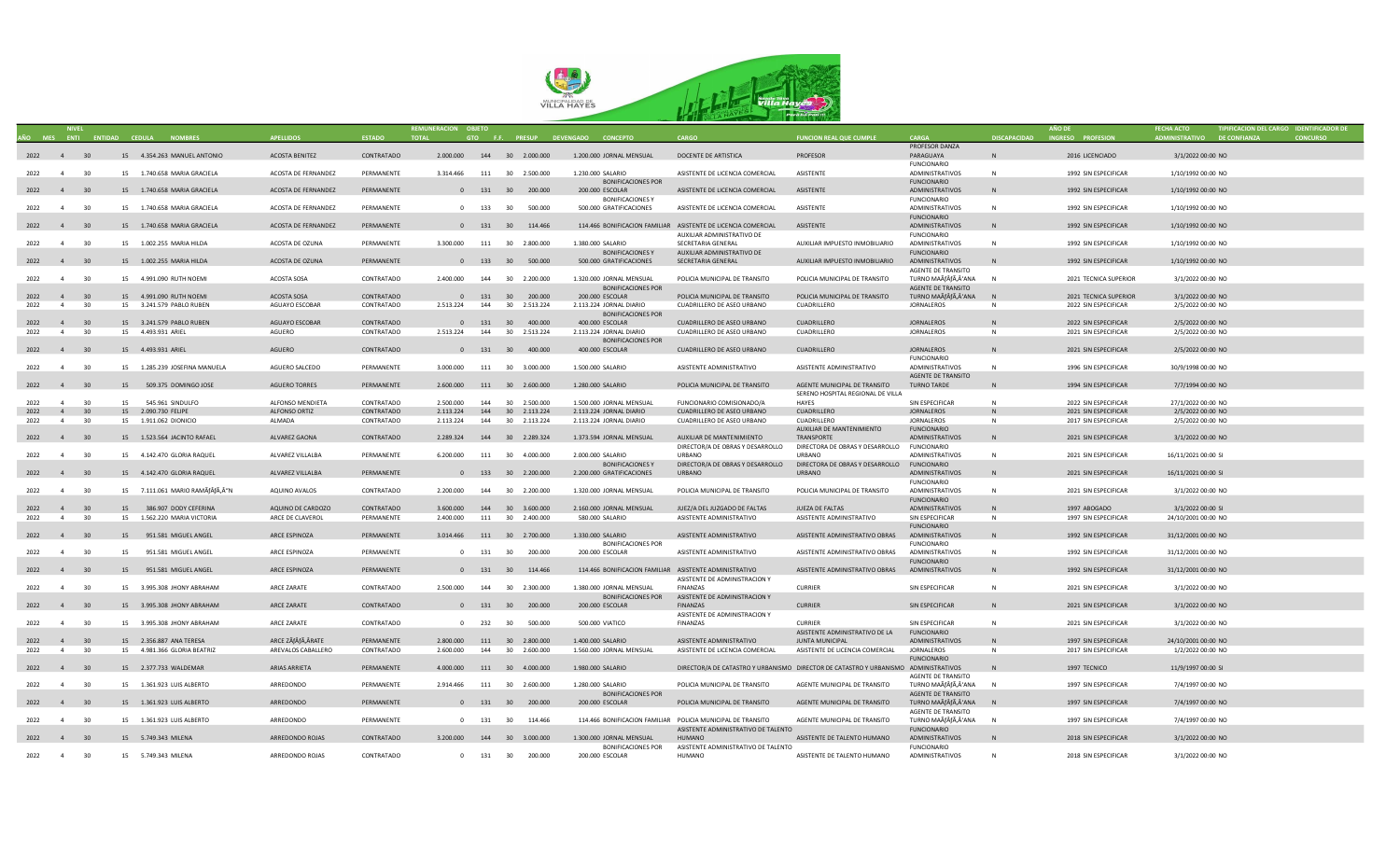

|           | <b>NIVEL</b>   |    |                                      |                           |               | REMUNERACION OBJETO |     |                               |                                                        |                                                                                                                  |                                                    |                                              |                     | AÑO DE               | <b>FECHA ACTO</b>           | TIPIFICACION DEL CARGO IDENTIFICADOR DE |
|-----------|----------------|----|--------------------------------------|---------------------------|---------------|---------------------|-----|-------------------------------|--------------------------------------------------------|------------------------------------------------------------------------------------------------------------------|----------------------------------------------------|----------------------------------------------|---------------------|----------------------|-----------------------------|-----------------------------------------|
|           |                |    | AÑO MES ENTI ENTIDAD CEDULA NOMBRES  | <b>APELLIDOS</b>          | <b>ESTADO</b> | <b>TOTAL</b>        |     |                               | GTO F.F. PRESUP DEVENGADO CONCEPTO                     | CARGO                                                                                                            | <b>FUNCION REAL QUE CUMPLE</b>                     | <b>CARGA</b>                                 | <b>DISCAPACIDAD</b> | INGRESO PROFESION    | ADMINISTRATIVO DE CONFIANZA | <b>CONCURSO</b>                         |
|           |                |    |                                      |                           |               |                     |     |                               |                                                        |                                                                                                                  | DOCENTE DE GUITARRA - ESC. MPAL DE                 |                                              |                     |                      |                             |                                         |
| 2022 4 30 |                |    | 15 1.405.660 ELIGIO                  | AVALOS                    | PERMANENTE    |                     |     | 2.600.000 111 30 2.600.000    | 1.300.000 SALARIO                                      | RECEPCIONISTA DE INTENDENCIA                                                                                     | ARTES                                              | PROFESOR GUITARRA                            | N                   | 1997 PROFESOR        | 24/10/2001 00:00 NO         |                                         |
| 2022 4    |                | 30 | 15 3.630.959 RICARDO SALVADOR        | <b>AVALOS BENITEZ</b>     | CONTRATADO    | 3.000.000           |     | 144 30 3.000.000              | 1.800.000 JORNAL MENSUAL                               | ASISTENTE DE COMUNICACION Y PRENSA PRENSA                                                                        | ASISTENTE DE COMUNICACION Y                        | SIN ESPECIFICAR                              | N                   | 2021 SIN ESPECIFICAR | 3/1/2022 00:00 NO           |                                         |
| 2022 4 30 |                |    | 15 3.368.946 LORENA ISABEL           | AVALOS PEREIRA            | CONTRATADO    |                     |     | 4.200.000  144  30  4.000.000 | 2.400.000 JORNAL MENSUAL                               | JEFE/A DE SERVICIO DE SALUD                                                                                      | JEFA DE SERVICIOS DE SALUD                         | SIN ESPECIFICAR                              | N                   | 2021 LICENCIADO      | 3/1/2022 00:00 SI           |                                         |
|           |                |    |                                      |                           |               |                     |     |                               | <b>BONIFICACIONES POR</b>                              |                                                                                                                  |                                                    |                                              |                     |                      |                             |                                         |
| 2022      | $\overline{4}$ | 30 | 15 3.368.946 LORENA ISABEL           | <b>AVALOS PEREIRA</b>     | CONTRATADO    |                     |     | 0 131 30 200.000              | 200.000 ESCOLAR                                        | JEFE/A DE SERVICIO DE SALUD                                                                                      | JEFA DE SERVICIOS DE SALUD                         | SIN ESPECIFICAR                              | N                   | 2021 LICENCIADO      | 3/1/2022 00:00 SI           |                                         |
|           |                |    |                                      |                           |               |                     |     |                               |                                                        | VERIFICADOR DE OBRAS Y DESARROLLO                                                                                |                                                    | <b>FUNCIONARIO</b>                           |                     |                      |                             |                                         |
|           | 2022 4 30      |    | 15 963.283 LUIS                      | AVEIRO                    | PERMANENTE    |                     |     | 2.928.932 111 30 2.500.000    | 1,230,000 SALARIO                                      | <b>URBANO</b>                                                                                                    | <b>VERIFICADOR</b>                                 | ADMINISTRATIVOS                              | <b>N</b>            | 2006 SIN ESPECIFICAR | 19/12/2006 00:00 NO         |                                         |
|           |                |    |                                      |                           |               |                     |     |                               | <b>BONIFICACIONES POR</b>                              | VERIFICADOR DE OBRAS Y DESARROLLO                                                                                |                                                    | <b>FUNCIONARIO</b>                           |                     |                      |                             |                                         |
| 2022      | $\overline{4}$ | 30 | 15 963.283 LUIS                      | AVEIRO                    | PERMANENTE    |                     |     | 0 131 30 200.000              | 200,000 ESCOLAR                                        | <b>LIRRANO</b>                                                                                                   | <b>VERIFICADOR</b>                                 | ADMINISTRATIVOS                              | <b>N</b>            | 2006 SIN ESPECIFICAR | 19/12/2006 00:00 NO         |                                         |
|           |                |    |                                      |                           |               |                     |     |                               |                                                        | VERIFICADOR DE OBRAS Y DESARROLLO                                                                                |                                                    | <b>FUNCIONARIO</b>                           |                     |                      |                             |                                         |
|           | 2022 4 30      |    | 15 963.283 LUIS                      | AVEIRO                    | PERMANENTE    |                     |     | 0 131 30 228.932              | 228.932 BONIFICACION FAMILIAR URBANO                   |                                                                                                                  | VERIFICADOR                                        | ADMINISTRATIVOS                              | N                   | 2006 SIN ESPECIFICAR | 19/12/2006 00:00 NO         |                                         |
|           |                |    |                                      |                           |               |                     |     |                               |                                                        |                                                                                                                  |                                                    | <b>FUNCIONARIO</b>                           |                     |                      |                             |                                         |
| 2022      | 4              | 30 | 15 5.792.914 CRISTINA ARAMI          | AVEIRO ACOSTA             | CONTRATADO    | 2.000.000           |     | 144 30 2.000.000              | 1.200.000 JORNAL MENSUAL                               | ASISTENTE ADMINISTRATIVO                                                                                         | ASISTENTE DE SERVICIOS MUNICIPALES ADMINISTRATIVOS |                                              | N                   | 2021 SIN ESPECIFICAR | 3/1/2022 00:00 NO           |                                         |
|           | 2022 4 30      |    | 15 4.738.211 REINALDO GABRIEL        | AVEIRO GALEANO            | CONTRATADO    | 5.700.000           |     | 144 30 4.000.000              | 2.400.000 JORNAL MENSUAL                               | JEFE/A DE BIENESTAR Y DESARROLLO<br>PERSONAL                                                                     | JEFE DE BIENESTAR Y DESARROLLO<br>PERSONAL         | <b>FUNCIONARIO</b><br><b>ADMINISTRATIVOS</b> |                     | 2016 LICENCIADO      | 3/1/2022 00:00 SI           |                                         |
|           |                |    |                                      |                           |               |                     |     |                               |                                                        | JEFE/A DE BIENESTAR Y DESARROLLO                                                                                 | JEFE DE BIENESTAR Y DESARROLLO                     | <b>FUNCIONARIO</b>                           |                     |                      |                             |                                         |
| 2022      | $\overline{4}$ | 30 | 15 4.738.211 REINALDO GABRIEL        | AVEIRO GALEANO            | CONTRATADO    | $\overline{0}$      |     | 144 30 1.700.000              | 1.700.000                                              | PERSONAL                                                                                                         | PERSONAL                                           | ADMINISTRATIVOS                              |                     | 2016 LICENCIADO      | 3/1/2022 00:00 SI           |                                         |
| 2022      | 4              | 30 | 15  1.415.276  CASIMIRO              | AVEIRO GAONA              | PERMANENTE    | 2.500.000           |     | 111 30 2.500.000              | 1.250.000 SALARIO                                      | SERENO MUNICIPAL                                                                                                 | SERENO DEL TALLER MUNICIPAL                        | SERENO 1ER TURNO                             | N                   | 2002 SIN ESPECIFICAR | 18/5/2012 00:00 NO          |                                         |
| 2022      | 4              | 30 | 15 2.192.586 JUSTO PASTOR            | AVEIRO GAONA              | PERMANENTE    | 2.500.000           |     | 111 30 2.500.000              | 1.250.000 SALARIO                                      | SERENO MUNICIPAL                                                                                                 | SERENO DE LA JUNTA MUNICIPAL                       | SERENO 2DO. TURNO                            | N                   | 2009 SIN ESPECIFICAR | 1/1/2009 00:00 NO           |                                         |
|           |                |    |                                      |                           |               |                     |     |                               |                                                        | DIRECTOR/A DE ADMINISTRACION Y                                                                                   |                                                    | <b>FUNCIONARIO</b>                           |                     |                      |                             |                                         |
| 2022 4 30 |                |    | 15 4.993.787 NOELIA ELIZABETH        | AYALA RENAUT              | PERMANENTE    |                     |     | 7.314.466 111 30 4.500.000    | 2.250.000 SALARIO                                      | <b>FINANZAS</b>                                                                                                  | ADMINISTRACION Y FINANZAS                          | <b>ADMINISTRATIVOS</b>                       | <b>N</b>            | 2021 LICENCIADO      | 10/11/2021 00:00 SI         |                                         |
|           |                |    |                                      |                           |               |                     |     |                               | <b>BONIFICACIONES POR</b>                              | DIRECTOR/A DE ADMINISTRACION Y                                                                                   |                                                    | <b>FUNCIONARIO</b>                           |                     |                      |                             |                                         |
| 2022      | $\overline{4}$ | 30 | 15 4.993.787 NOELIA ELIZABETH        | AYALA RENAUT              | PERMANENTE    |                     |     | 0 131 30 200,000              | 200.000 ESCOLAR                                        | <b>FINANZAS</b>                                                                                                  | ADMINISTRACION Y FINANZAS                          | <b>ADMINISTRATIVOS</b>                       | N                   | 2021 LICENCIADO      | 10/11/2021 00:00 SI         |                                         |
|           |                |    |                                      |                           |               |                     |     |                               | <b>BONIFICACIONES Y</b>                                | DIRECTOR/A DE ADMINISTRACION Y                                                                                   |                                                    | <b>FUNCIONARIO</b>                           |                     |                      |                             |                                         |
| 2022 4    |                | 30 | 15 4.993.787 NOELIA ELIZABETH        | AYALA RENAUT              | PERMANENTE    |                     |     | 0 133 30 2.500.000            | 2.500.000 GRATIFICACIONES                              | <b>FINANZAS</b>                                                                                                  | ADMINISTRACION Y FINANZAS                          | ADMINISTRATIVOS                              | N                   | 2021 LICENCIADO      | 10/11/2021 00:00 SI         |                                         |
|           | $\overline{a}$ |    |                                      |                           |               |                     |     |                               |                                                        | DIRECTOR/A DE ADMINISTRACION Y                                                                                   |                                                    | <b>FUNCIONARIO</b>                           |                     |                      |                             |                                         |
| 2022      |                | 30 | 15 4.993.787 NOELIA ELIZABETH        | AYALA RENAUT              | PERMANENTE    |                     |     | 0 131 30 114.466              | 114.466 BONIFICACION FAMILIAR FINANZAS                 |                                                                                                                  | ADMINISTRACION Y FINANZAS                          | ADMINISTRATIVOS<br><b>FUNCIONARIO</b>        | <b>N</b>            | 2021 LICENCIADO      | 10/11/2021 00:00 SI         |                                         |
|           | 2022 4 30      |    | 15 3.241.575 MARIA GLORIA            | AYALA VARGAS              | PERMANENTE    |                     |     | 2.814.466 111 30 2.500.000    | 1.230.000 SALARIO                                      | NOTIFICADOR/A                                                                                                    | NOTIFICADORA                                       | ADMINISTRATIVOS                              |                     | 2006 SIN ESPECIFICAR | 5/5/2009 00:00 NO           |                                         |
|           |                |    |                                      |                           |               |                     |     |                               | <b>BONIFICACIONES POR</b>                              |                                                                                                                  |                                                    | <b>FUNCIONARIO</b>                           |                     |                      |                             |                                         |
| 2022      | $\overline{4}$ | 30 | 15 3.241.575 MARIA GLORIA            | AYALA VARGAS              | PERMANENTE    |                     |     | 0 131 30 200.000              | 200.000 ESCOLAR                                        | NOTIFICADOR/A                                                                                                    | NOTIFICADORA                                       | ADMINISTRATIVOS                              |                     | 2006 SIN ESPECIFICAR | 5/5/2009 00:00 NO           |                                         |
|           |                |    |                                      |                           |               |                     |     |                               |                                                        |                                                                                                                  |                                                    | <b>FUNCIONARIO</b>                           |                     |                      |                             |                                         |
|           | 2022 4 30      |    | 15 3.241.575 MARIA GLORIA            | AYALA VARGAS              | PERMANENTE    |                     |     | 0 131 30 114.466              | 114.466 BONIFICACION FAMILIAR NOTIFICADOR/A            |                                                                                                                  | NOTIFICADORA                                       | ADMINISTRATIVOS                              |                     | 2006 SIN ESPECIFICAR | 5/5/2009 00:00 NO           |                                         |
|           |                |    |                                      |                           |               |                     |     |                               |                                                        |                                                                                                                  |                                                    | <b>FUNCIONARIO</b>                           |                     |                      |                             |                                         |
| 2022      | $\overline{4}$ | 30 | 15 6.917.959 MARCOS JULIAN           | AZCURRA AGUIAR            | CONTRATADO    | 1.200.000           |     | 144 30 1.200.000              | 700.000 IORNAL MENSUAL                                 | AUXILIAR DE SERVICIOS GENERALES                                                                                  | AUXILIAR                                           | ADMINISTRATIVOS                              | $\leq$              | 2017 SIN ESPECIFICAR | 3/1/2022 00:00 NO           |                                         |
| 2022 4 30 |                |    | 15  1.494.474  GREGORIO              | BAEZ                      | CONTRATADO    | 2.289.324           |     | 144 30 2.289.324              | 1.373.594 JORNAL MENSUAL                               | SERENO MUNICIPAL                                                                                                 | SERENO MUNICIPAL                                   | SERENO 1ER TURNO                             | N                   | 2019 SIN ESPECIFICAR | 3/1/2022 00:00 NO           |                                         |
|           |                |    |                                      |                           |               |                     |     |                               |                                                        |                                                                                                                  |                                                    | <b>FUNCIONARIO</b>                           |                     |                      |                             |                                         |
|           | 2022 4 30      |    | 15 3.798.342 MARIA ARACELI           | BAEZ                      | CONTRATADO    | 3,000,000           |     | 144 30 2.800.000              | 1.680.000 JORNAL MENSUAL                               | CAJERA/O                                                                                                         | CAJERA                                             | ADMINISTRATIVOS                              | <b>N</b>            | 2021 LICENCIADO      | 3/1/2022 00:00 SI           |                                         |
|           |                |    |                                      |                           |               |                     |     |                               | <b>BONIFICACIONES POR</b>                              |                                                                                                                  |                                                    | <b>FUNCIONARIO</b>                           |                     |                      |                             |                                         |
|           | 2022 4 30      |    | 15 3.798.342 MARIA ARACELI           | BAF7                      | CONTRATADO    |                     |     | 0 131 30 200.000              | 200.000 ESCOLAR                                        | CAJERA/O                                                                                                         | CAIFRA                                             | ADMINISTRATIVOS                              |                     | 2021 LICENCIADO      | 3/1/2022 00:00 SI           |                                         |
|           | 2022 4 30      |    | 15 6.843.160 JAZMIN ARAMI MONSERRATH | <b>BAEZ MARTINEZ</b>      | PERMANENTE    |                     |     | 3.414.466 111 30 2.200.000    | 1.100.000 SALARIO                                      | ASISTENTE ADMINISTRATIVO                                                                                         | ASISTENTE ADMINISTRATIVO                           | <b>FUNCIONARIO</b><br>ADMINISTRATIVOS        | N                   | 2021 SIN ESPECIFICAR | 10/11/2021 00:00 NO         |                                         |
|           |                |    |                                      |                           |               |                     |     |                               | <b>BONIFICACIONES Y</b>                                |                                                                                                                  |                                                    | <b>FUNCIONARIO</b>                           |                     |                      |                             |                                         |
|           | 2022 4 30      |    | 15 6.843.160 JAZMIN ARAMI MONSERRATH | <b>BAEZ MARTINEZ</b>      | PERMANENTE    |                     |     | 0 133 30 1.100.000            | 1.100.000 GRATIFICACIONES                              | ASISTENTE ADMINISTRATIVO                                                                                         | ASISTENTE ADMINISTRATIVO                           | <b>ADMINISTRATIVOS</b>                       |                     | 2021 SIN ESPECIFICAR | 10/11/2021 00:00 NO         |                                         |
|           |                |    |                                      |                           |               |                     |     |                               |                                                        |                                                                                                                  |                                                    | <b>FUNCIONARIO</b>                           |                     |                      |                             |                                         |
| 2022      | 4 30           |    | 15 6.843.160 JAZMIN ARAMI MONSERRATH | <b>BAEZ MARTINEZ</b>      | PERMANENTE    |                     |     | 0 131 30 114.466              | 114.466 BONIFICACION FAMILIAR ASISTENTE ADMINISTRATIVO |                                                                                                                  | ASISTENTE ADMINISTRATIVO                           | ADMINISTRATIVOS                              | N                   | 2021 SIN ESPECIFICAR | 10/11/2021 00:00 NO         |                                         |
|           |                |    |                                      |                           |               |                     |     |                               |                                                        | AUXILIAR ADMINISTRATIVO DE                                                                                       | AUXILIAR ADMINISTRATIVO DE LA                      | <b>FUNCIONARIO</b>                           |                     |                      |                             |                                         |
|           | 2022 4 30      |    | 15 1.069.525 MARIA MERCEDES          | <b>BAEZ MARTINEZ</b>      | PERMANENTE    |                     |     | 2.800.000 111 30 2.800.000    | 1.380.000 SALARIO                                      | SECRETARIA GENERAL                                                                                               | JUNTA MUNICIPAL                                    | ADMINISTRATIVOS                              |                     | 1994 SIN ESPECIFICAR | 7/7/1994 00:00 NO           |                                         |
|           |                |    |                                      |                           |               |                     |     |                               |                                                        |                                                                                                                  |                                                    | <b>FUNCIONARIO</b>                           |                     |                      |                             |                                         |
|           | 2022 4 30      |    | 15 2.965.530 BACILIA                 | <b>BALBUENA TORRES</b>    | PERMANENTE    |                     |     | 6.014.466 111 30 4.000.000    | 2,000,000 SALARIO                                      | JEFE/A DE PATRIMONIO E INVENTARIO JEFA DE PATRIMONIO                                                             |                                                    | ADMINISTRATIVOS                              | <b>N</b>            | 2021 LICENCIADO      | 10/11/2021 00:00 SI         |                                         |
|           |                |    |                                      |                           |               |                     |     |                               | <b>BONIFICACIONES POR</b>                              |                                                                                                                  |                                                    | <b>FUNCIONARIO</b>                           |                     |                      |                             |                                         |
|           | 2022 4 30      |    | 15 2.965.530 BACILIA                 | <b>BALBUENA TORRES</b>    | PERMANENTE    |                     |     | 0 131 30 200.000              | 200.000 ESCOLAR                                        | JEFE/A DE PATRIMONIO E INVENTARIO JEFA DE PATRIMONIO                                                             |                                                    | ADMINISTRATIVOS                              | <b>N</b>            | 2021 LICENCIADO      | 10/11/2021 00:00 SI         |                                         |
|           |                |    |                                      |                           |               |                     |     |                               | <b>BONIFICACIONESY</b>                                 |                                                                                                                  |                                                    | <b>FUNCIONARIO</b>                           |                     |                      |                             |                                         |
| 2022 4    |                | 30 | 15 2.965.530 BACILIA                 | <b>BALBUENA TORRES</b>    | PERMANENTE    |                     |     | 0 133 30 1.700.000            | 1.700.000 GRATIFICACIONES                              | JEFE/A DE PATRIMONIO E INVENTARIO JEFA DE PATRIMONIO                                                             |                                                    | ADMINISTRATIVOS                              | N                   | 2021 LICENCIADO      | 10/11/2021 00:00 SI         |                                         |
|           |                |    |                                      |                           |               |                     |     |                               |                                                        |                                                                                                                  |                                                    | <b>FUNCIONARIO</b>                           |                     |                      |                             |                                         |
|           | 2022 4 30      |    | 15 2.965.530 BACILIA                 | <b>BALBUENA TORRES</b>    | PERMANENTE    |                     |     | 0 131 30 114.466              |                                                        | 114.466 BONIFICACION FAMILIAR JEFE/A DE PATRIMONIO E INVENTARIO JEFA DE PATRIMONIO<br>AUXILIAR ADMINISTRATIVO DE |                                                    | ADMINISTRATIVOS                              | N                   | 2021 LICENCIADO      | 10/11/2021 00:00 SI         |                                         |
| 2022      | $\overline{4}$ | 30 | 15 6.213.411 CYNTHIA                 | <b>BARRIOS AVEIRO</b>     | CONTRATADO    | 1.800.000           |     | 144 30 1.800.000              | 1.080.000 JORNAL MENSUAL                               | SECRETARIA GENERAL                                                                                               | AUXILAR                                            | SIN ESPECIFICAR                              | N                   | 2021 SIN ESPECIFICAR | 3/1/2022 00:00 NO           |                                         |
|           |                |    |                                      |                           |               |                     |     |                               |                                                        |                                                                                                                  | JEFA DEL DEPARTAMENTO DE                           |                                              |                     |                      |                             |                                         |
|           |                |    |                                      |                           |               |                     |     |                               |                                                        | JEFE/A DE ATENCION A PERSONAS CON ATENCION A PERSONAS CON                                                        |                                                    | <b>FUNCIONARIO</b>                           |                     |                      |                             |                                         |
| 2022      | $\overline{4}$ | 30 | 15 1.704.228 MARIA ESTHER            | BENEGAS                   | CONTRATADO    | 1,733,333           |     | 144 30 1.733.333              | 1.733.333 JORNAL MENSUAL                               | <b>CAPACIDADES DIFERENTES</b>                                                                                    | CAPACIDADES DIFERENTES                             | <b>ADMINISTRATIVOS</b>                       | N                   | 2022 SIN ESPECIFICAR | 18/4/2022 00:00 SI          |                                         |
| 2022      | $\overline{a}$ | 30 | 15 2.637.425 CANDIDO                 | BENITEZ CABALLERO         | CONTRATADO    | 2.289.324           | 144 | 30 2.289.324                  | 1.373.594 IORNAI MENSUAI                               | SERENO MUNICIPAL                                                                                                 | SERENO DE LA IUNTA MUNICIPAL                       | SERENO 1ER TURNO                             | <b>N</b>            | 2021 SIN ESPECIFICAR | 3/1/2022 00:00 NO           |                                         |
| 2022      | $\overline{4}$ | 30 | 15 6.114.374 FERNANDO                | <b>BENITEZ CAZAL</b>      | CONTRATADO    | 2.913.224           |     | 144 30 2.913.224              | 2.025.173 JORNAL DIARIO                                | CUADRILLERO DE ASEO URBANO                                                                                       | <b>CUADRILLERO REMANSITO</b>                       | JORNALEROS                                   | N                   | 2022 SIN ESPECIFICAR | 2/5/2022 00:00 NO           |                                         |
|           |                |    |                                      |                           |               |                     |     |                               | <b>BONIFICACIONES POR</b>                              |                                                                                                                  |                                                    |                                              |                     |                      |                             |                                         |
| 2022      | $\overline{a}$ | 30 | 15 6.114.374 FERNANDO                | <b>BENITEZ CAZAL</b>      | CONTRATADO    |                     |     | 0 131 30 800.000              | 800.000 ESCOLAR                                        | CUADRILLERO DE ASEO URBANO                                                                                       | CUADRILLERO REMANSITO                              | <b>IORNAL FROS</b>                           | <b>N</b>            | 2022 SIN ESPECIFICAR | 2/5/2022 00:00 NO           |                                         |
|           |                |    |                                      |                           |               |                     |     |                               |                                                        |                                                                                                                  |                                                    | <b>FUNCIONARIO</b>                           |                     |                      |                             |                                         |
|           | 2022 4 30      |    | 15 728.472 PABLO                     | <b>BENITEZ CORONEL</b>    | CONTRATADO    | 2.600.000           |     | 144 30 2.600.000              | 1.560.000 JORNAL MENSUAL                               | CHOFER DE TRANSPORTE Y TALLERES                                                                                  | CHOFER DE TRANPORTE Y TALLERES                     | ADMINISTRATIVOS                              | N                   | 2021 SIN ESPECIFICAR | 3/1/2022 00:00 NO           |                                         |
|           |                |    |                                      |                           |               |                     |     |                               |                                                        |                                                                                                                  |                                                    | <b>FUNCIONARIO</b>                           |                     |                      |                             |                                         |
| 2022      | 4 <sup>1</sup> | 30 | 15 3.220.211 NARDA GERONIMA          | <b>BENITEZ DE BENITEZ</b> | PERMANENTE    | 2.928.932           |     | 111 30 2.500.000              | 0 SALARIO                                              | ACTUARIO/A DEL JUZGADO DE FALTAS ACTUARIA JUZGADO DE FALTAS                                                      |                                                    | ADMINISTRATIVOS                              |                     | 2014 ABOGADO         | 19/8/2014 00:00 SI          |                                         |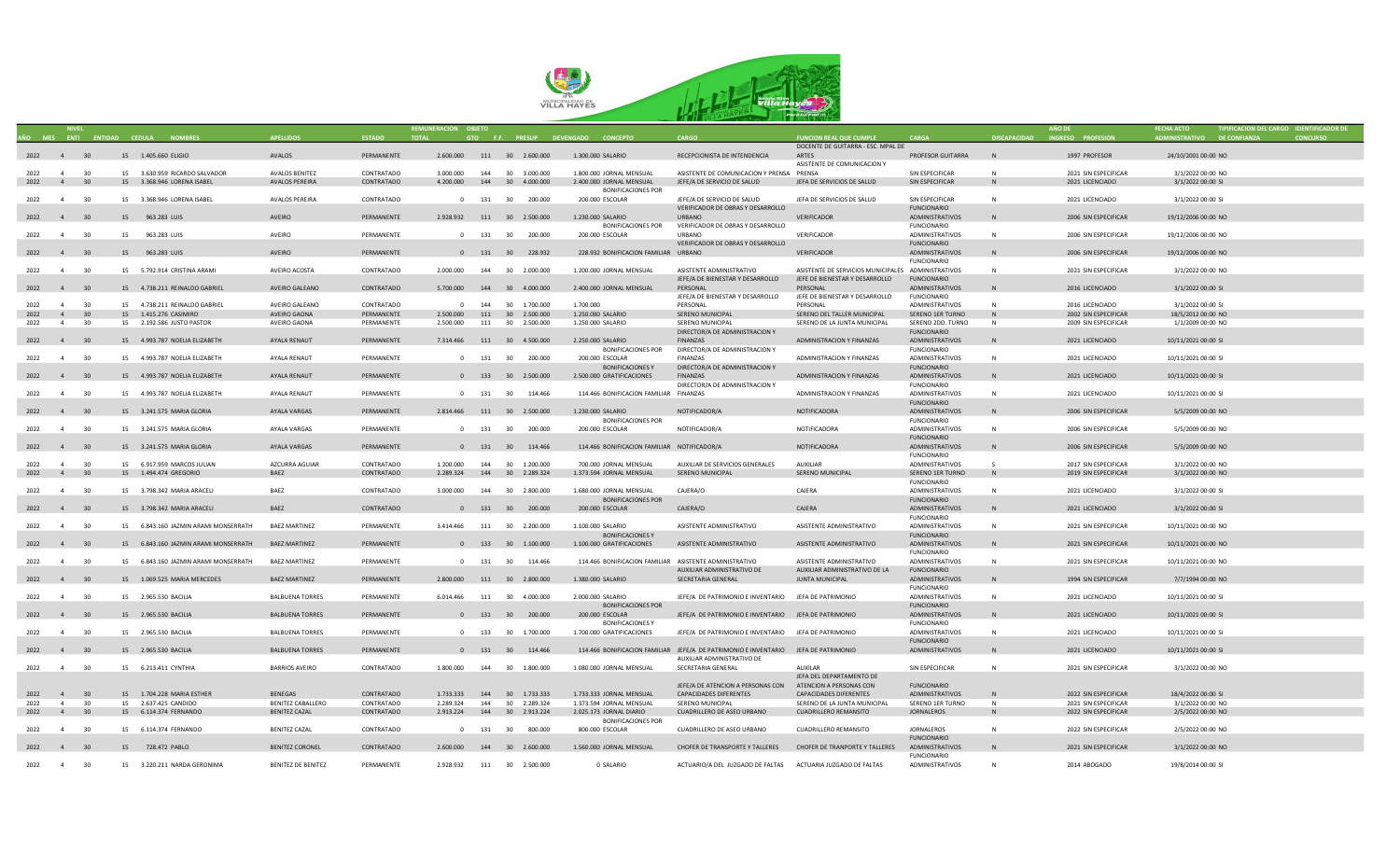

|           |                |                 |                                     |                            |               | REMUNERACION OBJETO           |         |                        |                                                         |                                                                                     |                                                    |                        |                     | <b>AÑO DE</b>        |                             | TIPIFICACION DEL CARGO IDENTIFICADOR DE |
|-----------|----------------|-----------------|-------------------------------------|----------------------------|---------------|-------------------------------|---------|------------------------|---------------------------------------------------------|-------------------------------------------------------------------------------------|----------------------------------------------------|------------------------|---------------------|----------------------|-----------------------------|-----------------------------------------|
|           |                |                 | AÑO MES ENTI ENTIDAD CEDULA NOMBRES | <b>APFILIDOS</b>           | <b>ESTADO</b> | <b>TOTAL</b>                  |         |                        | GTO F.F. PRESUP DEVENGADO CONCEPTO                      | CARGO                                                                               | <b>FUNCION REAL QUE CUMPLE</b>                     | CARGA                  | <b>DISCAPACIDAD</b> | INGRESO PROFESION    | ADMINISTRATIVO DE CONFIANZA | <b>CONCURSO</b>                         |
|           |                |                 |                                     |                            |               |                               |         |                        | <b>BONIFICACIONES POR</b>                               |                                                                                     |                                                    | <b>FUNCIONARIO</b>     |                     |                      |                             |                                         |
| 2022 4 30 |                |                 | 15 3.220.211 NARDA GERONIMA         | <b>BENITEZ DE BENITEZ</b>  | PERMANENTE    |                               |         | 0 131 30 200.000       | 200.000 ESCOLAR                                         | ACTUARIO/A DEL JUZGADO DE FALTAS ACTUARIA JUZGADO DE FALTAS                         |                                                    | ADMINISTRATIVOS        | N                   | 2014 ABOGADO         | 19/8/2014 00:00 SI          |                                         |
|           |                |                 |                                     |                            |               |                               |         |                        |                                                         |                                                                                     |                                                    | <b>FUNCIONARIO</b>     |                     |                      |                             |                                         |
| 2022      | 4              | 30              | 15 3.220.211 NARDA GERONIMA         | <b>BENITEZ DE BENITEZ</b>  | PERMANENTE    |                               |         | 0 131 30 228.932       |                                                         | 0 BONIFICACION FAMILIAR ACTUARIO/A DEL JUZGADO DE FALTAS ACTUARIA JUZGADO DE FALTAS |                                                    | ADMINISTRATIVOS        | $\mathsf{N}$        | 2014 ABOGADO         | 19/8/2014 00:00 SI          |                                         |
| 2022      | $\overline{4}$ | 30 <sup>°</sup> | 15 6.917.105 GABRIEL                | <b>BENITEZ LEDEZMA</b>     | CONTRATADO    | 1.937.122                     | 144     | 30 1.937.122           | 1.937.122 JORNAL DIARIO                                 | CUADRILLERO DE ASEO URBANO                                                          | <b>CUADRILLERO</b>                                 | <b>JORNALEROS</b>      | N                   | 2017 SIN ESPECIFICAR | 2/5/2022 00:00 NO           |                                         |
| 2022      | $\overline{4}$ | 30              | 15 1.538.785 MIGUEL ANGEL           | <b>BLANCO MARTINEZ</b>     | CONTRATADO    | 5.500.000                     | 144     | 30 5.500.000           | 3.300.000 JORNAL MENSUAL                                | JEFE/A DE TRANSPORTE Y TALLERES                                                     | JEFE DE TRANSPORTE Y TALLERES                      | SIN ESPECIFICAR        | N                   | 2021 SIN ESPECIFICAR | 3/1/2022 00:00 SI           |                                         |
| 2022      | 4              | $30^{\circ}$    | 15 1.538.785 MIGUEL ANGEL           | <b>BLANCO MARTINEZ</b>     | CONTRATADO    |                               |         | 0 232 30 1.000.000     | 1.000.000 VIATICO                                       | JEFE/A DE TRANSPORTE Y TALLERES                                                     | JEFE DE TRANSPORTE Y TALLERES                      | SIN ESPECIFICAR        | N                   | 2021 SIN ESPECIFICAR | 3/1/2022 00:00 SI           |                                         |
| 2022      | $\overline{4}$ | 30              | 15 5.357.305 RUTH PAMELA            | <b>BOGADO</b>              | CONTRATADO    | 2.489.324                     |         | 144 30 2.289.324       | 1.373.594 IORNAI MENSUAI                                | ASISTENTE ADMINISTRATIVO                                                            | ASISTENTE JUZGADO DE FALTAS                        | SIN ESPECIFICAR        | N                   | 2021 TECNICO         | 3/1/2022 00:00 NO           |                                         |
|           |                |                 |                                     |                            |               |                               |         |                        | <b>BONIFICACIONES POR</b>                               |                                                                                     |                                                    |                        |                     |                      |                             |                                         |
| 2022 4    |                | 30              | 15 5.357.305 RUTH PAMELA            | <b>BOGADO</b>              | CONTRATADO    |                               |         | 0 131 30 200.000       | 200.000 ESCOLAR                                         | ASISTENTE ADMINISTRATIVO                                                            | ASISTENTE JUZGADO DE FALTAS                        | SIN ESPECIFICAR        | N                   | 2021 TECNICO         | 3/1/2022 00:00 NO           |                                         |
| 2022      | 4 <sup>1</sup> | 30              | 15   5.213.252   JUAN BAUTISTA      | <b>BOGARIN MARTINEZ</b>    | CONTRATADO    | 2.113.224                     |         | 144 30 2.113.224       | 2.113.224 JORNAL DIARIO                                 | CUADRILLERO DE ASEO URBANO                                                          | CUADRILLERO                                        | <b>JORNALEROS</b>      | N                   | 2021 SIN ESPECIFICAR | 2/5/2022 00:00 NO           |                                         |
|           |                |                 |                                     |                            |               |                               |         |                        |                                                         |                                                                                     |                                                    | <b>FUNCIONARIO</b>     |                     |                      |                             |                                         |
| 2022 4 30 |                |                 | 15  1.421.871  RICARDO              | <b>BORDON BAREIRO</b>      | PERMANENTE    | 7.943.398 111 30 4.500.000    |         |                        | 2.250.000 SALARIO                                       | ASESOR JURIDICO MUNICIPAL                                                           | ASESOR JURIDICO                                    | ADMINISTRATIVOS        | N                   | 2021 ABOGADO         | 10/11/2021 00:00 SI         |                                         |
|           |                |                 |                                     |                            |               |                               |         |                        | <b>BONIFICACIONES POR</b>                               |                                                                                     |                                                    | <b>FUNCIONARIO</b>     |                     |                      |                             |                                         |
| 2022      | $\overline{4}$ | 30              | 15  1.421.871  RICARDO              | <b>BORDON BAREIRO</b>      | PERMANENTE    | $\Omega$                      | 131     | 30 600.000             | 600.000 ESCOLAR                                         | ASESOR JURIDICO MUNICIPAL                                                           | ASESOR JURIDICO                                    | ADMINISTRATIVOS        | $\mathsf{N}$        | 2021 ABOGADO         | 10/11/2021 00:00 SI         |                                         |
|           |                |                 |                                     |                            |               |                               |         |                        | <b>BONIFICACIONES Y</b>                                 |                                                                                     |                                                    | <b>FUNCIONARIO</b>     |                     |                      |                             |                                         |
| 2022 4 30 |                |                 | 15  1.421.871  RICARDO              | <b>BORDON BAREIRO</b>      | PERMANENTE    |                               |         | 0 133 30 2.500.000     | 2.500.000 GRATIFICACIONES                               | ASESOR JURIDICO MUNICIPAL                                                           | ASESOR JURIDICO                                    | ADMINISTRATIVOS        | N                   | 2021 ABOGADO         | 10/11/2021 00:00 SI         |                                         |
|           |                |                 |                                     |                            |               |                               |         |                        |                                                         |                                                                                     |                                                    | <b>FUNCIONARIO</b>     |                     |                      |                             |                                         |
|           |                | 30              |                                     | <b>BORDON BAREIRO</b>      | PERMANENTE    |                               |         |                        | 343.398 BONIFICACION FAMILIAR ASESOR JURIDICO MUNICIPAL |                                                                                     | ASESOR IURIDICO                                    |                        | N                   | 2021 ABOGADO         | 10/11/2021 00:00 SI         |                                         |
| 2022 4    |                |                 | 15  1.421.871  RICARDO              |                            |               |                               |         | 0 131 30 343.398       |                                                         | AUXILIAR ADMINISTRATIVO DE                                                          |                                                    | ADMINISTRATIVOS        |                     |                      |                             |                                         |
|           |                |                 |                                     |                            |               |                               |         |                        |                                                         |                                                                                     |                                                    | <b>FUNCIONARIO</b>     |                     |                      |                             |                                         |
| 2022 4 30 |                |                 | 15 474.060 GLADYS ADELA             | BRADSHAW DE NOTARIO        | PERMANENTE    | 2.900.000 111 30 2.600.000    |         |                        | 1.280.000 SALARIO                                       | SECRETARIA GENERAL                                                                  | <b>AUXILIAR</b>                                    | ADMINISTRATIVOS        | N                   | 1993 SIN ESPECIFICAR | 7/7/1994 00:00 NO           |                                         |
|           |                |                 |                                     |                            |               |                               |         |                        | <b>BONIFICACIONES Y</b>                                 | AUXILIAR ADMINISTRATIVO DE                                                          |                                                    | <b>FUNCIONARIO</b>     |                     |                      |                             |                                         |
| 2022      | $\overline{4}$ | 30              | 15 474.060 GLADYS ADELA             | <b>BRADSHAW DE NOTARIO</b> | PERMANENTE    |                               |         | 0 133 30 300.000       | 300.000 GRATIFICACIONES                                 | SECRETARIA GENERAL                                                                  | AUXILIAR                                           | ADMINISTRATIVOS        | N                   | 1993 SIN ESPECIFICAR | 7/7/1994 00:00 NO           |                                         |
|           |                |                 |                                     |                            |               |                               |         |                        |                                                         |                                                                                     |                                                    | <b>FUNCIONARIO</b>     |                     |                      |                             |                                         |
| 2022      | $\overline{4}$ | 30              | 15 3.786.146 PABLO CESAR            | CABALLERO                  | PERMANENTE    | 2.300.000 111 30 2.300.000    |         |                        | 1.150.000 SALARIO                                       | AUXILIAR DE MANTENIMIENTO                                                           | MANTENIMIENTO SEDE CENTAL                          | ADMINISTRATIVOS        | N                   | 2008 SIN ESPECIFICAR | 1/7/2010 00:00 NO           |                                         |
| 2022      | $\overline{4}$ | 30              | 15 3.889.796 RAFAEL                 | CABALLERO BORDON           | CONTRATADO    | 2.513.224                     | 144     | 30 2.513.224           | 2.113.224 JORNAL DIARIO                                 | CUADRILLERO DE ASEO URBANO                                                          | CUADRILLERO                                        | <b>JORNALEROS</b>      | N                   | 2020 SIN ESPECIFICAR | 2/5/2022 00:00 NO           |                                         |
|           |                |                 |                                     |                            |               |                               |         |                        | <b>BONIFICACIONES POR</b>                               |                                                                                     |                                                    |                        |                     |                      |                             |                                         |
| 2022 4 30 |                |                 | 15 3.889.796 RAFAEL                 | CABALLERO BORDON           | CONTRATADO    |                               |         | 0 131 30 400.000       | 400.000 ESCOLAR                                         | CUADRILLERO DE ASEO URBANO                                                          | CUADRILLERO                                        | <b>JORNALEROS</b>      | N                   | 2020 SIN ESPECIFICAR | 2/5/2022 00:00 NO           |                                         |
|           |                |                 |                                     |                            |               |                               |         |                        |                                                         |                                                                                     |                                                    | <b>FUNCIONARIO</b>     |                     |                      |                             |                                         |
| 2022      | $\overline{a}$ | 30              | 15 1.616.208 ELODIA                 | CABALLERO DE VALENZUELA    | PFRMANFNTF    | 2.500.000                     |         | 111 30 2.500.000       | 1.230.000 SALARIO                                       | ASISTENTE ADMINISTRATIVO                                                            | ASISTENTE ADMINISTRATIVO                           | ADMINISTRATIVOS        | N                   | 2008 SIN ESPECIFICAR | 19/2/2010 00:00 NO          |                                         |
| 2022      | 4              | 30              | 15 3.029.061 JOSE DAVID             | CABALLERO GAUTO            | CONTRATADO    | 2.113.224                     |         | 144 30 2.113.224       | 2.113.224 JORNAL DIARIO                                 | CUADRILLERO DE ASEO URBANO                                                          |                                                    | <b>JORNALEROS</b>      | N                   | 2017 SIN ESPECIFICAR | 2/5/2022 00:00 NO           |                                         |
| 2022      | $\overline{4}$ | 30              | 15 6.766.425 EDGAR ALEJANDRO        | CABALLERO PAREDES          | CONTRATADO    | 2.025.173                     |         | 144 30 2.025.173       | 2.025.173 JORNAL DIARIO                                 | CUADRILLERO DE ASEO URBANO                                                          | CUADRILLERO                                        | <b>JORNALEROS</b>      | N                   | 2019 SIN ESPECIFICAR | 2/5/2022 00:00 NO           |                                         |
|           |                |                 |                                     |                            |               |                               |         |                        |                                                         |                                                                                     | MANTENIMIENTO DPTO DE OBRAS                        | <b>FUNCIONARIO</b>     |                     |                      |                             |                                         |
| 2022 4 30 |                |                 | 15  5.378.736 DARIO ANTONIO         | CABALLERO RIVEIRO          | PERMANENTE    | 3.228.932  111  30  2.300.000 |         |                        | 1.130.000 SALARIO                                       | AUXILIAR DE MANTENIMIENTO                                                           | PUBL, Y PRIV.                                      | ADMINISTRATIVOS        | N                   | 2010 SIN ESPECIFICAR | 23/2/2010 00:00 NO          |                                         |
|           |                |                 |                                     |                            |               |                               |         |                        | <b>BONIFICACIONES POR</b>                               |                                                                                     | MANTENIMIENTO DPTO DE OBRAS                        | <b>FUNCIONARIO</b>     |                     |                      |                             |                                         |
| 2022 4    |                | 30              | 15  5.378.736 DARIO ANTONIO         | CABALLERO RIVEIRO          | PERMANENTE    |                               | $0$ 131 | 30 200.000             | 200.000 ESCOLAR                                         | AUXILIAR DE MANTENIMIENTO                                                           | PUBL. Y PRIV.                                      | ADMINISTRATIVOS        | $\mathbb N$         | 2010 SIN ESPECIFICAR | 23/2/2010 00:00 NO          |                                         |
|           |                |                 |                                     |                            |               |                               |         |                        | BONIFICACIONES Y                                        |                                                                                     | MANTENIMIENTO DPTO DE OBRAS                        | <b>FUNCIONARIO</b>     |                     |                      |                             |                                         |
| 2022 4 30 |                |                 | 15  5.378.736 DARIO ANTONIO         | CABALLERO RIVEIRO          | PERMANENTE    |                               |         | 0 133 30 500.000       | 500.000 GRATIFICACIONES                                 | AUXILIAR DE MANTENIMIENTO                                                           | PUBL. Y PRIV.                                      | ADMINISTRATIVOS        | N                   | 2010 SIN ESPECIFICAR | 23/2/2010 00:00 NO          |                                         |
|           |                |                 |                                     |                            |               |                               |         |                        |                                                         |                                                                                     | MANTENIMIENTO DPTO DE OBRAS                        | <b>FUNCIONARIO</b>     |                     |                      |                             |                                         |
| 2022      | 4 30           |                 | 15  5.378.736 DARIO ANTONIO         | CABALLERO RIVEIRO          | PERMANENTE    |                               |         | 0 131 30 228.932       | 228.932 BONIFICACION FAMILIAR AUXILIAR DE MANTENIMIENTO |                                                                                     | PUBL, Y PRIV.                                      | <b>ADMINISTRATIVOS</b> | N                   | 2010 SIN ESPECIFICAR | 23/2/2010 00:00 NO          |                                         |
| 2022      | 4              | 30              | 15 2.166.394 AVELARDO               | CABRERA                    | CONTRATADO    | 2.513.224  144  30  2.513.224 |         |                        | 2.113.224 IORNAI DIARIO                                 | CUADRILLERO DE ASEO URBANO                                                          | CUADRILLERO                                        | <b>JORNALEROS</b>      | N                   | 2021 SIN ESPECIFICAR | 2/5/2022 00:00 NO           |                                         |
|           |                |                 |                                     |                            |               |                               |         |                        | <b>BONIFICACIONES POR</b>                               |                                                                                     |                                                    |                        |                     |                      |                             |                                         |
| 2022 4 30 |                |                 | 15 2.166.394 AVELARDO               | CABRERA                    | CONTRATADO    |                               |         | 0 131 30 400.000       | 400.000 ESCOLAR                                         | CUADRILLERO DE ASEO URBANO                                                          | CUADRILLERO                                        | <b>JORNALEROS</b>      | N                   | 2021 SIN ESPECIFICAR | 2/5/2022 00:00 NO           |                                         |
|           |                |                 |                                     |                            |               |                               |         |                        |                                                         |                                                                                     |                                                    | <b>FUNCIONARIO</b>     |                     |                      |                             |                                         |
| 2022 4 30 |                |                 | 15 6.742.709 ERIC DANIEL            | CABRERA                    | CONTRATADO    |                               |         | 500.000 144 30 500.000 | 300.000 JORNAL MENSUAL                                  | ORDENANZA                                                                           | ORDENANZA DE INTENDENCIA                           | ADMINISTRATIVOS        |                     | 2019 SIN ESPECIFICAR | 3/1/2022 00:00 NO           |                                         |
|           |                |                 |                                     |                            |               |                               |         |                        |                                                         |                                                                                     |                                                    | <b>FUNCIONARIO</b>     |                     |                      |                             |                                         |
| 2022 4    |                | 30              | 15 2.020.647 MIRTHA LEONCIA         | CABRERA RUIZ DIAZ          | PERMANENTE    | 4.314.466                     |         | 111 30 4.000.000       | 1.980.000 SALARIO                                       | ASISTENTE ADMINISTRATIVO                                                            |                                                    | ADMINISTRATIVOS        | N                   | 1992 ABOGADO         | 13/4/2010 00:00 NO          |                                         |
|           |                |                 |                                     |                            |               |                               |         |                        | BONIFICACIONES POR                                      |                                                                                     |                                                    | <b>FUNCIONARIO</b>     |                     |                      |                             |                                         |
| 2022 4 30 |                |                 | 15 2.020.647 MIRTHA LEONCIA         | CABRERA RUIZ DIAZ          | PERMANENTE    |                               |         | 0 131 30 200.000       | 200.000 ESCOLAR                                         | ASISTENTE ADMINISTRATIVO                                                            |                                                    | ADMINISTRATIVOS        | N                   | 1992 ABOGADO         | 13/4/2010 00:00 NO          |                                         |
|           |                |                 |                                     |                            |               |                               |         |                        |                                                         |                                                                                     |                                                    | <b>FUNCIONARIO</b>     |                     |                      |                             |                                         |
| 2022 4    |                | 30              | 15 2.020.647 MIRTHA LEONCIA         | CABRERA RUIZ DIAZ          | PERMANENTE    |                               |         | 0 131 30 114.466       | 114.466 BONIFICACION FAMILIAR ASISTENTE ADMINISTRATIVO  |                                                                                     |                                                    | ADMINISTRATIVOS        | N                   | 1992 ABOGADO         | 13/4/2010 00:00 NO          |                                         |
|           |                |                 |                                     |                            |               |                               |         |                        |                                                         | ASISTENTE DE ADMINISTRACION Y                                                       |                                                    |                        |                     |                      |                             |                                         |
| 2022 4    |                | 30              | 15  4.160.855 ALEJANDRA             | <b>CACERES SERVIN</b>      | CONTRATADO    | 2.500.000 144 30 2.500.000    |         |                        | 1.500.000 JORNAL MENSUAL                                | FINANZAS                                                                            | ASISTENTE                                          | SIN ESPECIFICAR        | N                   | 2022 SIN ESPECIFICAR | 17/1/2022 00:00 NO          |                                         |
|           |                |                 |                                     |                            |               |                               |         |                        |                                                         |                                                                                     | SERENO DEL POLIDEPORTIVO                           |                        |                     |                      |                             |                                         |
| 2022 4    |                | 30              | 15 2.113.848 ZACARIAS               | CAÃfÂfÃ, Â'ETE ARANDA      | CONTRATADO    | 2.000.000                     |         | 144 30 2.000.000       | 1.200.000 JORNAL MENSUAL                                | SERENO MUNICIPAL                                                                    | <b>MUNICIPAL</b>                                   | SERENO 1ER TURNO       | N                   | 2021 SIN ESPECIFICAR | 3/1/2022 00:00 NO           |                                         |
|           |                |                 |                                     |                            |               |                               |         |                        |                                                         |                                                                                     |                                                    | <b>FUNCIONARIO</b>     |                     |                      |                             |                                         |
| 2022 4 30 |                |                 | 15 1.822.519 EMILIA                 | <b>CAMPOS DE FERREIRA</b>  | CONTRATADO    | 2.200.000  144  30  2.000.000 |         |                        | 1.200.000 JORNAL MENSUAL                                | AUXILIAR DE SERVICIOS GENERALES                                                     | AUXILIAR DE SS. GG.                                | ADMINISTRATIVOS        | N                   | 2021 SIN ESPECIFICAR | 3/1/2022 00:00 NO           |                                         |
|           |                |                 |                                     |                            |               |                               |         |                        | <b>BONIFICACIONES POR</b>                               |                                                                                     |                                                    | <b>FUNCIONARIO</b>     |                     |                      |                             |                                         |
| 2022 4    |                | 30              | 15 1.822.519 EMILIA                 | CAMPOS DE FERREIRA         | CONTRATADO    |                               |         | 0 131 30 200,000       | 200.000 ESCOLAR                                         | AUXILIAR DE SERVICIOS GENERALES                                                     | AUXILIAR DE SS. GG.                                | ADMINISTRATIVOS        | N                   | 2021 SIN ESPECIFICAR | 3/1/2022 00:00 NO           |                                         |
|           |                |                 |                                     |                            |               |                               |         |                        |                                                         | ASISTENTE DE ADMINISTRACION Y                                                       |                                                    | <b>FUNCIONARIO</b>     |                     |                      |                             |                                         |
| 2022 4    |                | 30              | 15 5.064.297 DEISY ROSANA           | CAMPOS GONZALEZ            | CONTRATADO    | 2.700.000 144 30 2.500.000    |         |                        | 1.500.000 JORNAL MENSUAL                                | FINANZAS                                                                            | ASISTENTE                                          | ADMINISTRATIVOS        | ${\sf N}$           | 2022 SIN ESPECIFICAR | 18/1/2022 00:00 NO          |                                         |
|           |                |                 |                                     |                            |               |                               |         |                        | <b>BONIFICACIONES POR</b>                               | ASISTENTE DE ADMINISTRACION Y                                                       |                                                    | <b>FUNCIONARIO</b>     |                     |                      |                             |                                         |
| 2022      | $\overline{4}$ | 30              | 15 5.064.297 DEISY ROSANA           | CAMPOS GONZALEZ            | CONTRATADO    |                               |         | 0 131 30 200.000       | 200.000 ESCOLAR                                         | FINANZAS                                                                            | ASISTENTE                                          | ADMINISTRATIVOS        | N                   | 2022 SIN ESPECIFICAR | 18/1/2022 00:00 NO          |                                         |
|           |                |                 |                                     |                            |               |                               |         |                        |                                                         |                                                                                     |                                                    | <b>FUNCIONARIO</b>     |                     |                      |                             |                                         |
| 2022 4 30 |                |                 | 15 5.045.030 BEXSY FABIOLA          | CARDOZO                    | CONTRATADO    | 4.000.000 144 30 4.000.000    |         |                        | 2.400.000 JORNAL MENSUAL                                | ASISTENTE ADMINISTRATIVO                                                            | ASISTENTE ADMINISTRATIVO                           | ADMINISTRATIVOS        | N                   | 2021 SIN ESPECIFICAR | 3/1/2022 00:00 NO           |                                         |
|           |                |                 |                                     |                            |               |                               |         |                        |                                                         |                                                                                     |                                                    | <b>FUNCIONARIO</b>     |                     |                      |                             |                                         |
| 2022      | 4              | 30              | 15 4.538.031 GLADYS RAQUEL          | CARDOZO CHAPARRO           | PERMANENTE    | 6.500.000                     |         | 111 30 4.000.000       | 2.000.000 SALARIO                                       | CONTADOR/A                                                                          | JEFA DE CONTABILIDAD Y PRESUPUESTO ADMINISTRATIVOS |                        | N                   | 2021 LICENCIADO      | 10/11/2021 00:00 SI         |                                         |
|           |                |                 |                                     |                            |               |                               |         |                        | <b>BONIFICACIONES Y</b>                                 |                                                                                     |                                                    | <b>FUNCIONARIO</b>     |                     |                      |                             |                                         |
| 2022 4 30 |                |                 | 15 4.538.031 GLADYS RAQUEL          | CARDOZO CHAPARRO           | PERMANENTE    |                               |         | 0 133 30 2.500.000     | 2.500.000 GRATIFICACIONES                               | CONTADOR/A                                                                          | JEFA DE CONTABILIDAD Y PRESUPUESTO ADMINISTRATIVOS |                        | N                   | 2021 LICENCIADO      | 10/11/2021 00:00 SI         |                                         |
|           |                |                 |                                     |                            |               |                               |         |                        | <b>HONORARIOS</b>                                       | DIRECTOR EDUCACION, CULTURA Y                                                       | DIRECTOR DE EDUCACION, CULTURA Y FUNCIONARIO       |                        |                     |                      |                             |                                         |
| 2022 4 30 |                |                 | 15 413.221 RAMÃÃ, "N VICTORINO      | CARDOZO MIERS              | CONTRATADO    | 7.000.000  145  30  7.000.000 |         |                        | 7.000.000 PROFESIONAL                                   | <b>TURISMO</b>                                                                      | <b>TURISMO</b>                                     | ADMINISTRATIVOS        | N                   | 2022 PROFESOR        | 9/3/2022 00:00 SI           |                                         |
|           |                |                 |                                     |                            |               |                               |         |                        |                                                         |                                                                                     |                                                    |                        |                     |                      |                             |                                         |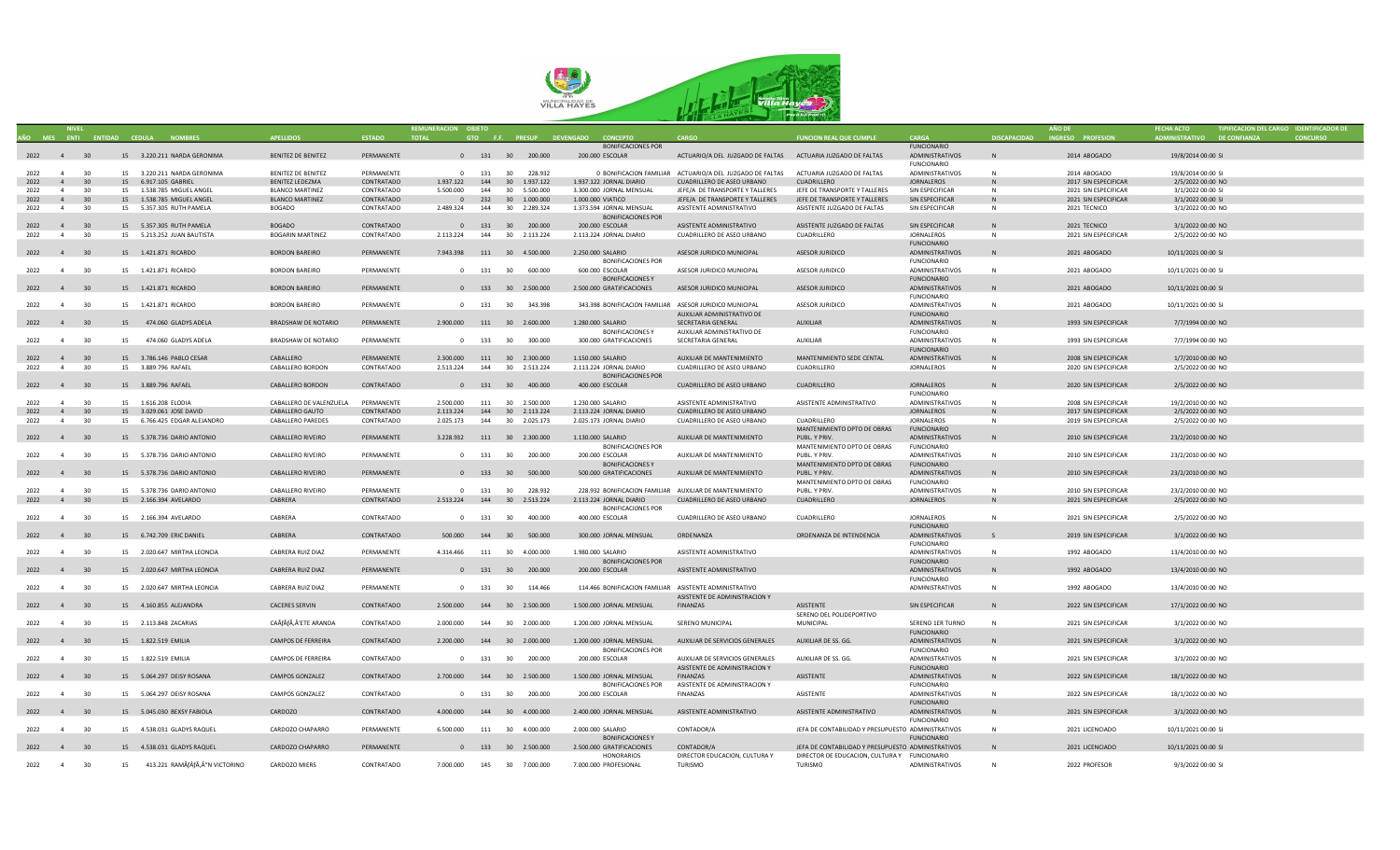

|           |                |    |                                     |                            |               | REMUNERACION OBJETO             |     |                               |                                      |                                                                                      |                                                                                       |                           |                     | AÑO DE               |                             | TIPIFICACION DEL CARGO IDENTIFICADOR DE |
|-----------|----------------|----|-------------------------------------|----------------------------|---------------|---------------------------------|-----|-------------------------------|--------------------------------------|--------------------------------------------------------------------------------------|---------------------------------------------------------------------------------------|---------------------------|---------------------|----------------------|-----------------------------|-----------------------------------------|
|           |                |    | AÑO MES ENTI ENTIDAD CEDULA NOMBRES | <b>APFILIDOS</b>           | <b>ESTADO</b> | <b>TOTAL</b>                    |     |                               | GTO F.F. PRESUP DEVENGADO CONCEPTO   | CARGO                                                                                | <b>FUNCION REAL QUE CUMPLE</b>                                                        | CARGA                     | <b>DISCAPACIDAD</b> | INGRESO PROFESION    | ADMINISTRATIVO DE CONFIANZA | <b>CONCURSO</b>                         |
|           |                |    |                                     |                            |               |                                 |     |                               |                                      |                                                                                      |                                                                                       | <b>FUNCIONARIO</b>        |                     |                      |                             |                                         |
| 2022 4 30 |                |    | 15 3.842.478 BLANCA CAROLINA        | CARDOZO VILLALBA           | CONTRATADO    |                                 |     | 2.600.000 144 30 2.200.000    | 1.300.000 JORNAL MENSUAL             | AUXILIAR DE SERVICIOS GENERALES                                                      | AUXILIAR DE SERVICIOS GENERALES                                                       | ADMINISTRATIVOS           | N                   | 2021 SIN ESPECIFICAR | 3/1/2022 00:00 NO           |                                         |
|           |                |    |                                     |                            |               |                                 |     |                               | <b>BONIFICACIONES POR</b>            |                                                                                      |                                                                                       | <b>FUNCIONARIO</b>        |                     |                      |                             |                                         |
| 2022 4 30 |                |    | 15 3.842.478 BLANCA CAROLINA        | CARDOZO VILLALBA           | CONTRATADO    |                                 |     | 0 131 30 400.000              | 400.000 ESCOLAR                      | AUXILIAR DE SERVICIOS GENERALES                                                      | AUXILIAR DE SERVICIOS GENERALES                                                       | ADMINISTRATIVOS           | N                   | 2021 SIN ESPECIFICAR | 3/1/2022 00:00 NO           |                                         |
|           |                |    |                                     |                            |               |                                 |     |                               |                                      |                                                                                      |                                                                                       | <b>FUNCIONARIO</b>        |                     |                      |                             |                                         |
| 2022 4 30 |                |    | 15 1.990.541 EUSTAQUIO              | CARMONA                    | CONTRATADO    |                                 |     | 2.989.324 144 30 2.789.324    | 1.873.594 JORNAL MENSUAL             | CHOFER DE TRANSPORTE Y TALLERES                                                      | <b>CHOFFR</b>                                                                         | ADMINISTRATIVOS           | N                   | 2021 SIN ESPECIFICAR | 3/1/2022 00:00 NO           |                                         |
|           |                |    |                                     |                            |               |                                 |     |                               |                                      |                                                                                      |                                                                                       |                           |                     |                      |                             |                                         |
|           |                |    |                                     |                            |               |                                 |     |                               | <b>BONIFICACIONES POR</b>            |                                                                                      |                                                                                       | FUNCIONARIO               |                     |                      |                             |                                         |
| 2022 4    |                | 30 | 15 1.990.541 EUSTAQUIO              | CARMONA                    | CONTRATADO    |                                 |     | 0 131 30 200.000              | 200.000 ESCOLAR                      | CHOFER DE TRANSPORTE Y TALLERES                                                      | CHOFER                                                                                | ADMINISTRATIVOS           | N                   | 2021 SIN ESPECIFICAR | 3/1/2022 00:00 NO           |                                         |
|           |                |    |                                     |                            |               |                                 |     |                               |                                      |                                                                                      | ASISTENTE EN LA DIRECCION DE                                                          | <b>FUNCIONARIO</b>        |                     |                      |                             |                                         |
| 2022 4 30 |                |    | 15 2.424.755 SEBASTIAN              | CATTEBEKE ZARATE           | PERMANENTE    |                                 |     | 2.700.000 111 30 2.700.000    | 1.330.000 SALARIO                    | ASISTENTE ADMINISTRATIVO                                                             | <b>GESTION AMBIENTAL</b>                                                              | ADMINISTRATIVOS           |                     | 1993 SIN ESPECIFICAR | 15/7/1994 00:00 NO          |                                         |
|           |                |    |                                     |                            |               |                                 |     |                               |                                      |                                                                                      |                                                                                       | <b>AGENTE DE TRANSITO</b> |                     |                      |                             |                                         |
| 2022 4    |                | 30 | 15 444.027 BASILIO                  | CENTURION COLMAN           | PERMANENTE    | 2.600.000                       |     | 111 30 2.600.000              | 1.280.000 SALARIO                    | POLICIA MUNICIPAL DE TRANSITO                                                        | AGENTE MUNICIPAL DE TRANSITO                                                          | TURNO MAÃÃ,'ANA           | N                   | 1991 SIN ESPECIFICAR | 11/7/1994 00:00 NO          |                                         |
|           |                |    |                                     |                            |               |                                 |     |                               |                                      |                                                                                      |                                                                                       | <b>FUNCIONARIO</b>        |                     |                      |                             |                                         |
| 2022 4 30 |                |    | 15   5.458.416   LUZ CELESTE        | <b>CESPEDES NOGUERA</b>    | CONTRATADO    |                                 |     | 2.000.000 144 30 2.000.000    | 1.200.000 JORNAL MENSUAL             | ASISTENTE ADMINISTRATIVO                                                             | ASISTENTE ADMINISTRATIVO                                                              | <b>ADMINISTRATIVOS</b>    |                     | 2021 SIN ESPECIFICAR | 3/1/2022 00:00 NO           |                                         |
|           |                |    |                                     |                            |               |                                 |     |                               |                                      |                                                                                      |                                                                                       | <b>FUNCIONARIO</b>        |                     |                      |                             |                                         |
| 2022 4    |                | 30 | 15 3.529.063 NIMIA ESTHER           | CHAMORRO ORTIZ             | PERMANENTE    | 3.000.000                       |     | 111 30 2.700.000              | 1.330.000 SALARIO                    | ASISTENTE ADMINISTRATIVO                                                             | ASISTENTE DE PRESIDENCIA                                                              | ADMINISTRATIVOS           | N                   | 2003 SIN ESPECIFICAR | 19/1/2010 00:00 NO          |                                         |
|           |                |    |                                     |                            |               |                                 |     |                               | <b>BONIFICACIONES Y</b>              |                                                                                      |                                                                                       | <b>FUNCIONARIO</b>        |                     |                      |                             |                                         |
| 2022 4 30 |                |    | 15 3.529.063 NIMIA ESTHER           | <b>CHAMORRO ORTIZ</b>      | PERMANENTE    |                                 |     | 0 133 30 300.000              | 300.000 GRATIFICACIONES              | ASISTENTE ADMINISTRATIVO                                                             | ASISTENTE DE PRESIDENCIA                                                              | ADMINISTRATIVOS           | N                   | 2003 SIN ESPECIFICAR | 19/1/2010 00:00 NO          |                                         |
|           |                |    |                                     |                            |               |                                 |     |                               |                                      |                                                                                      |                                                                                       | AGENTE DE TRANSITO        |                     |                      |                             |                                         |
| 2022 4    |                | 30 | 15 4.980.168 RUTH MARLYN            | <b>COLMAN RAMIREZ</b>      | CONTRATADO    |                                 |     | 2.200.000  144  30  2.200.000 | 1.320.000 JORNAL MENSUAL             | POLICIA MUNICIPAL DE TRANSITO                                                        | POLICIA MUNICIPAL DE TRANSITO                                                         | <b>TURNO TARDE</b>        | N                   | 2021 SIN ESPECIFICAR | 3/1/2022 00:00 NO           |                                         |
|           |                |    |                                     |                            |               |                                 |     |                               |                                      |                                                                                      |                                                                                       |                           |                     |                      |                             |                                         |
|           |                |    |                                     |                            |               |                                 |     |                               |                                      |                                                                                      |                                                                                       | <b>FUNCIONARIO</b>        |                     |                      |                             |                                         |
| 2022 4 30 |                |    | 15 1.069.505 MERCEDES DAISY         | CONTESSI DE ARCE           | PERMANENTE    |                                 |     | 6.128.932  111  30  4.000.000 | 1.980.000 SALARIO                    | JEFE/A DE SERVICIOS MUNICIPALES                                                      | JEFA DE SERVICIOS MUNICIPALES                                                         | ADMINISTRATIVOS           |                     | 1994 SIN ESPECIFICAR | 24/10/2001 00:00 SI         |                                         |
|           |                |    |                                     |                            |               |                                 |     |                               | <b>BONIFICACIONES POR</b>            |                                                                                      |                                                                                       | <b>FUNCIONARIO</b>        |                     |                      |                             |                                         |
| 2022 4    |                | 30 | 15 1.069.505 MERCEDES DAISY         | CONTESSI DE ARCE           | PERMANENTE    |                                 |     | 0 131 30 400.000              | 400.000 ESCOLAR                      | JEFE/A DE SERVICIOS MUNICIPALES                                                      | JEFA DE SERVICIOS MUNICIPALES                                                         | ADMINISTRATIVOS           | N                   | 1994 SIN ESPECIFICAR | 24/10/2001 00:00 SI         |                                         |
|           |                |    |                                     |                            |               |                                 |     |                               | BONIFICACIONES Y                     |                                                                                      |                                                                                       | <b>FUNCIONARIO</b>        |                     |                      |                             |                                         |
| 2022 4 30 |                |    | 15 1.069.505 MERCEDES DAISY         | CONTESSI DE ARCE           | PERMANENTE    |                                 |     | 0 133 30 1.500.000            | 1.500.000 GRATIFICACIONES            | JEFE/A DE SERVICIOS MUNICIPALES                                                      | JEFA DE SERVICIOS MUNICIPALES                                                         | ADMINISTRATIVOS           | N                   | 1994 SIN ESPECIFICAR | 24/10/2001 00:00 SI         |                                         |
|           |                |    |                                     |                            |               |                                 |     |                               |                                      |                                                                                      |                                                                                       | <b>FUNCIONARIO</b>        |                     |                      |                             |                                         |
| 2022 4 30 |                |    | 15 1.069.505 MERCEDES DAISY         | CONTESSI DE ARCE           | PERMANENTE    |                                 |     | 0 131 30 228.932              |                                      | 228.932 BONIFICACION FAMILIAR JEFE/A DE SERVICIOS MUNICIPALES                        | JEFA DE SERVICIOS MUNICIPALES                                                         | ADMINISTRATIVOS           | N                   | 1994 SIN ESPECIFICAR | 24/10/2001 00:00 SI         |                                         |
|           |                |    |                                     |                            |               |                                 |     |                               |                                      |                                                                                      | NOTIFICADORA DE NOTIFICACION, LIQ. FUNCIONARIO                                        |                           |                     |                      |                             |                                         |
| 2022 4 30 |                |    | 15 2.879.575 NORMA BEATRIZ          | <b>CUELLA VILLALBA</b>     | PERMANENTE    |                                 |     | 2.500.000 111 30 2.500.000    | 1.230.000 SALARIO                    | NOTIFICADOR/A                                                                        | Y COBRANZAS                                                                           | ADMINISTRATIVOS           | N                   | 2007 SIN ESPECIFICAR | 13/4/2010 00:00 NO          |                                         |
|           |                |    |                                     |                            |               |                                 |     |                               |                                      |                                                                                      |                                                                                       | <b>FUNCIONARIO</b>        |                     |                      |                             |                                         |
| 2022 4 30 |                |    | 15 7.568.536 NIURKA                 | CUENCA                     | CONTRATADO    |                                 |     | 2.289.324 144 30 2.289.324    | 1.373.594 JORNAL MENSUAL             | ASISTENTE ADMINISTRATIVO                                                             | ASISTENTE                                                                             |                           | N                   |                      | 27/1/2022 00:00 NO          |                                         |
|           |                |    |                                     |                            |               |                                 |     |                               |                                      |                                                                                      |                                                                                       | ADMINISTRATIVOS           |                     | 2022 SIN ESPECIFICAR |                             |                                         |
|           |                |    |                                     |                            |               |                                 |     |                               |                                      |                                                                                      |                                                                                       | <b>FUNCIONARIO</b>        |                     |                      |                             |                                         |
| 2022 4 30 |                |    | 15 3.537.782 MARIA BEATRIZ          | <b>CUENCA GIMENEZ</b>      | PERMANENTE    |                                 |     | 3.228.932  111  30  2.600.000 | 1.280.000 SALARIO                    | RECEPCIONISTA DE MESA DE ENTRADA RECEPCION PLANTA ALTA                               |                                                                                       | ADMINISTRATIVOS           | N                   | 2007 SIN ESPECIFICAR | 19/2/2010 00:00 NO          |                                         |
|           |                |    |                                     |                            |               |                                 |     |                               | <b>BONIFICACIONES POR</b>            |                                                                                      |                                                                                       | <b>FUNCIONARIO</b>        |                     |                      |                             |                                         |
| 2022 4    |                | 30 | 15 3.537.782 MARIA BEATRIZ          | <b>CUENCA GIMENEZ</b>      | PERMANENTE    |                                 |     | 0 131 30 400.000              | 400.000 ESCOLAR                      | RECEPCIONISTA DE MESA DE ENTRADA RECEPCION PLANTA ALTA                               |                                                                                       | ADMINISTRATIVOS           | $\mathsf{N}$        | 2007 SIN ESPECIFICAR | 19/2/2010 00:00 NO          |                                         |
|           |                |    |                                     |                            |               |                                 |     |                               |                                      |                                                                                      |                                                                                       | <b>FUNCIONARIO</b>        |                     |                      |                             |                                         |
| 2022 4 30 |                |    | 15 3.537.782 MARIA BEATRIZ          | <b>CUENCA GIMENEZ</b>      | PERMANENTE    |                                 |     | 0 131 30 228.932              |                                      | 228.932 BONIFICACION FAMILIAR RECEPCIONISTA DE MESA DE ENTRADA RECEPCION PLANTA ALTA |                                                                                       | ADMINISTRATIVOS           | N                   | 2007 SIN ESPECIFICAR | 19/2/2010 00:00 NO          |                                         |
|           |                |    |                                     |                            |               |                                 |     |                               |                                      |                                                                                      |                                                                                       | <b>FUNCIONARIO</b>        |                     |                      |                             |                                         |
| 2022 4    |                | 30 | 15  5.571.695 MARIO DOMINGO         | <b>CUEVAS MARTINEZ</b>     | PERMANENTE    | 17.054.961  112  30  11.203.761 |     |                               | 6.722.257 DIETA                      | CONCEJAL MUNICIPAL                                                                   | CONCEJAL MUNICIPAL                                                                    | ADMINISTRATIVOS           | N                   | 2021 SIN ESPECIFICAR | 10/11/2021 00:00 SI         |                                         |
|           |                |    |                                     |                            |               |                                 |     |                               | <b>GASTOS DE</b>                     |                                                                                      |                                                                                       | <b>FUNCIONARIO</b>        |                     |                      |                             |                                         |
| 2022      | 4              | 30 | 15   5.571.695   MARIO DOMINGO      | <b>CUEVAS MARTINEZ</b>     | PERMANENTE    |                                 |     | 0 113 30 5.851.200            | 5.851.200 REPRESENTACION             | CONCEJAL MUNICIPAL                                                                   | CONCEJAL MUNICIPAL                                                                    | ADMINISTRATIVOS           | N                   | 2021 SIN ESPECIFICAR | 10/11/2021 00:00 SI         |                                         |
| 2022      | 4 <sup>1</sup> | 30 | 15 1.907.780 LAURA SOLEDAD          | DAVALOS DE ESPINOLA        | CONTRATADO    | 2,600,000                       | 144 | 30 2.200.000                  | 1.320.000 JORNAL MENSUAL             | ASISTENTE ADMINISTRATIVO                                                             | ASISTENTE DE CODENI                                                                   | SIN ESPECIFICAR           | N                   | 2021 SIN ESPECIFICAR | 3/1/2022 00:00 NO           |                                         |
|           |                |    |                                     |                            |               |                                 |     |                               |                                      |                                                                                      |                                                                                       |                           |                     |                      |                             |                                         |
|           |                |    |                                     |                            |               |                                 |     |                               | <b>BONIFICACIONES POR</b>            |                                                                                      |                                                                                       |                           |                     |                      |                             |                                         |
| 2022 4    |                | 30 | 15 1.907.780 LAURA SOLEDAD          | DAVALOS DE ESPINOLA        | CONTRATADO    |                                 |     | 0 131 30 400.000              | 400.000 ESCOLAR                      | ASISTENTE ADMINISTRATIVO                                                             | ASISTENTE DE CODENI                                                                   | SIN ESPECIFICAR           | N                   | 2021 SIN ESPECIFICAR | 3/1/2022 00:00 NO           |                                         |
|           |                |    |                                     |                            |               |                                 |     |                               |                                      |                                                                                      |                                                                                       | <b>FUNCIONARIO</b>        |                     |                      |                             |                                         |
| 2022      | $\overline{4}$ | 30 | 15 5.685.183 LEILA JAZMIN           | DUARTE ACOSTA              | CONTRATADO    | 1.000.000                       |     | 144 30 1.000.000              | 600.000 JORNAL MENSUAL               | DOCENTE DE ARTISTICA                                                                 | PROFESORA DE DANZA                                                                    | ADMINISTRATIVOS           | N                   | 2022 PROFESOR        | 1/2/2022 00:00 NO           |                                         |
| 2022      | $\sim$ 4       | 30 | 15 1.477.339 MIGUEL ANGEL           | DUARTE CABRERA             | CONTRATADO    | 2.289.324                       |     | 144 30 2.289.324              | 1.761.018 JORNAL MENSUAL             | CUADRILLERO DE ASEO URBANO                                                           | CUADRILLERO                                                                           | JORNALEROS                | N                   | 2021 SIN ESPECIFICAR | 15/3/2022 00:00 NO          |                                         |
| 2022      | $\overline{4}$ | 30 | 15  1.525.640 PANFILO MATEO         | DUNJO GONZALEZ             | CONTRATADO    | 2.113.224                       | 144 | 30 2.113.224                  | 2.113.224 JORNAL DIARIO              | CUADRILLERO DE ASEO URBANO                                                           | CUADRILLERO                                                                           | JORNALEROS                | N                   | 2020 SIN ESPECIFICAR | 2/5/2022 00:00 NO           |                                         |
| 2022 4 30 |                |    | 15 1.104.825 MARIA NINFA            | ESCALANTE DE CERNA         | CONTRATADO    |                                 |     | 2.200.000 144 30 2.200.000    | 1.320.000 JORNAL MENSUAL             | ENCARGADA DE CAFETERIA                                                               | ENCARGADA DE CAFETERIA                                                                | SIN ESPECIFICAR           | N                   | 2021 SIN ESPECIFICAR | 3/1/2022 00:00 SI           |                                         |
|           |                |    |                                     |                            |               |                                 |     |                               |                                      |                                                                                      |                                                                                       | <b>FUNCIONARIO</b>        |                     |                      |                             |                                         |
| 2022 4    |                | 30 | 15 7.596.865 TOBIAS ALEXANDER       | ESCOBAR IRALA              | CONTRATADO    | 2.000.000                       |     | 144 30 2.000.000              | 1.200.000 JORNAL MENSUAL             |                                                                                      | ASISTENTE DE TRANSPORTE Y TALLERES ASISTENTE DE TRANSPORTE Y TALLERES ADMINISTRATIVOS |                           | $\mathbf{N}$        | 2022 SIN ESPECIFICAR | 14/2/2022 00:00 NO          |                                         |
|           |                |    |                                     |                            |               |                                 |     |                               |                                      | ASISTENTE ADMINISTRATIVO DE TALENTO                                                  |                                                                                       | <b>FUNCIONARIO</b>        |                     |                      |                             |                                         |
|           |                |    | 15 2.349.150 VILMA                  | ESPINOZA MONGELOS          | PERMANENTE    |                                 |     | 3.114.466  111  30  2.800.000 | 1.400.000 SALARIO                    | HUMANO                                                                               |                                                                                       | ADMINISTRATIVOS           | N                   | 2007 LICENCIADO      | 5/3/2010 00:00 NO           |                                         |
| 2022 4 30 |                |    |                                     |                            |               |                                 |     |                               |                                      |                                                                                      |                                                                                       |                           |                     |                      |                             |                                         |
|           |                |    |                                     |                            |               |                                 |     |                               | <b>BONIFICACIONES POR</b>            | ASISTENTE ADMINISTRATIVO DE TALENTO                                                  |                                                                                       | <b>FUNCIONARIO</b>        |                     |                      |                             |                                         |
| 2022 4 30 |                |    | 15 2.349.150 VILMA                  | <b>ESPINOZA MONGELOS</b>   | PERMANENTE    |                                 |     | 0 131 30 200.000              | 200.000 ESCOLAR                      | HUMANO                                                                               |                                                                                       | ADMINISTRATIVOS           | N                   | 2007 LICENCIADO      | 5/3/2010 00:00 NO           |                                         |
|           |                |    |                                     |                            |               |                                 |     |                               |                                      | ASISTENTE ADMINISTRATIVO DE TALENTO                                                  |                                                                                       | <b>FUNCIONARIO</b>        |                     |                      |                             |                                         |
| 2022 4 30 |                |    | 15 2.349.150 VILMA                  | ESPINOZA MONGELOS          | PERMANENTE    |                                 |     | 0 131 30 114.466              | 114.466 BONIFICACION FAMILIAR HUMANO |                                                                                      |                                                                                       | ADMINISTRATIVOS           | N                   | 2007 LICENCIADO      | 5/3/2010 00:00 NO           |                                         |
|           |                |    |                                     |                            |               |                                 |     |                               |                                      |                                                                                      |                                                                                       | <b>FUNCIONARIO</b>        |                     |                      |                             |                                         |
| 2022 4    |                | 30 | 15 628.422 JUAN DOMINGO MILCIADES   | FSTIGARRIRIA               | PERMANENTE    |                                 |     | 5.700.000 111 30 4.000.000    | 2.400.000 SALARIO                    | IFFF/A DE IMPUESTO INMOBILIARIO                                                      | IFFF DE IMPUESTO INMOBILIARIO                                                         | <b>ADMINISTRATIVOS</b>    | <b>N</b>            | 2021 ABOGADO         | 8/4/2022 00:00 SI           |                                         |
|           |                |    |                                     |                            |               |                                 |     |                               | <b>BONIFICACIONESY</b>               |                                                                                      |                                                                                       | <b>FUNCIONARIO</b>        |                     |                      |                             |                                         |
| 2022 4 30 |                |    | 15 628.422 JUAN DOMINGO MILCIADES   | ESTIGARRIBIA               | PERMANENTE    |                                 |     | 0 133 30 1.700.000            | 1.700.000 GRATIFICACIONES            | JEFE/A DE IMPUESTO INMOBILIARIO                                                      | JEFE DE IMPUESTO INMOBILIARIO                                                         | ADMINISTRATIVOS           | N                   | 2021 ABOGADO         | 8/4/2022 00:00 SI           |                                         |
|           |                |    |                                     |                            |               |                                 |     |                               |                                      |                                                                                      |                                                                                       | <b>FUNCIONARIO</b>        |                     |                      |                             |                                         |
| 2022 4    |                | 30 | 15 2.837.537 LEONCIA VICTORIA       | ESTIGARRIBIA BALBUENA      | PERMANENTE    | 2.500.000                       |     | 111 30 2.500.000              | 1.230.000 SALARIO                    | AUXILIAR DE SERVICIOS GENERALES                                                      | AUXILIAR DE SS. GG                                                                    | ADMINISTRATIVOS           | $\mathbb N$         | 1991 SIN ESPECIFICAR | 25/7/1991 00:00 NO          |                                         |
|           |                |    |                                     |                            |               |                                 |     |                               | BONIFICACIONES Y                     |                                                                                      |                                                                                       | <b>FUNCIONARIO</b>        |                     |                      |                             |                                         |
| 2022 4 30 |                |    | 15 4.308.357 PABLINA BEATRIZ        | <b>ESTIGARRIBIA MINEUR</b> | COMISIONADO   |                                 |     | 0 133 30 1.000.000            | 1.000.000 GRATIFICACIONES            | JEFE/A ORGANIZACION INTERMEDIA                                                       | JEFA DE ORGANIZCION INTERMEDIA                                                        | ADMINISTRATIVOS           | N                   | 2022 SIN ESPECIFICAR | 1/2/2022 00:00 SI           |                                         |
|           |                |    |                                     |                            |               |                                 |     |                               |                                      |                                                                                      |                                                                                       | <b>FUNCIONARIO</b>        |                     |                      |                             |                                         |
|           |                |    |                                     |                            |               |                                 |     |                               |                                      |                                                                                      |                                                                                       |                           | N                   |                      |                             |                                         |
| 2022 4    |                | 30 | 15 1.189.256 PABLO ANTONIO          | <b>FVERS ORIHUFLA</b>      | PERMANENTE    | 3.428.932                       |     | 111 30 2.800.000              | 1.380.000 SALARIO                    | CHOFER DE TRANSPORTE Y TALLERES                                                      | CHOFER DE TRANSPORTE Y TALLERES                                                       | <b>ADMINISTRATIVOS</b>    |                     | 2001 SIN ESPECIFICAR | 26/7/2006 00:00 NO          |                                         |
|           |                |    |                                     |                            |               |                                 |     |                               | <b>BONIFICACIONES POR</b>            |                                                                                      |                                                                                       | <b>FUNCIONARIO</b>        |                     |                      |                             |                                         |
| 2022 4 30 |                |    | 15  1.189.256 PABLO ANTONIO         | <b>EVERS ORIHUELA</b>      | PERMANENTE    |                                 |     | 0 131 30 400.000              | 400.000 ESCOLAR                      | CHOFER DE TRANSPORTE Y TALLERES                                                      | CHOFER DE TRANSPORTE Y TALLERES ADMINISTRATIVOS                                       |                           |                     | 2001 SIN ESPECIFICAR | 26/7/2006 00:00 NO          |                                         |
|           |                |    |                                     |                            |               |                                 |     |                               |                                      |                                                                                      |                                                                                       |                           |                     |                      |                             |                                         |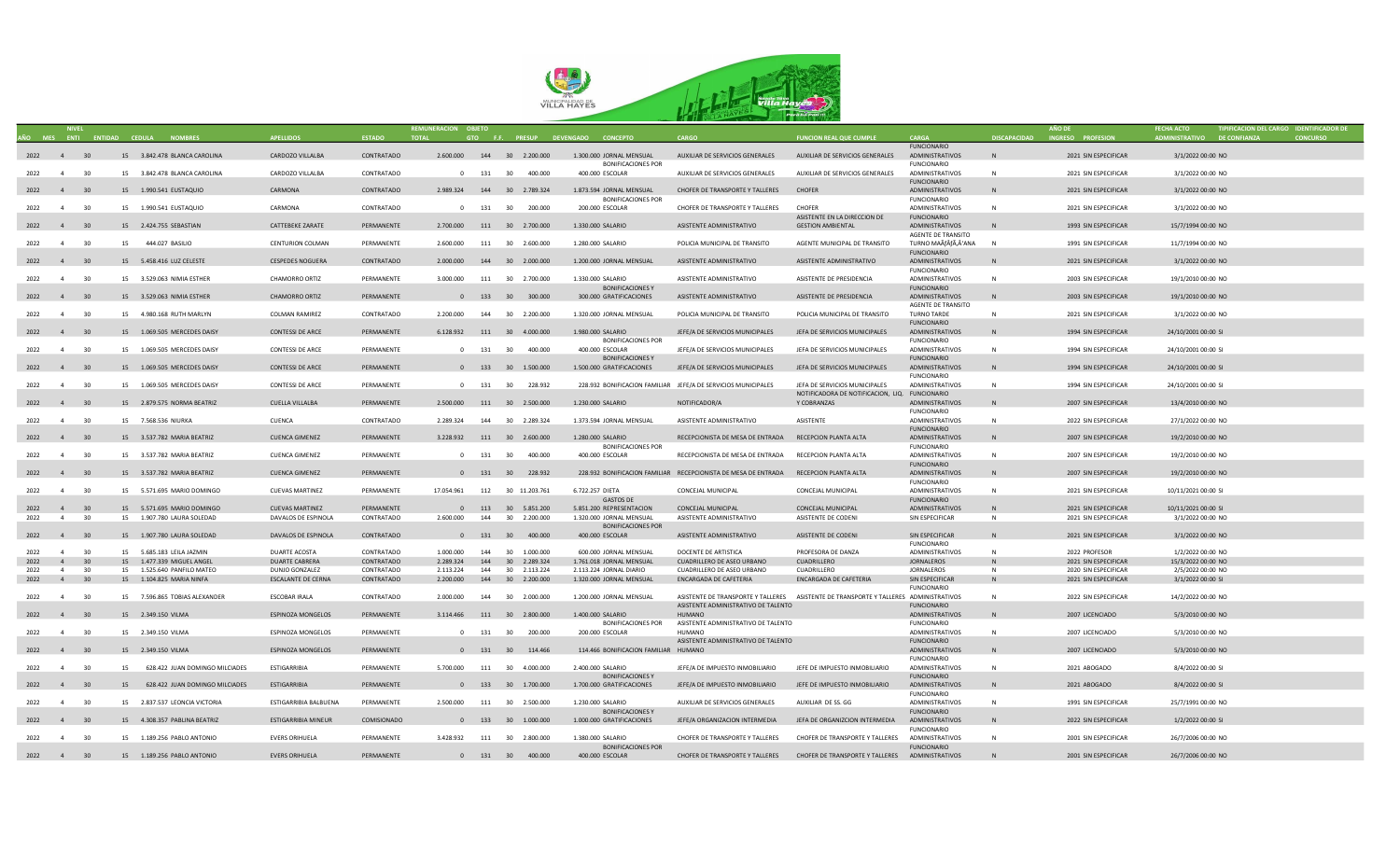

|                        |                |    |                                               |                           |                   | REMUNERACION OBJETO |     |                               |                                                        |                                                                            |                                                  |                          |                     |                      |                             | TIPIFICACION DEL CARGO IDENTIFICADOR DE |  |
|------------------------|----------------|----|-----------------------------------------------|---------------------------|-------------------|---------------------|-----|-------------------------------|--------------------------------------------------------|----------------------------------------------------------------------------|--------------------------------------------------|--------------------------|---------------------|----------------------|-----------------------------|-----------------------------------------|--|
|                        |                |    | AÑO MES ENTI ENTIDAD CEDULA<br><b>NOMBRES</b> |                           | <b>ESTADO</b>     | <b>TOTAL</b>        |     |                               | GTO F.F. PRESUP DEVENGADO CONCEPTO                     |                                                                            | <b>FUNCION REAL OUE CUMPLE</b>                   | CARGA                    | <b>DISCAPACIDAD</b> | INGRESO PROFESION    | ADMINISTRATIVO DE CONFIANZA |                                         |  |
|                        |                |    |                                               |                           |                   |                     |     |                               |                                                        |                                                                            |                                                  | <b>FUNCIONARIC</b>       |                     |                      |                             |                                         |  |
| 2022 4 30              |                |    | 15  1.189.256 PABLO ANTONIO                   | <b>EVERS ORIHUELA</b>     | PERMANENTE        |                     |     | 0 131 30 228.932              |                                                        | 228.932 BONIFICACION FAMILIAR CHOFER DE TRANSPORTE Y TALLERES              | CHOFER DE TRANSPORTE Y TALLERES ADMINISTRATIVOS  |                          | N                   | 2001 SIN ESPECIFICAR | 26/7/2006 00:00 NO          |                                         |  |
|                        |                |    |                                               |                           |                   |                     |     |                               |                                                        |                                                                            | ENCARGADO DEL DEPARTAMENTO DE                    |                          |                     |                      |                             |                                         |  |
|                        |                |    |                                               |                           |                   |                     |     |                               |                                                        | ENCARGADO DE TRANSPARENCIA E                                               | TRANSPARENCIA E INFORMACION                      | <b>FUNCIONARIO</b>       |                     |                      |                             |                                         |  |
|                        |                |    |                                               |                           |                   |                     |     |                               |                                                        |                                                                            |                                                  |                          |                     |                      |                             |                                         |  |
| 2022                   | 4              | 30 | 15 4.246.172 TIAGO ABEL                       | <b>EVERS RIQUELME</b>     | CONTRATADO        | 2.500.000           |     | 144 30 2.500.000              | 1.500.000 JORNAL MENSUAL                               | INFORMACION PUBLICA                                                        | PUBLICA                                          | ADMINISTRATIVOS          | N                   | 2022 SIN ESPECIFICAR | 1/2/2022 00:00 SI           |                                         |  |
| 2022                   | $\overline{4}$ | 30 | 15 3.775.638 MAXIMO RAMON                     | FARIÃÃ,'A GIMENEZ         | CONTRATADO        | 2.113.224           | 144 | 30 2.113.224                  | 2.113.224 JORNAL DIARIO                                | CUADRILLERO DE ASEO URBANO                                                 | CUADRILLERO                                      | <b>JORNALEROS</b>        | N                   | 2017 SIN ESPECIFICAR | 2/5/2022 00:00 NO           |                                         |  |
| 2022                   | $4 \t30$       |    | 15 2.501.488 ISIDORO                          | FERNANDEZ                 | CONTRATADO        |                     |     | 2.113.224  144  30  2.113.224 | 2.113.224 JORNAL DIARIO                                | CUADRILLERO DE ASEO URBANO                                                 | CUADRILLERO                                      | JORNALEROS               | N                   | 2021 SIN ESPECIFICAR | 2/5/2022 00:00 NO           |                                         |  |
|                        |                |    |                                               |                           |                   |                     |     |                               |                                                        |                                                                            | ASISTENTE ADMINISTRATIVO PATENTE FUNCIONARIO     |                          |                     |                      |                             |                                         |  |
| 2022                   | $\overline{4}$ | 30 | 15 4.782.505 EMILSE ADRIANA                   | <b>FERNANDEZ AVALOS</b>   | CONTRATADO        | 3.600.000           | 144 | 30 3.000.000                  | 1.800.000 JORNAL MENSUAL                               | ASISTENTE ADMINISTRATIVO                                                   | COMERCIAL                                        | ADMINISTRATIVOS          | N                   | 2021 SIN ESPECIFICAR | 3/1/2022 00:00 NO           |                                         |  |
|                        |                |    |                                               |                           |                   |                     |     |                               | BONIFICACIONES POR                                     |                                                                            |                                                  |                          |                     |                      |                             |                                         |  |
|                        |                |    |                                               |                           |                   |                     |     |                               |                                                        |                                                                            | ASISTENTE ADMINISTRATIVO PATENTE                 | <b>FUNCIONARIO</b>       |                     |                      |                             |                                         |  |
| 2022                   | $\overline{4}$ | 30 | 15 4.782.505 EMILSE ADRIANA                   | FERNANDEZ AVALOS          | CONTRATADO        | $\Omega$            |     | 131 30 600.000                | 600.000 ESCOLAR                                        | ASISTENTE ADMINISTRATIVO                                                   | COMERCIAL                                        | ADMINISTRATIVOS          |                     | 2021 SIN ESPECIFICAR | 3/1/2022 00:00 NO           |                                         |  |
|                        |                |    |                                               |                           |                   |                     |     |                               |                                                        |                                                                            |                                                  |                          |                     |                      |                             |                                         |  |
| 2022                   | 4              | 30 | 15 4.019.371 INGRID CAROLINA                  | FERNANDEZ MARTINEZ        | CONTRATADO        | 1.000.000           |     | 144 30 1.000.000              | 600.000 JORNAL MENSUAL                                 | DOCENTE DE ARTISTICA                                                       | PROFESORA                                        | PROFESOR DANZA CLASICA N |                     | 2016 PROFESOR        | 3/1/2022 00:00 NO           |                                         |  |
|                        |                |    |                                               |                           |                   |                     |     |                               |                                                        |                                                                            | DIRECTOR DE CATRASTRO Y                          |                          |                     |                      |                             |                                         |  |
| 2022                   | 30<br>4        |    | 15 2.192.526 FEDERICO MARTIN                  | FERREIRA VILLAGRA         | CONTRATADO        | 5.500.000           |     | 144 30 5.500.000              | 3.300.000 JORNAL MENSUAL                               | DIRECTOR/A DE CATASTRO Y URBANISMO URBANISMO                               |                                                  | SIN ESPECIFICAR          | N                   | 2021 SIN ESPECIFICAR | 3/1/2022 00:00 SI           |                                         |  |
| 2022                   | $\overline{4}$ | 30 | 15 2.082.723 LUIS MILCIADES                   | <b>FLORENTIN</b>          | PERMANENTE        | 2.500.000           |     | 111 30 2.500.000              | 1.230.000 SALARIO                                      | SERENO MUNICIPAL                                                           | SERENO DEL EDIFICIO MUNICIPAL                    |                          |                     | 1997 SIN ESPECIFICAR |                             |                                         |  |
|                        |                |    |                                               |                           |                   |                     |     |                               |                                                        |                                                                            |                                                  | SIN ESPECIFICAR          | <b>N</b>            |                      | 24/1/2011 00:00 NO          |                                         |  |
| 2022                   | 4 30           |    | 15 2.080.362 MARTHA                           | FLORENTIN                 | CONTRATADO        | 2.200.000           |     | 144 30 2.000.000              | 1.200.000 JORNAL MENSUAL                               | AUXILIAR DE SERVICIOS GENERALES                                            | AUXILIAR                                         | SIN ESPECIFICAR          | N                   | 2021 SIN ESPECIFICAR | 3/1/2022 00:00 NO           |                                         |  |
|                        |                |    |                                               |                           |                   |                     |     |                               | <b>BONIFICACIONES POR</b>                              |                                                                            |                                                  |                          |                     |                      |                             |                                         |  |
| 2022                   | $\overline{4}$ | 30 | 15 2.080.362 MARTHA                           | <b>FLORENTIN</b>          | CONTRATADO        | $\circ$             |     | 131 30 200.000                | 200.000 ESCOLAR                                        | AUXILIAR DE SERVICIOS GENERALES                                            | AUXILIAR                                         | SIN ESPECIFICAR          | N                   | 2021 SIN ESPECIFICAR | 3/1/2022 00:00 NO           |                                         |  |
|                        |                |    | 15 3.745.520 ROBERTO DANIEL                   | FLORENTIN                 | CONTRATADO        | 2.113.224           |     | 144 30 2.113.224              | 2.113.224 JORNAL DIARIO                                | CUADRILLERO DE ASEO URBANO                                                 | CUADRILLERO                                      | <b>JORNALEROS</b>        | $\mathsf{S}$        | 2018 SIN ESPECIFICAR | 2/5/2022 00:00 NO           |                                         |  |
| 2022                   | $\overline{a}$ | 30 | 15 7.271.924 HUGO JAVIER                      | <b>FLORENTIN GONZALEZ</b> | CONTRATADO        | 2.113.224           |     | 144 30 2.113.224              | 2.113.224 JORNAL DIARIO                                | CUADRILLERO DE ASEO URBANO                                                 | CUADRILLERO                                      | <b>JORNALEROS</b>        | N                   | 2022 SIN ESPECIFICAR | 2/5/2022 00:00 NO           |                                         |  |
|                        |                |    |                                               |                           |                   |                     |     |                               |                                                        |                                                                            |                                                  |                          |                     |                      |                             |                                         |  |
|                        |                |    |                                               |                           |                   |                     |     |                               |                                                        |                                                                            |                                                  | <b>FUNCIONARIO</b>       |                     |                      |                             |                                         |  |
| 2022 4 30              |                |    | 15 612.921 MARIA TERESITA                     | FRANCO DE HERRERA         | PERMANENTE        |                     |     | 2.800.000 111 30 2.800.000    | 1.380.000 SALARIO                                      | ASISTENTE ADMINISTRATIVO                                                   | ASISTENTE DE LA CODENI                           | ADMINISTRATIVOS          | N                   | 1994 SIN ESPECIFICAR | 7/7/1994 00:00 NO           |                                         |  |
|                        |                |    |                                               |                           |                   |                     |     |                               |                                                        | DIRECTOR/A INTERINA DE GESTION                                             |                                                  |                          |                     |                      |                             |                                         |  |
|                        |                |    |                                               |                           |                   |                     |     |                               |                                                        | AMBIENTAL, SALUBRIDAD Y DESARROLLO                                         |                                                  | <b>FUNCIONARIO</b>       |                     |                      |                             |                                         |  |
| 2022                   | $\overline{4}$ | 30 | 15 6.865.450 ARACELI MONSERRAT                | <b>FRASQUERI BORDON</b>   | CONTRATADO        | 3.200.000           |     | 144 30 3.200.000              | 1.920.000 JORNAL MENSUAL                               | PRODUCTIVO                                                                 | DIRECTORA INTERINA                               | ADMINISTRATIVOS          | N                   | 2022 INGENIERO       | 5/1/2022 00:00 SI           |                                         |  |
|                        |                |    |                                               |                           |                   |                     |     |                               |                                                        |                                                                            |                                                  | <b>FUNCIONARIO</b>       |                     |                      |                             |                                         |  |
|                        |                |    |                                               |                           |                   |                     |     |                               |                                                        |                                                                            |                                                  |                          |                     |                      |                             |                                         |  |
| 2022 4 30              |                |    | 15 4.357.625 EDITA RAFAELA                    | <b>GALEANO MORENO</b>     | CONTRATADO        |                     |     | 2.200.000 144 30 2.000.000    | 1.200.000 JORNAL MENSUAL                               | AUXILIAR DE SERVICIOS GENERALES                                            | AUXILIAR DE SERVICIOS GENERALES                  | ADMINISTRATIVOS          | N                   | 2019 SIN ESPECIFICAR | 3/1/2022 00:00 NO           |                                         |  |
|                        |                |    |                                               |                           |                   |                     |     |                               | <b>BONIFICACIONES POR</b>                              |                                                                            |                                                  | <b>FUNCIONARIO</b>       |                     |                      |                             |                                         |  |
| 2022                   | $\overline{a}$ | 30 | 15 4.357.625 EDITA RAFAELA                    | <b>GALEANO MORENO</b>     | CONTRATADO        | $^{\circ}$          |     | 131 30 200.000                | 200.000 ESCOLAR                                        | AUXILIAR DE SERVICIOS GENERALES                                            | AUXILIAR DE SERVICIOS GENERALES                  | ADMINISTRATIVOS          | N                   | 2019 SIN ESPECIFICAR | 3/1/2022 00:00 NO           |                                         |  |
|                        |                |    |                                               |                           |                   |                     |     |                               |                                                        |                                                                            |                                                  | <b>FUNCIONARIO</b>       |                     |                      |                             |                                         |  |
| 2022 4                 |                | 30 | 15 3.412.026 SADY MARICEL                     | <b>GALEANO RIOS</b>       | PERMANENTE        |                     |     | 7.628.932  111  30  4.500.000 | 1.230.000 SALARIO                                      | DIRECTOR/A TALENTO HUMANO                                                  | DIRECTORA DE TALENTO HUMANO                      | ADMINISTRATIVOS          |                     | 2010 SIN ESPECIFICAR | 29/12/2010 00:00 SI         |                                         |  |
|                        |                |    |                                               |                           |                   |                     |     |                               | <b>BONIFICACIONES POR</b>                              |                                                                            |                                                  | <b>FUNCIONARIO</b>       |                     |                      |                             |                                         |  |
|                        |                |    |                                               |                           |                   |                     |     |                               |                                                        |                                                                            |                                                  |                          |                     |                      |                             |                                         |  |
| 2022                   | $\overline{a}$ | 30 | 15 3.412.026 SADY MARICEL                     | <b>GALEANO RIOS</b>       | PERMANENTE        | $\mathsf{n}$        |     | 131 30 400,000                | 400,000 ESCOLAR                                        | DIRECTOR/A TALENTO HUMANO                                                  | DIRECTORA DE TALENTO HUMANO                      | ADMINISTRATIVOS          | N                   | 2010 SIN ESPECIFICAR | 29/12/2010 00:00 SI         |                                         |  |
|                        |                |    |                                               |                           |                   |                     |     |                               | <b>BONIFICACIONES Y</b>                                |                                                                            |                                                  | <b>FUNCIONARIO</b>       |                     |                      |                             |                                         |  |
|                        | 4              | 30 | 15 3.412.026 SADY MARICEL                     | <b>GALEANO RIOS</b>       | PERMANENTE        |                     |     | 0 133 30 2.500.000            | 2.500.000 GRATIFICACIONES                              | DIRECTOR/A TALENTO HUMANO                                                  | DIRECTORA DE TALENTO HUMANO                      | ADMINISTRATIVOS          | N                   | 2010 SIN ESPECIFICAR | 29/12/2010 00:00 SI         |                                         |  |
|                        |                |    |                                               |                           |                   |                     |     |                               |                                                        |                                                                            |                                                  | <b>FUNCIONARIO</b>       |                     |                      |                             |                                         |  |
| 2022                   | $\overline{4}$ | 30 | 15 3.412.026 SADY MARICEL                     | <b>GALEANO RIOS</b>       | PERMANENTE        |                     |     | 0 131 30 228.932              |                                                        | 228.932 BONIFICACION FAMILIAR DIRECTOR/A TALENTO HUMANO                    | DIRECTORA DE TALENTO HUMANO                      | ADMINISTRATIVOS          | N                   | 2010 SIN ESPECIFICAR | 29/12/2010 00:00 SI         |                                         |  |
|                        |                |    |                                               |                           |                   |                     |     |                               |                                                        |                                                                            | AUXILIAR DE GESTION AMBIENTAL Y                  | <b>FUNCIONARIO</b>       |                     |                      |                             |                                         |  |
|                        |                |    |                                               |                           |                   |                     |     |                               |                                                        |                                                                            |                                                  |                          |                     |                      |                             |                                         |  |
| 2022                   | $\sim$ 4       | 30 | 15 935.900 PEDRO LIDUVINO                     | GAONA                     | PERMANENTE        |                     |     | 3.728.932 111 30 2.600.000    | 630.000 SALARIO                                        | ASISTENTE ADMINISTRATIVO                                                   | SALUBRIDAD                                       | ADMINISTRATIVOS          | <b>N</b>            | 1997 SIN ESPECIFICAR | 10/1/1997 00:00 NO          |                                         |  |
|                        |                |    |                                               |                           |                   |                     |     |                               | <b>BONIFICACIONES POR</b>                              |                                                                            | AUXILIAR DE GESTION AMBIENTAL Y                  | <b>FUNCIONARIO</b>       |                     |                      |                             |                                         |  |
| 2022                   | $\overline{a}$ | 30 | 15 935,900 PEDRO LIDUVINO                     | GAONA                     | PERMANENTE        |                     |     | 0 131 30 400,000              | 400.000 ESCOLAR                                        | ASISTENTE ADMINISTRATIVO                                                   | SALUBRIDAD                                       | ADMINISTRATIVOS          | N                   | 1997 SIN ESPECIFICAR | 10/1/1997 00:00 NO          |                                         |  |
|                        |                |    |                                               |                           |                   |                     |     |                               | <b>BONIFICACIONES Y</b>                                |                                                                            | AUXILIAR DE GESTION AMBIENTAL Y                  | <b>FUNCIONARIO</b>       |                     |                      |                             |                                         |  |
| 2022<br>$\overline{4}$ |                | 30 | 15 935.900 PEDRO LIDUVINO                     | GAONA                     | PERMANENTE        |                     |     | 0 133 30 500.000              | 500.000 GRATIFICACIONES                                | ASISTENTE ADMINISTRATIVO                                                   | SALUBRIDAD                                       | ADMINISTRATIVOS          | N                   | 1997 SIN ESPECIFICAR | 10/1/1997 00:00 NO          |                                         |  |
|                        |                |    |                                               |                           |                   |                     |     |                               |                                                        |                                                                            |                                                  |                          |                     |                      |                             |                                         |  |
|                        |                |    |                                               |                           |                   |                     |     |                               |                                                        |                                                                            | AUXILIAR DE GESTION AMBIENTAL Y                  | <b>FUNCIONARIO</b>       |                     |                      |                             |                                         |  |
| 2022                   | $\overline{a}$ | 30 | 15 935.900 PEDRO LIDUVINO                     | GAONA                     | PERMANENTE        | $\Omega$            |     | 131 30 228.932                | 228.932 BONIFICACION FAMILIAR ASISTENTE ADMINISTRATIVO |                                                                            | SALUBRIDAD                                       | ADMINISTRATIVOS          | N                   | 1997 SIN ESPECIFICAR | 10/1/1997 00:00 NO          |                                         |  |
| 2022                   | $\sqrt{4}$     | 30 | 15 1.361.898 CANDIDO ANTONIO                  | <b>GAONA CONTESSI</b>     | <b>CONTRATADO</b> | 2.113.224           | 144 | 30 2.113.224                  | 2.113.224 JORNAL DIARIO                                | CUADRILLERO DE ASEO URBANO                                                 | CUADRILLERO                                      | <b>JORNALEROS</b>        | $\mathbb{N}$        | 2017 SIN ESPECIFICAR | 2/5/2022 00:00 NO           |                                         |  |
| 2022                   | $\overline{4}$ | 30 | 15 3.660.194 EMA CARMIÃÃ,Â'A                  | <b>GAONA MARECO</b>       | PERMANENTE        | 17.054.961          |     | 112 30 11.203.761             | 6.722.257 DIETA                                        | CONCEJAL MUNICIPAL                                                         | CONCEJAL MUNICIPAL                               | SIN ESPECIFICAR          | N                   | 2021 SIN ESPECIFICAR | 10/11/2021 00:00 SI         |                                         |  |
|                        |                |    |                                               |                           |                   |                     |     |                               | <b>GASTOS DE</b>                                       |                                                                            |                                                  |                          |                     |                      |                             |                                         |  |
| 2022                   |                | 30 |                                               | <b>GAONA MARECO</b>       | PERMANENTE        |                     |     | 0 113 30 5.851.200            | 5.851.200 REPRESENTACION                               | CONCEJAL MUNICIPAL                                                         | CONCEJAL MUNICIPAL                               | SIN ESPECIFICAR          |                     | 2021 SIN ESPECIFICAR | 10/11/2021 00:00 SI         |                                         |  |
|                        |                |    | 15 3.660.194 EMA CARMIÃfÂfÃ, Â'A              |                           |                   |                     |     |                               |                                                        |                                                                            |                                                  |                          |                     |                      |                             |                                         |  |
| 2022                   | $\overline{4}$ | 30 | 15 5.032.231 JORGE ANTONIO                    | <b>GAONA NAVARRO</b>      | CONTRATADO        | 2.289.324           | 144 | 30 2.289.324                  | 1.373.594 JORNAL MENSUAL                               | ASISTENTE ADMINISTRATIVO                                                   | ASISTENTE FISCAL                                 | SIN ESPECIFICAR          | N                   | 2021 SIN ESPECIFICAR | 3/1/2022 00:00 NO           |                                         |  |
| 2022                   | 4              | 30 | 15   5.032.231   JORGE ANTONIO                | <b>GAONA NAVARRO</b>      | CONTRATADO        | $\overline{0}$      | 232 | 30 88.051                     | 88.051 VIATICO                                         | ASISTENTE ADMINISTRATIVO                                                   | ASISTENTE FISCAL                                 | SIN ESPECIFICAR          | N                   | 2021 SIN ESPECIFICAR | 3/1/2022 00:00 NO           |                                         |  |
| 2022                   | $\overline{a}$ | 30 | 15 1.415.239 ANGEL FRANCISCO                  | <b>GARCIA</b>             | CONTRATADO        | 2.344.663           |     | 144 30 2.344,663              | 1.144.663 JORNAL DIARIO                                | CUADRILLERO DE ASEO URBANO                                                 | CUADRILLERO                                      | <b>JORNALEROS</b>        | N                   | 2022 SIN ESPECIFICAR | 2/5/2022 00:00 NO           |                                         |  |
|                        |                |    |                                               |                           |                   |                     |     |                               | <b>BONIFICACIONES POR</b>                              |                                                                            |                                                  |                          |                     |                      |                             |                                         |  |
| 2022                   |                | 30 | 15 1.415.239 ANGEL FRANCISCO                  | GARCIA                    | CONTRATADO        |                     |     | 0 131 30 1.200.000            | 1.200.000 ESCOLAR                                      | CUADRILLERO DE ASEO URBANO                                                 | CUADRILLERO                                      | JORNALEROS               | N                   | 2022 SIN ESPECIFICAR | 2/5/2022 00:00 NO           |                                         |  |
|                        |                |    |                                               |                           |                   |                     |     |                               |                                                        |                                                                            |                                                  |                          |                     |                      |                             |                                         |  |
| 2022                   | $\overline{a}$ | 30 | 973.153 NARCIZO ELIZARDO<br>15                | <b>GARCIA</b>             | CONTRATADO        | 2.113.224           | 144 | 30 2.113.224                  | 2.113.224 JORNAL DIARIO                                | CUADRILLERO DE ASEO URBANO                                                 | <b>CUADRILLERO REMANSITO</b>                     | <b>JORNALEROS</b>        | N                   | 2021 SIN ESPECIFICAR | 2/5/2021 00:00 NO           |                                         |  |
| 2022                   | $\overline{4}$ | 30 | 15 4.229.320 URSULINA                         | <b>GARCIA FIGUEREDO</b>   | CONTRATADO        | 4.000.000           | 144 | 30  4.000.000                 | 2.400.000 JORNAL MENSUAL                               | ASISTENTE ADMINISTRATIVO                                                   | ASISTENTE                                        | SIN ESPECIFICAR          | N                   | 2021 SIN ESPECIFICAR | 3/1/2022 00:00 NO           |                                         |  |
| 2022                   | $\overline{4}$ | 30 | 15 5.867.159 FABIOLA BEATRIZ                  | <b>GARCIA MIERES</b>      | CONTRATADO        | 1.937.122           | 144 | 30 1.937.122                  | 1.937.122 JORNAL DIARIO                                | CUADRILLERO DE ASEO URBANO                                                 | CUADRILLERA                                      | SIN ESPECIFICAR          | N                   | 2022 SIN ESPECIFICAR | 2/5/2022 00:00 NO           |                                         |  |
|                        |                |    |                                               |                           |                   |                     |     |                               |                                                        |                                                                            | SECRETARIO GENERAL JUNTA                         | <b>FUNCIONARIO</b>       |                     |                      |                             |                                         |  |
| 2022                   | $\overline{4}$ | 30 | 15 3.409.822 DERLIS MIGUEL                    | <b>GATTI CHAPARRO</b>     | PERMANENTE        |                     |     | 5.628.932  111  30  4.500.000 | 2.220.000 SALARIO                                      | SECRETARIO GENERAL JUNTA MUNICIPAL MUNICIPAL                               |                                                  | ADMINISTRATIVOS          | N                   | 2002 SIN ESPECIFICAR | 31/12/2002 00:00 SI         |                                         |  |
|                        |                |    |                                               |                           |                   |                     |     |                               | <b>BONIFICACIONES POR</b>                              |                                                                            | SECRETARIO GENERAL JUNTA                         | <b>FUNCIONARIO</b>       |                     |                      |                             |                                         |  |
|                        |                |    |                                               |                           |                   |                     |     |                               |                                                        |                                                                            |                                                  |                          |                     |                      |                             |                                         |  |
| 2022                   | 4              | 30 | 15 3.409.822 DERLIS MIGUEL                    | <b>GATTI CHAPARRO</b>     | PERMANENTE        | $\Omega$            |     | 131 30 400.000                | 400.000 ESCOLAR                                        | SECRETARIO GENERAL JUNTA MUNICIPAL MUNICIPAL                               |                                                  | ADMINISTRATIVOS          | N                   | 2002 SIN ESPECIFICAR | 31/12/2002 00:00 SI         |                                         |  |
|                        |                |    |                                               |                           |                   |                     |     |                               | <b>BONIFICACIONES Y</b>                                |                                                                            | SECRETARIO GENERAL JUNTA                         | <b>FUNCIONARIO</b>       |                     |                      |                             |                                         |  |
| 2022                   | 4 30           |    | 15 3.409.822 DERLIS MIGUEL                    | <b>GATTI CHAPARRO</b>     | PERMANENTE        |                     |     | 0 133 30 500.000              | 500.000 GRATIFICACIONES                                | SECRETARIO GENERAL JUNTA MUNICIPAL MUNICIPAL                               |                                                  | ADMINISTRATIVOS          | N                   | 2002 SIN ESPECIFICAR | 31/12/2002 00:00 SI         |                                         |  |
|                        |                |    |                                               |                           |                   |                     |     |                               |                                                        |                                                                            | SECRETARIO GENERAL JUNTA                         | <b>FUNCIONARIO</b>       |                     |                      |                             |                                         |  |
| 2022                   | $\overline{a}$ | 30 | 15 3.409.822 DERLIS MIGUEL                    | <b>GATTI CHAPARRO</b>     | PERMANENTE        |                     |     | 0 131 30 228.932              |                                                        | 228.932 BONIFICACION FAMILIAR SECRETARIO GENERAL JUNTA MUNICIPAL MUNICIPAL |                                                  | <b>ADMINISTRATIVOS</b>   | N                   | 2002 SIN ESPECIFICAR | 31/12/2002 00:00 SI         |                                         |  |
|                        |                |    |                                               |                           |                   |                     |     |                               |                                                        |                                                                            |                                                  |                          |                     |                      |                             |                                         |  |
|                        |                |    |                                               |                           |                   |                     |     |                               |                                                        |                                                                            |                                                  | <b>FUNCIONARIO</b>       |                     |                      |                             |                                         |  |
| 2022 4 30              |                |    | 15   5.314.838   BEATRIZ                      | GAYOSO ORREGO             | CONTRATADO        |                     |     | 2.500.000  144  30  2.500.000 | 1.500.000 JORNAL MENSUAL                               | ASISTENTE ADMINISTRATIVO                                                   | ASISTENTE TECNICO DE TRIBUTACION ADMINISTRATIVOS |                          |                     | 2021 SIN ESPECIFICAR | 3/1/2022 00:00 NO           |                                         |  |
|                        |                |    |                                               |                           |                   |                     |     |                               |                                                        |                                                                            | ASISTENTE ADMINISTRATIVO DE                      |                          |                     |                      |                             |                                         |  |
| 2022 4                 |                | 30 | 15 5.469.522 LETICIA VICTORIA                 | <b>GIMENEZ ACOSTA</b>     | CONTRATADO        |                     |     | 2.000.000 144 30 2.000.000    | 1.200.000 JORNAL MENSUAL                               | ASISTENTE ADMINISTRATIVO                                                   | TRIBUTACION                                      | SIN ESPECIFICAR          |                     | 2021 SIN ESPECIFICAR | 3/1/2022 00:00 NO           |                                         |  |
|                        |                |    |                                               |                           |                   |                     |     |                               |                                                        |                                                                            |                                                  |                          |                     |                      |                             |                                         |  |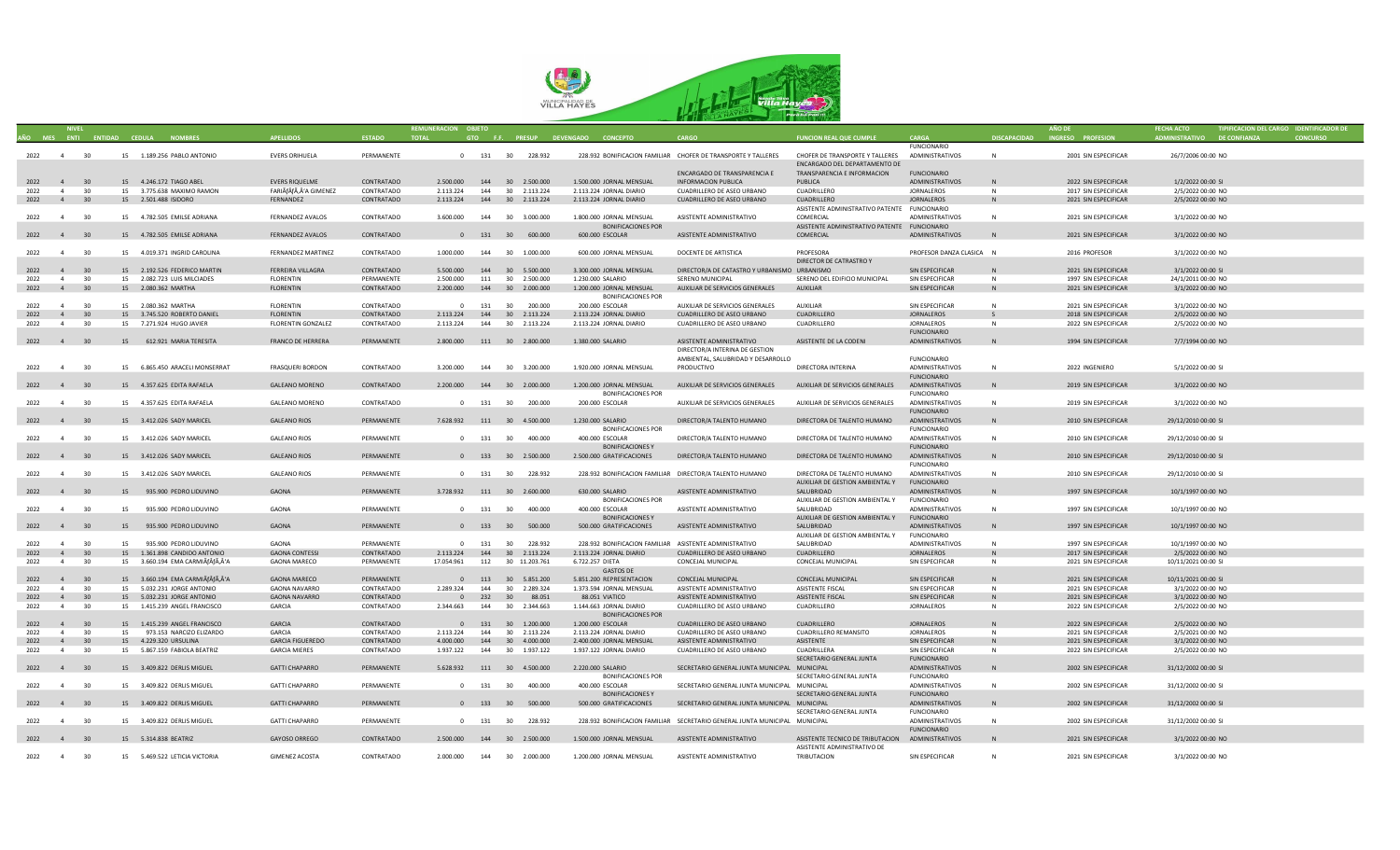

|           |                |                 |    |                                     |                              |               |                              |     |                               |                                                  |                                                                                             |                                               |                                       |                     |                      |                             | TIPIFICACION DEL CARGO IDENTIFICADOR DE |
|-----------|----------------|-----------------|----|-------------------------------------|------------------------------|---------------|------------------------------|-----|-------------------------------|--------------------------------------------------|---------------------------------------------------------------------------------------------|-----------------------------------------------|---------------------------------------|---------------------|----------------------|-----------------------------|-----------------------------------------|
|           |                |                 |    | AÑO MES ENTI ENTIDAD CEDULA NOMBRES | <b>APFILIDOS</b>             | <b>ESTADO</b> | <b>TOTAL</b>                 |     |                               | GTO F.F. PRESUP DEVENGADO CONCEPTO               | CARGO                                                                                       | <b>FUNCION REAL QUE CUMPLE</b>                | CARGA                                 | <b>DISCAPACIDAD</b> | INGRESO PROFESION    | ADMINISTRATIVO DE CONFIANZA | <b>CONCURSO</b>                         |
|           |                |                 |    |                                     |                              |               |                              |     |                               |                                                  | AUXILIAR ADMINISTRATIVO DE                                                                  |                                               | <b>FUNCIONARIO</b>                    |                     |                      |                             |                                         |
| 2022 4 30 |                |                 |    | 15 3.810.675 GUSTAVO                | <b>GIMENEZ INSFRAN</b>       | PERMANENTE    |                              |     | 3.428.932  111  30  2.800.000 | 1.400.000 SALARIO                                | SECRETARIA GENERAL                                                                          | AUXILIAR DEL C. O. E.                         | ADMINISTRATIVOS                       | $\mathsf{N}$        | 1998 SIN ESPECIFICAR | 30/9/1998 00:00 NO          |                                         |
|           |                |                 |    |                                     |                              |               |                              |     |                               | <b>BONIFICACIONES POR</b>                        | AUXILIAR ADMINISTRATIVO DE                                                                  |                                               | <b>FUNCIONARIO</b>                    |                     |                      |                             |                                         |
| 2022 4    |                | 30              |    | 15 3.810.675 GUSTAVO                | <b>GIMENEZ INSFRAN</b>       | PERMANENTE    |                              |     | 0 131 30 400.000              | 400.000 ESCOLAR                                  | SECRETARIA GENERAL                                                                          | AUXILIAR DEL C. O. E.                         | ADMINISTRATIVOS                       | N                   | 1998 SIN ESPECIFICAR | 30/9/1998 00:00 NO          |                                         |
|           |                |                 |    |                                     |                              |               |                              |     |                               |                                                  | AUXILIAR ADMINISTRATIVO DE                                                                  |                                               | <b>FUNCIONARIO</b>                    |                     |                      |                             |                                         |
| 2022 4 30 |                |                 |    | 15 3.810.675 GUSTAVO                | <b>GIMENEZ INSFRAN</b>       | PERMANENTE    |                              |     | 0 131 30 228.932              | 228.932 BONIFICACION FAMILIAR SECRETARIA GENERAL |                                                                                             | AUXILIAR DEL C. O. E.                         | ADMINISTRATIVOS                       | N <sub>1</sub>      | 1998 SIN ESPECIFICAR | 30/9/1998 00:00 NO          |                                         |
|           |                |                 |    |                                     |                              |               |                              |     |                               |                                                  |                                                                                             | SECRETARIA DE ACTAS DE LA JUNTA               | <b>FUNCIONARIO</b>                    |                     |                      |                             |                                         |
| 2022      | $\overline{a}$ | 30              |    | 15 1.189.195 GLORIA ESTELVINA       | <b>GOMEZ CHAPARRO</b>        | PFRMANFNTF    | 3.000.000 111 30 3.000.000   |     |                               | 1.500.000 SALARIO                                | SECRETARIO/A DE SECRETARIA GENERAL MUNICIPAL                                                |                                               | ADMINISTRATIVOS                       | N                   | 1993 SIN ESPECIFICAR | 7/7/1994 00:00 SI           |                                         |
| 2022 4 30 |                |                 |    | 15 1.937.214 LUIS CARLOS            | <b>GOMEZ SALDIVAR</b>        | CONTRATADO    | 2.113.224                    |     | 144 30 2.113.224              | 2.113.224 JORNAL DIARIO                          | CUADRILLERO DE ASEO URBANO                                                                  | CUADRILLERO                                   | <b>JORNALEROS</b>                     | N                   | 2021 SIN ESPECIFICAR | 2/5/2022 00:00 NO           |                                         |
|           |                |                 |    |                                     |                              |               |                              |     |                               |                                                  |                                                                                             |                                               | <b>FUNCIONARIO</b>                    |                     |                      |                             |                                         |
| 2022 4    |                | 30              |    | 15 3.328.318 PABLINA                | GONZALEZ                     | CONTRATADO    | 2.400.000                    |     | 144 30 2,200,000              | 1.320.000 JORNAL MENSUAL                         | ASISTENTE ADMINISTRATIVO                                                                    | AUXILIAR DE SALUD                             | <b>ADMINISTRATIVOS</b>                | N                   | 2021 SIN ESPECIFICAR | 3/1/2022 00:00 NO           |                                         |
|           |                |                 |    |                                     |                              |               |                              |     |                               | <b>BONIFICACIONES POR</b>                        |                                                                                             |                                               | <b>FUNCIONARIO</b>                    |                     |                      |                             |                                         |
| 2022 4 30 |                |                 |    | 15 3.328.318 PABLINA                | GONZALEZ                     | CONTRATADO    |                              |     | 0 131 30 200.000              | 200.000 ESCOLAR                                  | ASISTENTE ADMINISTRATIVO                                                                    | AUXILIAR DE SALUD                             | <b>ADMINISTRATIVOS</b>                | N                   | 2021 SIN ESPECIFICAR | 3/1/2022 00:00 NO           |                                         |
|           |                |                 |    |                                     |                              |               |                              |     |                               |                                                  |                                                                                             |                                               | <b>FUNCIONARIO</b>                    |                     |                      |                             |                                         |
| 2022      | $\sim$ 4       | 30              |    | 15 2.653.411 WILERIDO               | GONZALEZ                     | CONTRATADO    | 2.800.000                    | 144 | 30 2.800,000                  | 1.680.000 IORNAL MENSUAL                         | AUXILIAR DE SERVICIOS GENERALES                                                             | <b>ASISTENTE</b>                              | ADMINISTRATIVOS                       | N                   | 2022 SIN ESPECIFICAR | 15/1/2022 00:00 NO          |                                         |
| 2022      | 4              | 30 <sup>2</sup> |    | 15 5.461.512 SANTIAGO               | GONZALEZ OJEDA               | CONTRATADO    | 2.025.173                    |     | 144 30 2.025.173              | 2.025.173 IORNAL DIARIO                          | CUADRILLERO DE ASEO URBANO                                                                  | CUADRILLERO DE ASEO URBANO                    | SIN ESPECIFICAR                       | N.                  | 2021 SIN ESPECIFICAR | 2/5/2022 00:00 NO           |                                         |
| 2022      | $\overline{4}$ | 30              |    | 15 2.554.155 JUAN ANGEL             | <b>GONZALEZ ROJAS</b>        | PERMANENTE    | 17.054.961                   |     | 112 30 11.203.761             | 6.722.257 DIETA                                  | CONCEJAL MUNICIPAL                                                                          | CONCEJAL MUNICIPAL                            | SIN ESPECIFICAR                       | N                   | 2021 SIN ESPECIFICAR | 10/11/2021 00:00 SI         |                                         |
|           |                |                 |    |                                     |                              |               |                              |     |                               | <b>GASTOS DE</b>                                 |                                                                                             |                                               |                                       |                     |                      |                             |                                         |
| 2022      | 4 30           |                 |    | 15 2.554.155 JUAN ANGEL             | <b>GONZALEZ ROJAS</b>        | PERMANENTE    |                              |     | 0 113 30 5.851.200            | 5.851.200 REPRESENTACION                         | CONCEJAL MUNICIPAL                                                                          | <b>CONCEJAL MUNICIPAL</b>                     | SIN ESPECIFICAR                       | N                   | 2021 SIN ESPECIFICAR | 10/11/2021 00:00 SI         |                                         |
| 2022      | 4              | 30              |    | 15 1.070.021 MAXIMO PIO             | <b>GONZALEZ ROMERO</b>       | CONTRATADO    | 2.489.324                    | 144 | 30 2.289.324                  | 1.761.018 JORNAL MENSUAL                         | CUADRILLERO DE ASEO URBANO                                                                  | CUADRILLERO                                   | <b>JORNALEROS</b>                     | N                   | 2021 SIN ESPECIFICAR | 1/2/2022 00:00 NO           |                                         |
|           |                |                 |    |                                     |                              |               |                              |     |                               | <b>BONIFICACIONES POR</b>                        |                                                                                             |                                               |                                       |                     |                      |                             |                                         |
| 2022 4    |                | 30              |    | 15 1.070.021 MAXIMO PIO             | <b>GONZALEZ ROMERO</b>       | CONTRATADO    | $\overline{0}$               |     | 131 30 200.000                | 200.000 ESCOLAR                                  | CUADRILLERO DE ASEO URBANO                                                                  | CUADRILLERO                                   | <b>JORNALEROS</b>                     | N                   | 2021 SIN ESPECIFICAR | 1/2/2022 00:00 NO           |                                         |
|           |                |                 |    |                                     |                              |               |                              |     |                               |                                                  | JEFE/A DE VERIFICACION Y                                                                    | JEFE DEL DPTO DE VERIFICACION Y               |                                       |                     |                      |                             |                                         |
| 2022      | $\overline{4}$ | 30              |    | 15 4.678.747 ROLANDO ELADIO         | <b>GONZALEZ VIDALLET</b>     | CONTRATADO    | 4.000.000                    | 144 | 30  4.000.000                 | 2.400.000 JORNAL MENSUAL                         | ACTUALIZACION MUNICIPAL                                                                     | ACTUALIZACION MUNICIPAL                       | SIN ESPECIFICAR                       | N                   | 2021 LICENCIADO      | 3/1/2022 00:00 SI           |                                         |
|           |                |                 |    |                                     |                              |               |                              |     |                               |                                                  | IFFF/A DE VERIFICACION Y                                                                    | JEFE DEL DPTO DE VERIFICACION Y               |                                       |                     |                      |                             |                                         |
| 2022 4 30 |                |                 |    | 15 4.678.747 ROLANDO ELADIO         | <b>GONZALEZ VIDALLET</b>     | CONTRATADO    |                              |     | 0 232 30 500.000              | 500,000 VIATICO                                  | ACTUALIZACION MUNICIPAL                                                                     | ACTUALIZACION MUNICIPAL                       | SIN ESPECIFICAR                       | N.                  | 2021 LICENCIADO      | 3/1/2022 00:00 SI           |                                         |
| 2022      | $\overline{4}$ | 30              |    | 15 1.759.907 ANGEL                  | GUERRERO                     | PERMANENTE    | 2.300.000                    |     | 111 30 2.300.000              | 1.130.000 SALARIO                                | CUADRILLERO DE ASEO URBANO                                                                  | CUADRILLERO DE ASEO URBANO                    | <b>JORNALEROS</b>                     | N                   | 2005 SIN ESPECIFICAR | 25/2/2010 00:00 NO          |                                         |
|           |                |                 |    |                                     |                              |               |                              |     |                               |                                                  |                                                                                             |                                               | <b>FUNCIONARIO</b>                    |                     |                      |                             |                                         |
| 2022 4 30 |                |                 |    | 15  1.189.262 NATIVIDAD             | <b>GUTIERREZ DE CONTESSI</b> | CONTRATADO    | 2.200.000 144 30 2.200.000   |     |                               | 1.320.000 JORNAL MENSUAL                         | AUXILIAR DE SERVICIOS GENERALES                                                             | AUXILIAR DE SERVICIOS GENERALES               | ADMINISTRATIVOS                       | N                   | 2021 SIN ESPECIFICAR | 3/1/2022 00:00 NO           |                                         |
|           |                |                 |    |                                     |                              |               |                              |     |                               |                                                  |                                                                                             |                                               | <b>FUNCIONARIO</b>                    |                     |                      |                             |                                         |
| 2022      | $\overline{4}$ | 30              |    | 15 2.381.205 MARIA INES             | <b>HELLION PARQUET</b>       | PERMANENTE    | 5.443.398                    |     | 111 30 4.000.000              | 2.000.000 SALARIO                                | JEFE/A DE ARCHIVOS Y DOCUMENTOS                                                             | JEFA DE ARCHIVOS Y DOCUMENTOS                 | ADMINISTRATIVOS                       | N                   | 2002 SIN ESPECIFICAR | 9/4/2007 00:00 SI           |                                         |
|           |                |                 |    |                                     |                              |               |                              |     |                               | BONIFICACIONES POR                               |                                                                                             |                                               | <b>FUNCIONARIO</b>                    |                     |                      |                             |                                         |
| 2022 4 30 |                |                 |    | 15 2.381.205 MARIA INES             | <b>HELLION PARQUET</b>       | PERMANENTE    |                              |     | 0 131 30 600.000              | 600.000 ESCOLAR                                  | JEFE/A DE ARCHIVOS Y DOCUMENTOS                                                             | JEFA DE ARCHIVOS Y DOCUMENTOS                 | ADMINISTRATIVOS                       | N                   | 2002 SIN ESPECIFICAR | 9/4/2007 00:00 SI           |                                         |
|           |                |                 |    |                                     |                              |               |                              |     |                               | BONIFICACIONES Y                                 |                                                                                             |                                               | <b>FUNCIONARIO</b>                    |                     |                      |                             |                                         |
| 2022 4    |                | 30              |    | 15 2.381.205 MARIA INFS             | <b>HELLION PAROUFT</b>       | PERMANENTE    |                              |     | 0 133 30 500,000              | 500.000 GRATIFICACIONES                          | IFFF/A DE ARCHIVOS Y DOCUMENTOS                                                             | JEFA DE ARCHIVOS Y DOCUMENTOS                 | <b>ADMINISTRATIVOS</b>                | $\mathbb N$         | 2002 SIN ESPECIFICAR | 9/4/2007 00:00 SI           |                                         |
|           |                |                 |    |                                     |                              |               |                              |     |                               |                                                  |                                                                                             |                                               | <b>FUNCIONARIO</b>                    |                     |                      |                             |                                         |
| 2022 4 30 |                |                 |    | 15 2.381.205 MARIA INES             | <b>HELLION PARQUET</b>       | PERMANENTE    |                              |     | 0 131 30 343.398              |                                                  | 343.398 BONIFICACION FAMILIAR JEFE/A DE ARCHIVOS Y DOCUMENTOS JEFA DE ARCHIVOS Y DOCUMENTOS |                                               | <b>ADMINISTRATIVOS</b>                | <b>N</b>            | 2002 SIN ESPECIFICAR | 9/4/2007 00:00 SI           |                                         |
|           |                |                 |    |                                     |                              |               |                              |     |                               |                                                  |                                                                                             |                                               | AGENTE DE TRANSITO                    |                     |                      |                             |                                         |
| 2022      | $\overline{4}$ | 30              |    | 15 5.960.352 ULISES GASPAR          | <b>IBARROLA SOSA</b>         | CONTRATADO    | 2.200.000                    |     | 144 30 2.200.000              | 1.320.000 JORNAL MENSUAL                         | JEFE/A DE DICTAMENES                                                                        | POLICIA MUNICIPAL DE TRANSITO                 | TURNO TARDE                           | N                   | 2021 SIN ESPECIFICAR | 3/1/2022 00:00 SI           |                                         |
|           |                |                 |    |                                     |                              |               |                              |     |                               |                                                  |                                                                                             |                                               | <b>FUNCIONARIO</b>                    |                     |                      |                             |                                         |
| 2022      | 4              | 30              |    | 15 4.640.187 ROLANDO DAVID          | <b>INSFRAN MORENO</b>        | CONTRATADO    | 2.200.000                    |     | 144 30 2.200.000              | 1.320.000 JORNAL MENSUAL                         | POLICIA MUNICIPAL DE TRANSITO                                                               | POLICIA MUNICIPAL                             | ADMINISTRATIVOS                       | N                   | 2022 SIN ESPECIFICAR | 21/2/2022 00:00 NO          |                                         |
| 2022      | $\overline{4}$ | 30              | 15 | 744.599 JULIO ISRAEL                | JARA ABRAHAM                 | CONTRATADO    | 2,600,000                    | 144 | 30 2.600.000                  | 1.560.000 JORNAL MENSUAL                         | SERENO MUNICIPAL                                                                            | SERENO DEL EDIFICIO CENTRAL                   | TALLER                                | N                   | 2016 SIN ESPECIFICAR | 3/1/2022 00:00 NO           |                                         |
|           |                |                 |    |                                     |                              |               |                              |     |                               |                                                  |                                                                                             | NOTIFICADOR/A NOTIFICACION, LIQ. Y            | <b>FUNCIONARIO</b>                    |                     |                      |                             |                                         |
| 2022 4 30 |                |                 |    | 15 2.220.927 LAURA RAQUEL           | JARA BRITEZ                  | PERMANENTE    | 2.500.000 111 30 2.500.000   |     |                               | 1.230.000 SALARIO                                | NOTIFICADOR/A                                                                               | COBRANZ.                                      | ADMINISTRATIVOS                       | N                   | 2002 SIN ESPECIFICAR | 16/11/2009 00:00 NO         |                                         |
| 2022      | 4              | 30              |    | 15 1.189.168 WILFRIDO               | JARA HERRERA                 | PERMANENTE    | 4.000.000                    |     | 111 30 3.300.000              | 1.630.000 SALARIO                                | JEFE/A DE ASEO URBANO                                                                       | JEFE DE ASEO URBANO                           | <b>JORNALEROS</b>                     | N                   | 1993 SIN ESPECIFICAR | 7/7/1994 00:00 SI           |                                         |
|           |                |                 |    |                                     |                              |               |                              |     |                               | <b>BONIFICACIONES Y</b>                          |                                                                                             |                                               |                                       |                     |                      |                             |                                         |
| 2022 4 30 |                |                 |    | 15  1.189.168  WILFRIDO             | <b>IARA HFRRFRA</b>          | PERMANENTE    |                              |     | 0 133 30 700.000              | 700.000 GRATIFICACIONES                          | JEFE/A DE ASEO URBANO                                                                       | JEFE DE ASEO URBANO                           | <b>JORNALEROS</b>                     | N                   | 1993 SIN ESPECIFICAR | 7/7/1994 00:00 SI           |                                         |
|           |                |                 |    |                                     |                              |               |                              |     |                               |                                                  |                                                                                             | SERENO EN EL HOSPITAL REGIONAL DE FUNCIONARIO |                                       |                     |                      |                             |                                         |
| 2022 4    |                | 30              |    | 15 5.985.732 ALCIDES JAVIER         | <b>LANOSA RENAUT</b>         | CONTRATADO    | 2.500.000                    |     | 144 30 2.500.000              | 1.500.000 JORNAL MENSUAL                         | FUNCIONARIO COMISIONADO/A                                                                   | VILLA HAYES                                   | ADMINISTRATIVOS                       | N                   | 2022 SIN ESPECIFICAR | 27/1/2022 00:00 NO          |                                         |
|           |                |                 |    |                                     |                              |               |                              |     |                               |                                                  |                                                                                             | ASISTENTE ADMINISTRATIVO                      |                                       |                     |                      |                             |                                         |
| 2022 4 30 |                |                 |    | 15 7.107.782 EMILIA ESPERANZA       | <b>LANOSA RENAUT</b>         | CONTRATADO    | 2.289.324 144 30 2.289.324   |     |                               | 1.373.594 JORNAL MENSUAL                         | ASISTENTE ADMINISTRATIVO                                                                    | DIRECCION DE TRANSITO                         | SIN ESPECIFICAR<br><b>FUNCIONARIO</b> | N                   | 2021 SIN ESPECIFICAR | 3/1/2022 00:00 NO           |                                         |
| 2022      | $\overline{4}$ | 30              |    | 15 5.793.930 LORENZO DAVID          | LARROSA FRANCO               | CONTRATADO    | 2.489.324                    |     | 144 30 2.289.324              | 1.373.594 JORNAL MENSUAL                         | ASISTENTE ADMINISTRATIVO                                                                    | <b>ASISTENTE</b>                              | ADMINISTRATIVOS                       | N                   | 2022 SIN ESPECIFICAR | 1/3/2022 00:00 NO           |                                         |
|           |                |                 |    |                                     |                              |               |                              |     |                               | <b>BONIFICACIONES POR</b>                        |                                                                                             |                                               | <b>FUNCIONARIO</b>                    |                     |                      |                             |                                         |
| 2022 4 30 |                |                 |    | 15 5.793.930 LORENZO DAVID          | LARROSA FRANCO               | CONTRATADO    |                              |     | 0 131 30 200.000              | 200.000 ESCOLAR                                  | ASISTENTE ADMINISTRATIVO                                                                    | <b>ASISTENTE</b>                              | ADMINISTRATIVOS                       | N                   | 2022 SIN ESPECIFICAR | 1/3/2022 00:00 NO           |                                         |
|           |                |                 |    |                                     |                              |               |                              |     |                               |                                                  | ASISTENTE TECNICO DE CATASTRO Y                                                             |                                               | <b>FUNCIONARIO</b>                    |                     |                      |                             |                                         |
| 2022 4    |                | 30              |    | 15 1.069.746 OSCAR SANTIAGO         | <b>IFDESMA LANDAIDA</b>      | PFRMANFNTF    | 3,800,000                    |     | 111 30 3.800.000              | 1,900,000 SALARIO                                | <b>URBANISMO</b>                                                                            | ASISTENTE TECNICO                             | ADMINISTRATIVOS                       | $\mathbb N$         | 2003 SIN ESPECIFICAR | 8/4/2003 00:00 NO           |                                         |
|           |                |                 |    |                                     |                              |               |                              |     |                               |                                                  |                                                                                             |                                               | <b>FUNCIONARIO</b>                    |                     |                      |                             |                                         |
| 2022 4 30 |                |                 |    | 15 1.419.206 MARCELINO              | LEDEZMA                      | PERMANENTE    | 2.300.000 111 30 2.300.000   |     |                               | 1.130.000 SALARIO                                | AUXILIAR ADMINISTRATIVO DE<br>SECRETARIA GENERAL                                            | AUXILIAR DPTO. DE ALCANTARILLADO              | ADMINISTRATIVOS                       |                     | 2001 SIN ESPECIFICAR | 31/1/2001 00:00 NO          |                                         |
|           |                |                 |    |                                     |                              |               |                              |     |                               |                                                  |                                                                                             |                                               | <b>FUNCIONARIO</b>                    |                     |                      |                             |                                         |
| 2022      | 4              | 30              | 15 | 985.378 NELSON RAUL                 | <b>LEON ORTIZ</b>            | PERMANENTE    | 4.000.000                    |     | 111 30 3.300.000              | 1.650.000 SALARIO                                | ASISTENTE ADMINISTRATIVO                                                                    | ASISTENTE DE C.O.E                            | ADMINISTRATIVOS                       | N                   | 2002 SIN ESPECIFICAR | 31/12/2002 00:00 NO         |                                         |
|           |                |                 |    |                                     |                              |               |                              |     |                               | <b>BONIFICACIONES Y</b>                          |                                                                                             |                                               | <b>FUNCIONARIO</b>                    |                     |                      |                             |                                         |
| 2022 4 30 |                |                 | 15 | 985.378 NELSON RAUL                 | LEON ORTIZ                   | PERMANENTE    |                              |     | 0 133 30 700.000              | 700.000 GRATIFICACIONES                          | ASISTENTE ADMINISTRATIVO                                                                    | ASISTENTE DE C.O.E                            | ADMINISTRATIVOS                       | N                   | 2002 SIN ESPECIFICAR | 31/12/2002 00:00 NO         |                                         |
|           |                |                 |    |                                     |                              |               |                              |     |                               |                                                  |                                                                                             | ASISTENTE DE ADMINISTRATIVO DE                |                                       |                     |                      |                             |                                         |
| 2022      | 4              | 30              |    | 15 1.001.911 MARIA ALCIRA           | 1111771                      | PFRMANFNTF    | 3.250.000                    |     | 111 30 3.250.000              | 1.625.000 SALARIO                                | ASISTENTE ADMINISTRATIVO                                                                    | <b>AUDITORIA INTERNA</b>                      | SIN ESPECIFICAR                       | N                   | 2006 PROFESOR        | 20/12/2006 00:00 NO         |                                         |
|           |                |                 |    |                                     |                              |               |                              |     |                               |                                                  |                                                                                             |                                               | <b>FUNCIONARIO</b>                    |                     |                      |                             |                                         |
| 2022 4 30 |                |                 |    | 15 1.085.639 LUIS ALBERTO           | LOPEZ GONZALEZ               | PERMANENTE    | 27.000.000 111 30 18.000.000 |     |                               | 10.800.000 SUELDOS                               | INTENDENTE MUNICIPAL                                                                        | <b>INTENDENTE MUNICIPAL</b>                   | ADMINISTRATIVOS                       | N                   | 2021 SIN ESPECIFICAR | 10/11/2021 00:00 SI         |                                         |
|           |                |                 |    |                                     |                              |               |                              |     |                               | <b>GASTOS DE</b>                                 |                                                                                             |                                               | <b>FUNCIONARIO</b>                    |                     |                      |                             |                                         |
| 2022      | $\overline{a}$ | 30              |    | 15 1.085.639 LUIS ALBERTO           | <b>LOPEZ GONZALEZ</b>        | PERMANENTE    |                              |     | 0 113 30 3.000.000            | 3.000.000 REPRESENTACION                         | INTENDENTE MUNICIPAL                                                                        | <b>INTENDENTE MUNICIPAL</b>                   | ADMINISTRATIVOS                       | N                   | 2021 SIN ESPECIFICAR | 10/11/2021 00:00 SI         |                                         |
|           |                |                 |    |                                     |                              |               |                              |     |                               | <b>BONIFICACIONESY</b>                           |                                                                                             |                                               | <b>FUNCIONARIO</b>                    |                     |                      |                             |                                         |
| 2022 4 30 |                |                 |    | 15 1.085.639 LUIS ALBERTO           | LOPEZ GONZALEZ               | PERMANENTE    |                              |     | 0 133 30 6.000.000            | 6.000.000 GRATIFICACIONES                        | INTENDENTE MUNICIPAL                                                                        | <b>INTENDENTE MUNICIPAL</b>                   | ADMINISTRATIVOS                       |                     | 2021 SIN ESPECIFICAR | 10/11/2021 00:00 SI         |                                         |
|           |                |                 |    |                                     |                              |               |                              |     |                               |                                                  |                                                                                             |                                               |                                       |                     |                      |                             |                                         |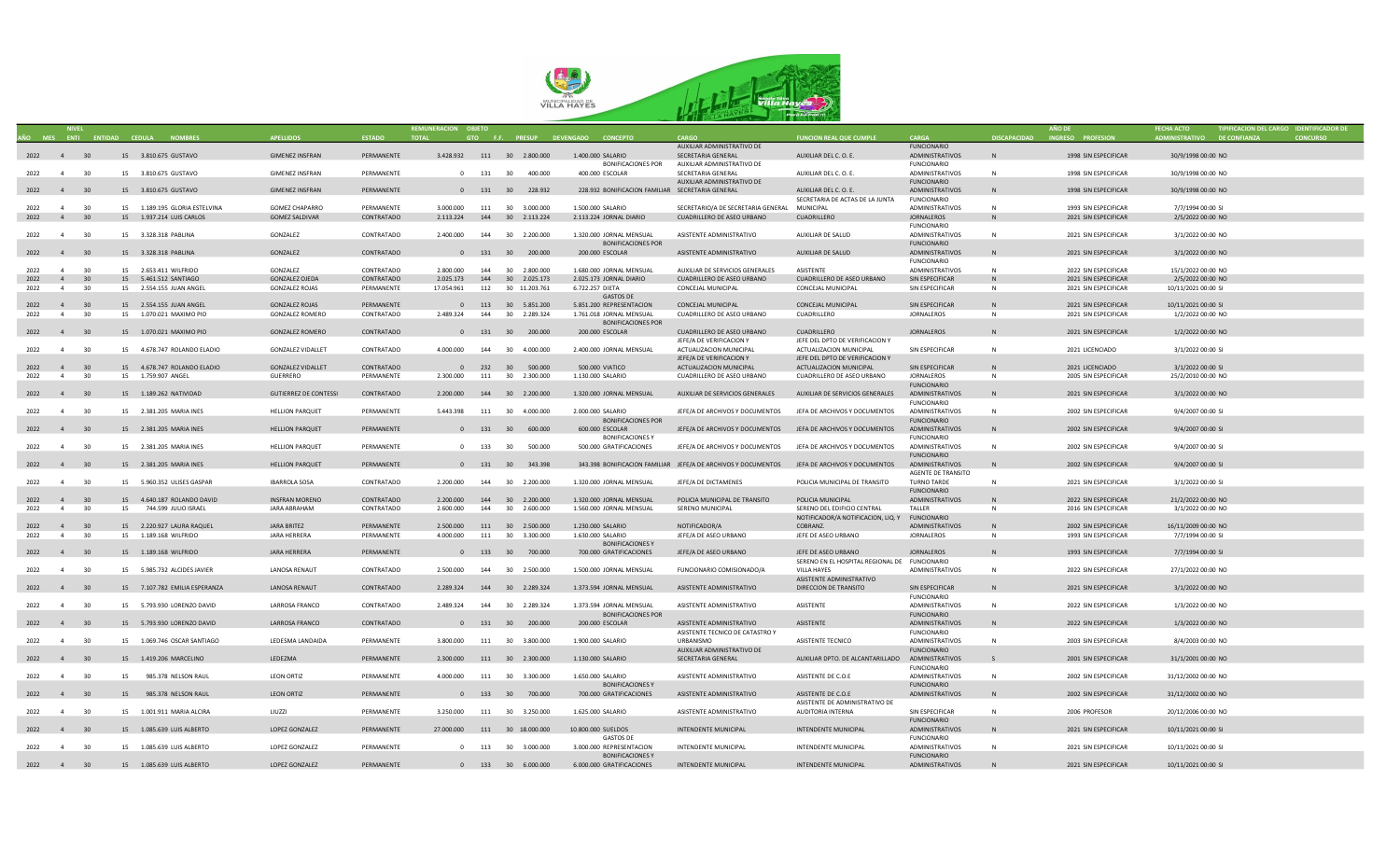

|           |                      |    |                                               |                      |               | REMUNERACION OBJETO |     |                                 |                                                  |                                                                                   |                                               |                        |                     |                      |                            | TIPIFICACION DEL CARGO IDENTIFICADOR DE |  |
|-----------|----------------------|----|-----------------------------------------------|----------------------|---------------|---------------------|-----|---------------------------------|--------------------------------------------------|-----------------------------------------------------------------------------------|-----------------------------------------------|------------------------|---------------------|----------------------|----------------------------|-----------------------------------------|--|
|           |                      |    | AÑO MES ENTI ENTIDAD CEDULA<br><b>NOMBRES</b> |                      | <b>ESTADO</b> | <b>TOTAL</b>        |     |                                 | GTO F.F. PRESUP DEVENGADO CONCEPTO               |                                                                                   | <b>FUNCION REAL QUE CUMPLE</b>                | CARGA                  | <b>DISCAPACIDAD</b> | INGRESO PROFESION    | DMINISTRATIVO DE CONFIANZA |                                         |  |
|           |                      |    |                                               |                      |               |                     |     |                                 |                                                  |                                                                                   | ASISTENTE TECNICO DE COMUNICACION FUNCIONARIO |                        |                     |                      |                            |                                         |  |
| 2022 4 30 |                      |    | 15 3.807.971 JOSE LUIS ALBERTO                | LOPEZ MENDOZA        | CONTRATADO    | 3.000.000           |     | 144 30 3,000,000                | 1.800.000 JORNAL MENSUAL                         | ASISTENTE DE COMUNICACION Y PRENSA Y PRENSA                                       |                                               | <b>ADMINISTRATIVOS</b> | N                   | 2022 LICENCIADO      | 29/3/2022 00:00 NO         |                                         |  |
|           |                      |    |                                               |                      |               |                     |     |                                 |                                                  |                                                                                   |                                               | <b>FUNCIONARIO</b>     |                     |                      |                            |                                         |  |
| 2022 4    | 30                   |    | 15 4.093.718 JUAN RAMON                       | MACHADO AMARILLA     | CONTRATADO    | 2.500.000           |     | 144 30 2.500.000                | 1.500.000 JORNAL MENSUAL                         | JEFE/A DE ASEO URBANO                                                             | JEFE DE LA CUADRILLA RMANSITO                 | ADMINISTRATIVOS        |                     | 2022 SIN ESPECIFICAR | 1/1/2022 00:00 SI          |                                         |  |
|           |                      |    |                                               |                      |               |                     |     |                                 |                                                  |                                                                                   |                                               | <b>FUNCIONARIO</b>     |                     |                      |                            |                                         |  |
|           |                      | 30 |                                               |                      | CONTRATADO    | 2.200.000           |     |                                 |                                                  |                                                                                   |                                               |                        |                     |                      |                            |                                         |  |
| 2022      | $\overline{4}$       |    | 15 4.465.271 LORENA PAOLA                     | MALDONADO GIMENEZ    |               |                     |     | 144 30 2.000.000                | 1.200.000 JORNAL MENSUAL                         | RECEPCIONISTA DE MESA DE ENTRADA RECEPCIONISTA                                    |                                               | ADMINISTRATIVOS        | N                   | 2021 SIN ESPECIFICAR | 3/1/2022 00:00 NO          |                                         |  |
|           |                      |    |                                               |                      |               |                     |     |                                 | <b>BONIFICACIONES POR</b>                        |                                                                                   |                                               | <b>FUNCIONARIO</b>     |                     |                      |                            |                                         |  |
| 2022      | $\overline{4}$       | 30 | 15 4.465.271 LORENA PAOLA                     | MALDONADO GIMENEZ    | CONTRATADO    |                     |     | 0 131 30 200.000                | 200.000 ESCOLAR                                  | RECEPCIONISTA DE MESA DE ENTRADA RECEPCIONISTA                                    |                                               | ADMINISTRATIVOS        | <b>N</b>            | 2021 SIN ESPECIFICAR | 3/1/2022 00:00 NO          |                                         |  |
| 2022      | $\overline{4}$       | 30 | 15 1.950.967 BRUNO CESAR                      | MARTINEZ             | CONTRATADO    | 2.800.000           |     | 144 30 2.800.000                | 1.680.000 JORNAL MENSUAL                         | AUXILIAR DE MANTENIMIENTO                                                         | AUXILIAR DE MANTENIMIENTO                     | SIN ESPECIFICAR        | N                   | 2021 SIN ESPECIFICAR | 3/1/2022 00:00 NO          |                                         |  |
|           |                      |    |                                               |                      |               |                     |     |                                 |                                                  |                                                                                   | JEFE DE POLICIA MUNICIPAL DE                  |                        |                     |                      |                            |                                         |  |
| 2022 4 30 |                      |    | 15 1.680.898 VICTOR DANIEL                    | MARTINEZ             | CONTRATADO    |                     |     | 3.900.000 144 30 3.500.000      | 2.100.000 JORNAL MENSUAL                         | JEFE DE POLICIA MUNICIPAL DE TRANSITO TRANSITO                                    |                                               | SIN ESPECIFICAR        | N                   | 2021 SIN ESPECIFICAR | 3/1/2022 00:00 SI          |                                         |  |
|           |                      |    |                                               |                      |               |                     |     |                                 | <b>BONIFICACIONES POR</b>                        |                                                                                   | JEFE DE POLICIA MUNICIPAL DE                  |                        |                     |                      |                            |                                         |  |
|           | $\overline{4}$       |    |                                               |                      |               |                     |     |                                 |                                                  |                                                                                   |                                               |                        | N                   |                      |                            |                                         |  |
| 2022      |                      | 30 | 15 1.680.898 VICTOR DANIEL                    | MARTINEZ             | CONTRATADO    |                     |     | 0 131 30 400.000                | 400.000 ESCOLAR                                  | JEFE DE POLICIA MUNICIPAL DE TRANSITO TRANSITO                                    |                                               | SIN ESPECIFICAR        |                     | 2021 SIN ESPECIFICAR | 3/1/2022 00:00 SI          |                                         |  |
|           |                      |    |                                               |                      |               |                     |     |                                 |                                                  |                                                                                   |                                               | <b>FUNCIONARIO</b>     |                     |                      |                            |                                         |  |
| 2022 4 30 |                      |    | 15 5.529.312 STEFANY PAOLA                    | MARTINEZ FLEITAS     | CONTRATADO    |                     |     | 2.600.000 144 30 2.200.000      | 1.320.000 JORNAL MENSUAL                         | POLICIA MUNICIPAL DE TRANSITO                                                     | POLICIA MUNICIPAL DE TRANSITO                 | ADMINISTRATIVOS        |                     | 2022 SIN ESPECIFICAR | 18/2/2022 00:00 NO         |                                         |  |
|           |                      |    |                                               |                      |               |                     |     |                                 | <b>BONIFICACIONES POR</b>                        |                                                                                   |                                               | <b>FUNCIONARIO</b>     |                     |                      |                            |                                         |  |
| 2022      | $\overline{4}$       | 30 | 15 5.529.312 STEFANY PAOLA                    | MARTINEZ FLEITAS     | CONTRATADO    |                     |     | 0 131 30 400.000                | 400.000 ESCOLAR                                  | POLICIA MUNICIPAL DE TRANSITO                                                     | POLICIA MUNICIPAL DE TRANSITO                 | ADMINISTRATIVOS        | N                   | 2022 SIN ESPECIFICAR | 18/2/2022 00:00 NO         |                                         |  |
|           |                      |    |                                               |                      |               |                     |     |                                 |                                                  | AUXILIAR ADMINISTRATIVO DE                                                        |                                               | <b>FUNCIONARIO</b>     |                     |                      |                            |                                         |  |
| 2022 4 30 |                      |    | 15 3.807.252 GERVACIO WENCESLAO               | MARTINEZ LEGUIZAMON  | PERMANENTE    |                     |     | 3.343.398 111 30 2.600.000      | 1.280.000 SALARIO                                | SECRETARIA GENERAL                                                                | AUXILIAR ADMINISTRATIVO                       | ADMINISTRATIVOS        | N                   | 1996 SIN ESPECIFICAR | 30/12/2001 00:00 NO        |                                         |  |
|           |                      |    |                                               |                      |               |                     |     |                                 | <b>BONIFICACIONES POR</b>                        | AUXILIAR ADMINISTRATIVO DE                                                        |                                               | <b>FUNCIONARIO</b>     |                     |                      |                            |                                         |  |
| 2022      | $\overline{4}$       | 30 | 15 3.807.252 GERVACIO WENCESLAO               | MARTINEZ LEGUIZAMON  | PERMANENTE    |                     |     | 0 131 30 400.000                | 400.000 ESCOLAR                                  | SECRETARIA GENERAL                                                                | AUXILIAR ADMINISTRATIVO                       | ADMINISTRATIVOS        | N                   | 1996 SIN ESPECIFICAR | 30/12/2001 00:00 NO        |                                         |  |
|           |                      |    |                                               |                      |               |                     |     |                                 |                                                  |                                                                                   |                                               |                        |                     |                      |                            |                                         |  |
|           |                      |    |                                               |                      |               |                     |     |                                 |                                                  | AUXILIAR ADMINISTRATIVO DE                                                        |                                               | <b>FUNCIONARIO</b>     |                     |                      |                            |                                         |  |
| 2022      | 30<br>$\overline{4}$ |    | 15 3.807.252 GERVACIO WENCESLAO               | MARTINEZ LEGUIZAMON  | PERMANENTE    |                     |     | 0 131 30 343.398                | 343.398 BONIFICACION FAMILIAR SECRETARIA GENERAL |                                                                                   | AUXILIAR ADMINISTRATIVO                       | ADMINISTRATIVOS        |                     | 1996 SIN ESPECIFICAR | 30/12/2001 00:00 NO        |                                         |  |
|           |                      |    |                                               |                      |               |                     |     |                                 |                                                  | AUXILIAR ADMINISTRATIVO DE                                                        |                                               | <b>FUNCIONARIO</b>     |                     |                      |                            |                                         |  |
| 2022      | 4                    | 30 | 15 3.831.674 NILDA ANDREA                     | <b>MARTINEZ MEZA</b> | PERMANENTE    | 2.814.466           |     | 111 30 2.500.000                | 1.230.000 SALARIO                                | SECRETARIA GENERAL                                                                | AUXILIAR DE LA JUNTA MUNICIPAL                | ADMINISTRATIVOS        | N                   | 2006 SIN ESPECIFICAR | 17/7/2010 00:00 NO         |                                         |  |
|           |                      |    |                                               |                      |               |                     |     |                                 | <b>BONIFICACIONES POR</b>                        | AUXILIAR ADMINISTRATIVO DE                                                        |                                               | <b>FUNCIONARIO</b>     |                     |                      |                            |                                         |  |
| 2022 4 30 |                      |    | 15 3.831.674 NILDA ANDREA                     | <b>MARTINEZ MEZA</b> | PERMANENTE    |                     |     | 0 131 30 200.000                | 200.000 ESCOLAR                                  | SECRETARIA GENERAL                                                                | AUXILIAR DE LA JUNTA MUNICIPAL                | ADMINISTRATIVOS        | N                   | 2006 SIN ESPECIFICAR | 17/7/2010 00:00 NO         |                                         |  |
|           |                      |    |                                               |                      |               |                     |     |                                 |                                                  |                                                                                   |                                               |                        |                     |                      |                            |                                         |  |
|           |                      |    |                                               |                      |               |                     |     |                                 |                                                  | AUXILIAR ADMINISTRATIVO DE                                                        |                                               | <b>FUNCIONARIO</b>     |                     |                      |                            |                                         |  |
| 2022      | $\overline{a}$       | 30 | 15 3.831.674 NILDA ANDREA                     | MARTINEZ MEZA        | PERMANENTE    |                     |     | 0 131 30 114.466                | 114.466 BONIFICACION FAMILIAR SECRETARIA GENERAL |                                                                                   | AUXILIAR DE LA JUNTA MUNICIPAL                | <b>ADMINISTRATIVOS</b> | N                   | 2006 SIN ESPECIFICAR | 17/7/2010 00:00 NO         |                                         |  |
| 2022      | $\overline{4}$       | 30 | 15 4.091.444 CESAR ALEJANDRO                  | MARTINEZ OLMEDO      | PERMANENTE    |                     |     | 17.054.961  112  30  11.203.761 | 6.722.257 DIETA                                  | CONCEJAL MUNICIPAL                                                                | CONCEJAL MUNICIPAL                            | SIN ESPECIFICAR        | N                   | 2021 SIN ESPECIFICAR | 10/11/2021 00:00 SI        |                                         |  |
|           |                      |    |                                               |                      |               |                     |     |                                 | <b>GASTOS DE</b>                                 |                                                                                   |                                               |                        |                     |                      |                            |                                         |  |
| 2022      | $\overline{a}$       | 30 | 15 4.091.444 CESAR ALEJANDRO                  | MARTINEZ OLMEDO      | PFRMANFNTF    |                     |     | 0 113 30 5.851.200              | 5.851.200 REPRESENTACION                         | CONCEJAL MUNICIPAL                                                                | CONCEJAL MUNICIPAL                            | SIN ESPECIFICAR        | <b>N</b>            | 2021 SIN ESPECIFICAR | 10/11/2021 00:00 SI        |                                         |  |
| 2022      | 4 30                 |    | 15 628.280 JUAN CARLOS                        | MARTINEZ RODRIGUEZ   | CONTRATADO    |                     |     | 2.800.000  144  30  2.600.000   | 1.560.000 JORNAL MENSUAL                         | OPERADOR DE MAQUINARIA PESADA                                                     | OPERADOR DE MAQUINA PESADA                    | TALLER                 | N                   | 2021 SIN ESPECIFICAR | 3/1/2022 00:00 NO          |                                         |  |
|           |                      |    |                                               |                      |               |                     |     |                                 | <b>BONIFICACIONES POR</b>                        |                                                                                   |                                               |                        |                     |                      |                            |                                         |  |
|           |                      |    |                                               |                      |               |                     |     |                                 |                                                  |                                                                                   |                                               |                        |                     |                      |                            |                                         |  |
| 2022      | $\overline{4}$       | 30 | 628.280 JUAN CARLOS<br>15                     | MARTINEZ RODRIGUEZ   | CONTRATADO    |                     |     | 0 131 30 200.000                | 200.000 ESCOLAR                                  | OPERADOR DE MAQUINARIA PESADA                                                     | OPERADOR DE MAQUINA PESADA                    | TALLER                 | N                   | 2021 SIN ESPECIFICAR | 3/1/2022 00:00 NO          |                                         |  |
| 2022      | 4                    | 30 | 15  1.915.243  CARLOS                         | MARTINEZ SANCHEZ     | CONTRATADO    |                     |     | 2.513.224  144  30  2.513.224   | 2.113.224 JORNAL DIARIO                          | CUADRILLERO DE ASEO URBANO                                                        | CUADRILLERO                                   | JORNALEROS             | N                   | 2017 SIN ESPECIFICAR | 2/5/2022 00:00 NO          |                                         |  |
|           |                      |    |                                               |                      |               |                     |     |                                 | <b>BONIFICACIONES POR</b>                        |                                                                                   |                                               |                        |                     |                      |                            |                                         |  |
| 2022      | $\overline{a}$       | 30 | 15 1.915.243 CARLOS                           | MARTINEZ SANCHEZ     | CONTRATADO    |                     |     | 0 131 30 400.000                | 400.000 ESCOLAR                                  | CUADRILLERO DE ASEO URBANO                                                        | CUADRILLERO                                   | <b>JORNALEROS</b>      | N                   | 2017 SIN ESPECIFICAR | 2/5/2022 00:00 NO          |                                         |  |
|           |                      |    |                                               |                      |               |                     |     |                                 |                                                  | COORDINADOR/A DE BIBLIOTECAS                                                      |                                               | <b>FUNCIONARIO</b>     |                     |                      |                            |                                         |  |
|           | $4 \overline{30}$    |    | 15 1.741.628 GRACIELA                         | MARTINEZ VALENZUELA  | PERMANENTE    |                     |     |                                 | 1.230.000 SALARIO                                | MUNICIPALES                                                                       | COORDINADORA                                  | <b>ADMINISTRATIVOS</b> | N                   |                      | 16/11/2009 00:00 SI        |                                         |  |
| 2022      |                      |    |                                               |                      |               |                     |     | 2.814.466 111 30 2.500.000      |                                                  |                                                                                   |                                               |                        |                     | 2002 PROFESOR        |                            |                                         |  |
|           |                      |    |                                               |                      |               |                     |     |                                 | <b>BONIFICACIONES POR</b>                        | COORDINADOR/A DE BIBLIOTECAS                                                      |                                               | <b>FUNCIONARIO</b>     |                     |                      |                            |                                         |  |
| 2022      | $\overline{4}$       | 30 | 15 1.741.628 GRACIELA                         | MARTINEZ VALENZUELA  | PERMANENTE    |                     |     | 0 131 30 200.000                | 200.000 ESCOLAR                                  | MUNICIPALES                                                                       | COORDINADORA                                  | ADMINISTRATIVOS        | N                   | 2002 PROFESOR        | 16/11/2009 00:00 SL        |                                         |  |
|           |                      |    |                                               |                      |               |                     |     |                                 |                                                  | COORDINADOR/A DE BIBLIOTECAS                                                      |                                               | <b>FUNCIONARIO</b>     |                     |                      |                            |                                         |  |
| 2022 4 30 |                      |    | 15 1.741.628 GRACIELA                         | MARTINEZ VALENZUELA  | PERMANENTE    |                     |     | 0 131 30 114.466                | 114.466 BONIFICACION FAMILIAR MUNICIPALES        |                                                                                   | COORDINADORA                                  | <b>ADMINISTRATIVOS</b> |                     | 2002 PROFESOR        | 16/11/2009 00:00 SI        |                                         |  |
|           |                      |    |                                               |                      |               |                     |     |                                 |                                                  | ASISTENTE ADMINISTRATIVO DE TALENTO ASISTENTE DE EDUCACION, CULTURA Y FUNCIONARIO |                                               |                        |                     |                      |                            |                                         |  |
| 2022      | 4 30                 |    | 15  1.189.259  BLANCALI                       | MEDINA DE VELAZQUEZ  | PERMANENTE    | 2.500.000           |     | 111 30 2.500.000                | 1.230.000 SALARIO                                | <b>HUMANO</b>                                                                     | TUR-                                          | ADMINISTRATIVOS        | N                   | 2010 SIN ESPECIFICAR | 24/5/2010 00:00 NO         |                                         |  |
|           |                      |    |                                               |                      |               |                     |     |                                 |                                                  |                                                                                   |                                               |                        |                     |                      |                            |                                         |  |
| 2022      | 4                    | 30 | 15 2.173.530 EULOGIO                          | MEDINA PEREIRA       | CONTRATADO    | 2.800.000           |     | 144 30 2.600.000                | 1.560.000 JORNAL MENSUAL                         | CHOFER DE TRANSPORTE Y TALLERES                                                   | CHOFER DE CAMIONES PESADOS                    | SIN ESPECIFICAR        | N                   | 2021 SIN ESPECIFICAR | 3/1/2022 00:00 NO          |                                         |  |
|           |                      |    |                                               |                      |               |                     |     |                                 | <b>BONIFICACIONES POR</b>                        |                                                                                   |                                               |                        |                     |                      |                            |                                         |  |
| 2022      | $\overline{4}$       | 30 | 15 2.173.530 EULOGIO                          | MEDINA PEREIRA       | CONTRATADO    |                     |     | 0 131 30 200.000                | 200.000 ESCOLAR                                  | CHOFER DE TRANSPORTE Y TALLERES                                                   | CHOFER DE CAMIONES PESADOS                    | SIN ESPECIFICAR        | N                   | 2021 SIN ESPECIFICAR | 3/1/2022 00:00 NO          |                                         |  |
| 2022      | 4                    | 30 | 15 4.312.752 VICTOR ANTONIO                   | <b>MEDINA ROMAN</b>  | CONTRATADO    |                     |     | 2.425.173  144  30  2.425.173   | 2.025.173 JORNAL DIARIO                          | CUADRILLERO DE ASEO URBANO                                                        | CUADRILLERO                                   | <b>JORNALEROS</b>      | N                   | 2021 SIN ESPECIFICAR | 2/5/2022 00:00 NO          |                                         |  |
|           |                      |    |                                               |                      |               |                     |     |                                 | <b>BONIFICACIONES POR</b>                        |                                                                                   |                                               |                        |                     |                      |                            |                                         |  |
| 2022      | $\overline{4}$       | 30 | 15 4.312.752 VICTOR ANTONIO                   | MEDINA ROMAN         | CONTRATADO    |                     |     | 0 131 30 400,000                | 400.000 ESCOLAR                                  | CUADRILLERO DE ASEO URBANO                                                        | CUADRILLERO                                   | <b>JORNALEROS</b>      | N                   | 2021 SIN ESPECIFICAR | 2/5/2022 00:00 NO          |                                         |  |
|           |                      |    |                                               |                      |               |                     |     |                                 |                                                  |                                                                                   |                                               |                        |                     |                      |                            |                                         |  |
| 2022      | $\overline{4}$       | 30 | 15 4.659.690 NATALIA ARACELI                  | MORENO GOMEZ         | CONTRATADO    |                     |     | 4.000.000  144  30  4.000.000   | 2.400.000 JORNAL MENSUAL                         | JEFE/A DE DICTAMENES                                                              | JEFA DE DICTAMENES                            | SIN ESPECIFICAR        | N                   | 2021 ABOGADO         | 3/1/2022 00:00 SI          |                                         |  |
|           |                      |    |                                               |                      |               |                     |     |                                 |                                                  |                                                                                   |                                               | <b>FUNCIONARIO</b>     |                     |                      |                            |                                         |  |
| 2022 4    |                      | 30 | 15 3.831.680 ELVIO ANDRES                     | MORENO IRALA         | PERMANENTE    | 2.300.000           |     | 111 30 2.300.000                | 1.130.000 SALARIO                                | ORDENANZA                                                                         | ORDENANZA                                     | ADMINISTRATIVOS        | $\mathsf{S}$        | 1998 SIN ESPECIFICAR | 30/9/1998 00:00 NO         |                                         |  |
|           |                      |    |                                               |                      |               |                     |     |                                 |                                                  | AUXILIAR ADMINISTRATIVO DE                                                        |                                               | <b>FUNCIONARIO</b>     |                     |                      |                            |                                         |  |
| 2022 4    | 30                   |    | 15 5.469.585 ANGEL GABRIEL                    | NAVARRO SAMANIEGO    | CONTRATADO    | 2.000.000           |     | 144 30 2.000.000                | 1.200.000 JORNAL MENSUAL                         | SECRETARIA GENERAL                                                                | AUXILIAR DE CATASTRO                          | ADMINISTRATIVOS        |                     | 2020 SIN ESPECIFICAR | 3/1/2022 00:00 NO          |                                         |  |
|           |                      |    |                                               |                      |               |                     |     |                                 |                                                  |                                                                                   | AUXILIAR SS.GG DE LA JUNTA                    | FUNCIONARIO            |                     |                      |                            |                                         |  |
|           |                      |    |                                               |                      |               |                     |     |                                 |                                                  |                                                                                   |                                               |                        |                     |                      |                            |                                         |  |
| 2022      | $\overline{4}$       | 30 | 15 2.639.271 IGNACIA                          | NOGUERA GARCIA       | CONTRATADO    | 2.400.000           | 144 | 30 2.200.000                    | 1.300.000 JORNAL MENSUAL                         | AUXILIAR DE SERVICIOS GENERALES                                                   | MUNICIPAL                                     | ADMINISTRATIVOS        | N                   | 2021 SIN ESPECIFICAR | 3/1/2022 00:00 NO          |                                         |  |
|           |                      |    |                                               |                      |               |                     |     |                                 | <b>BONIFICACIONES POR</b>                        |                                                                                   | AUXILIAR SS.GG DE LA JUNTA                    | <b>FUNCIONARIO</b>     |                     |                      |                            |                                         |  |
| 2022 4 30 |                      |    | 15 2.639.271 IGNACIA                          | NOGUERA GARCIA       | CONTRATADO    |                     |     | 0 131 30 200.000                | 200.000 ESCOLAR                                  | AUXILIAR DE SERVICIOS GENERALES                                                   | MUNICIPAL                                     | <b>ADMINISTRATIVOS</b> | N                   | 2021 SIN ESPECIFICAR | 3/1/2022 00:00 NO          |                                         |  |
| 2022      | $\overline{4}$       | 30 | 15 4.308.787 RICARDO RENE                     | NUÃfÂfÃ,Â'EZ JARA    | PERMANENTE    | 17.054.961          |     | 112 30 11.203.761               | 6.722.257 DIETA                                  | CONCEJAL MUNICIPAL                                                                | CONCEJAL MUNICIPAL                            | SIN ESPECIFICAR        | N                   | 2021 SIN ESPECIFICAR | 10/11/2021 00:00 SI        |                                         |  |
|           |                      |    |                                               |                      |               |                     |     |                                 | <b>GASTOS DE</b>                                 |                                                                                   |                                               |                        |                     |                      |                            |                                         |  |
| 2022      | 4                    |    | 15 4.308.787 RICARDO RENE                     | NUÃÃ,'EZ JARA        | PERMANENTE    |                     |     | 0 113 30 5.851.200              | 5.851.200 REPRESENTACION                         |                                                                                   |                                               |                        | N                   |                      |                            |                                         |  |
|           | 30                   |    |                                               |                      |               |                     |     |                                 |                                                  | CONCEJAL MUNICIPAL                                                                | CONCEJAL MUNICIPAL                            | SIN ESPECIFICAR        |                     | 2021 SIN ESPECIFICAR | 10/11/2021 00:00 SI        |                                         |  |
| 2022      | 4 <sup>1</sup>       | 30 | 15 4.426.965 SOL SERENA                       | NUÃfÂfÃ,Â'EZ LOVERA  | PERMANENTE    | 18.554.961          |     | 112 30 11.203.761               | 6.722.257 DIETA                                  | CONCEJAL MUNICIPAL                                                                | CONCEJAL MUNICIPAL                            | SIN ESPECIFICAR        | N                   | 2021 SIN ESPECIFICAR | 10/11/2021 00:00 SI        |                                         |  |
|           |                      |    |                                               |                      |               |                     |     |                                 | <b>GASTOS DE</b>                                 |                                                                                   |                                               |                        |                     |                      |                            |                                         |  |
| 2022      | 4 30                 |    | 15 4.426.965 SOL SERENA                       | NUÃfÂfÃ,Â'EZ LOVERA  | PERMANENTE    | $\mathbf{0}$        |     | 113 30 5.851.200                | 5.851.200 REPRESENTACION                         | CONCEJAL MUNICIPAL                                                                | CONCEJAL MUNICIPAL                            | SIN ESPECIFICAR        |                     | 2021 SIN ESPECIFICAR | 10/11/2021 00:00 SI        |                                         |  |
|           |                      |    |                                               |                      |               |                     |     |                                 | <b>BONIFICACIONES Y</b>                          |                                                                                   |                                               |                        |                     |                      |                            |                                         |  |
| 2022      | $\overline{4}$       | 30 | 15 4.426.965 SOL SERENA                       | NUÃÃ,'EZ LOVERA      | PERMANENTE    |                     |     | 0 133 30 1.500.000              | 1.500.000 GRATIFICACIONES                        | CONCEJAL MUNICIPAL                                                                | CONCEJAL MUNICIPAL                            | SIN ESPECIFICAR        | N                   | 2021 SIN ESPECIFICAR | 10/11/2021 00:00 SI        |                                         |  |
|           |                      |    |                                               |                      |               |                     |     |                                 |                                                  | AUXILIAR ADMINISTRATIVO DE                                                        |                                               | <b>FUNCIONARIO</b>     |                     |                      |                            |                                         |  |
|           |                      |    |                                               |                      |               |                     |     |                                 |                                                  |                                                                                   |                                               |                        |                     |                      |                            |                                         |  |
| 2022 4 30 |                      |    | 15 5.231.215 CRISTIAN GUILLERMO               | OBREGON              | PERMANENTE    |                     |     | 2.728.932 111 30 2.300.000      | 1.130.000 SALARIO                                | SECRETARIA GENERAL                                                                | AUXILIAR CATASTRO                             | ADMINISTRATIVOS        |                     | 2003 SIN ESPECIFICAR | 21/9/2010 00:00 NO         |                                         |  |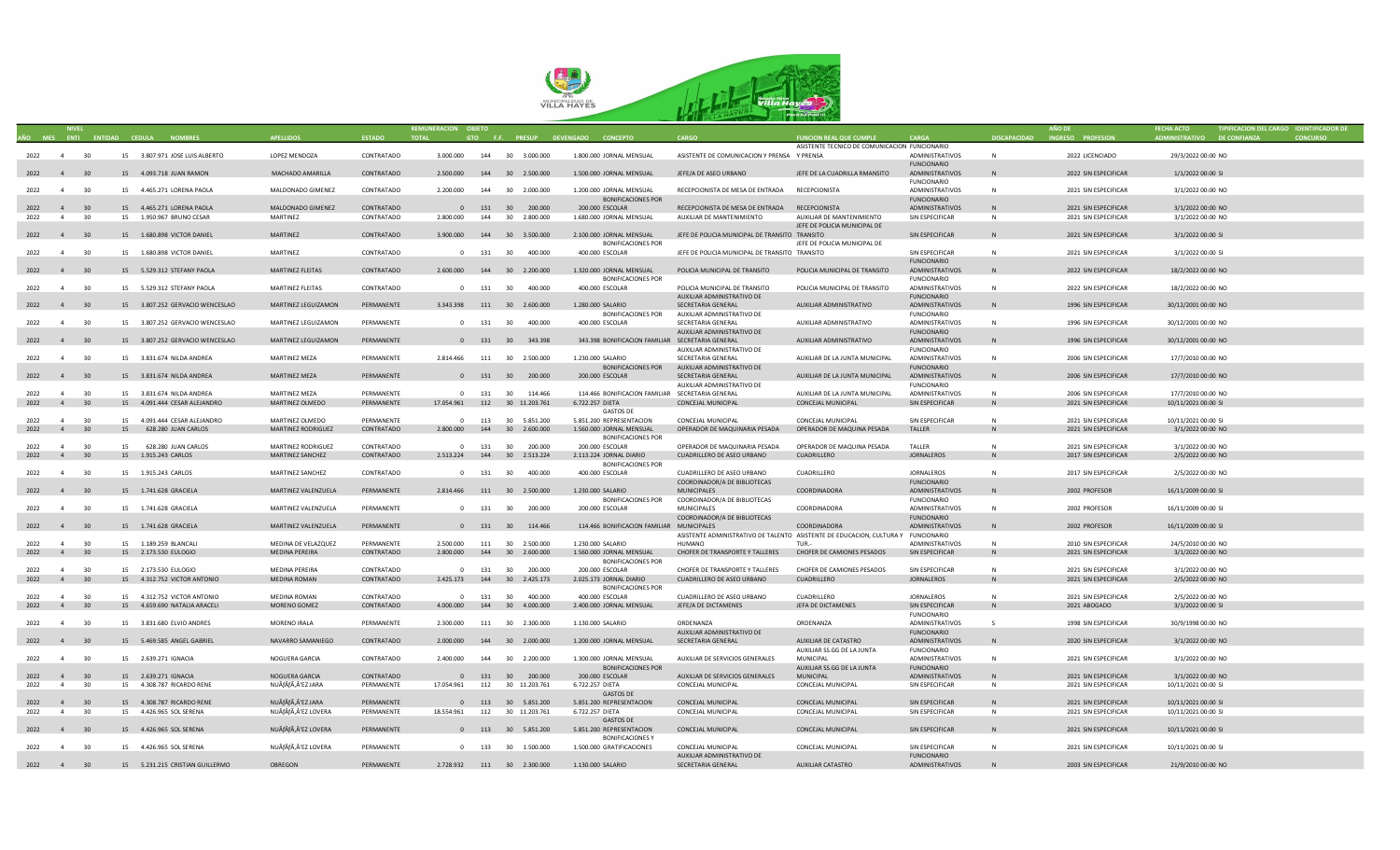

|                             | <b>NIVEL</b>      |                 |                                   |                    |               | REMUNERACION OBJETO                |        |                    |                                                  |                                                                    |                                             |                           |              |                      |                             | TIPIFICACION DEL CARGO IDENTIFICADOR DE |
|-----------------------------|-------------------|-----------------|-----------------------------------|--------------------|---------------|------------------------------------|--------|--------------------|--------------------------------------------------|--------------------------------------------------------------------|---------------------------------------------|---------------------------|--------------|----------------------|-----------------------------|-----------------------------------------|
| AÑO MES ENTI ENTIDAD CEDULA |                   |                 | <b>NOMBRES</b>                    | <b>APFILIDOS</b>   | <b>ESTADO</b> | <b>TOTAL</b>                       |        |                    | GTO F.F. PRESUP DEVENGADO<br><b>CONCEPTO</b>     |                                                                    | <b>FUNCION REAL QUE CUMPLE</b>              | CARGA                     | DISCAPACIDAD | INGRESO PROFESION    | ADMINISTRATIVO DE CONFIANZA |                                         |
|                             |                   |                 |                                   |                    |               |                                    |        |                    | <b>BONIFICACIONES POR</b>                        | AUXILIAR ADMINISTRATIVO DE                                         |                                             | <b>FUNCIONARIO</b>        |              |                      |                             |                                         |
| 2022 4 30                   |                   |                 | 15 5.231.215 CRISTIAN GUILLERMO   | OBREGON            | PERMANENTE    |                                    |        | 0 131 30 200.000   | 200.000 ESCOLAR                                  | SECRETARIA GENERAL                                                 | AUXILIAR CATASTRO                           | ADMINISTRATIVOS           | N            | 2003 SIN ESPECIFICAR | 21/9/2010 00:00 NO          |                                         |
|                             |                   |                 |                                   |                    |               |                                    |        |                    |                                                  |                                                                    |                                             |                           |              |                      |                             |                                         |
|                             |                   |                 |                                   |                    |               |                                    |        |                    |                                                  | AUXILIAR ADMINISTRATIVO DE                                         |                                             | <b>FUNCIONARIO</b>        |              |                      |                             |                                         |
| 2022 4 30                   |                   |                 | 15 5.231.215 CRISTIAN GUILLERMO   | OBREGON            | PERMANENTE    |                                    |        | 0 131 30 228.932   | 228.932 BONIFICACION FAMILIAR SECRETARIA GENERAL |                                                                    | AUXILIAR CATASTRO                           | ADMINISTRATIVOS           |              | 2003 SIN ESPECIFICAR | 21/9/2010 00:00 NO          |                                         |
|                             |                   |                 |                                   |                    |               |                                    |        |                    |                                                  |                                                                    |                                             | AGENTE DE TRANSITO        |              |                      |                             |                                         |
| 2022 4                      |                   | 30              | 15 5.398.462 NILDA LIZET          | OJEDA TORRES       | CONTRATADO    | 2.200.000                          |        | 144 30 2.200.000   | 1.320.000 JORNAL MENSUAL                         | POLICIA MUNICIPAL DE TRANSITO                                      | POLICIA MUNICIPAL DE TRANSITO               | TURNO MAÃfÂfÃ,Â'ANA       | N            | 2021 SIN ESPECIFICAR | 3/1/2022 00:00 NO           |                                         |
|                             |                   |                 |                                   |                    |               |                                    |        |                    |                                                  |                                                                    |                                             | <b>FUNCIONARIO</b>        |              |                      |                             |                                         |
|                             |                   |                 |                                   |                    |               |                                    |        |                    |                                                  |                                                                    |                                             |                           |              |                      |                             |                                         |
| 2022 4 30                   |                   |                 | 15 5.224.085 TANYA ANAHY          | OLMEDO SOSA        | CONTRATADO    | $1.000.000$ $144$ $30$ $1.000.000$ |        |                    | 600.000 JORNAL MENSUAL                           | DOCENTE DE ARTISTICA                                               | PROFESORA DE DANZA                          | ADMINISTRATIVOS           | N            | 2022 SIN ESPECIFICAR | 1/2/2022 00:00 NO           |                                         |
|                             |                   |                 |                                   |                    |               |                                    |        |                    |                                                  | ENCARGADO/A DE LA DIVISION DE                                      |                                             | <b>FUNCIONARIO</b>        |              |                      |                             |                                         |
| 2022 4                      |                   | 30              | 15  1.285.621  OSCAR              | ORIHUELA           | PERMANENTE    | 3.300.000                          |        | 111 30 2.800.000   | 1.380.000 SALARIO                                | ALCANTARILLADO                                                     | ENCARGADO DE MANTENIMIENTO                  | ADMINISTRATIVOS           | N            | 2015 SIN ESPECIFICAR | 6/1/2015 00:00 SI           |                                         |
|                             |                   |                 |                                   |                    |               |                                    |        |                    | <b>BONIFICACIONES Y</b>                          | ENCARGADO/A DE LA DIVISION DE                                      |                                             | <b>FUNCIONARIO</b>        |              |                      |                             |                                         |
|                             |                   |                 |                                   |                    |               |                                    |        |                    |                                                  |                                                                    |                                             |                           |              |                      |                             |                                         |
| 2022 4 30                   |                   |                 | 15  1.285.621  OSCAR              | ORIHUELA           | PERMANENTE    |                                    |        | 0 133 30 500.000   | 500.000 GRATIFICACIONES                          | ALCANTARILLADO                                                     | ENCARGADO DE MANTENIMIENTO                  | ADMINISTRATIVOS           | N            | 2015 SIN ESPECIFICAR | 6/1/2015 00:00 SI           |                                         |
|                             |                   |                 |                                   |                    |               |                                    |        |                    |                                                  | ENCARGADO/A DE LA DIVISION DE                                      |                                             | <b>FUNCIONARIO</b>        |              |                      |                             |                                         |
| 2022                        | $\overline{4}$    | 30              | 15  1.285.621  OSCAR              | ORIHUELA           | PERMANENTE    | $\Omega$                           | 232 30 | 88.051             | 88.051 VIATICO                                   | ALCANTARILLADO                                                     | ENCARGADO DE MANTENIMIENTO                  | ADMINISTRATIVOS           | $\mathbb N$  | 2015 SIN ESPECIFICAR | 6/1/2015 00:00 SI           |                                         |
| 2022                        | $4 \overline{30}$ |                 | 15 6.537.461 ISMAFI IAVIFR        | ORREGO MARTINEZ    | CONTRATADO    | 2.113.224                          |        | 144 30 2.113.224   | 2.113.224 JORNAL DIARIO                          | CUADRILLERO DE ASEO URBANO                                         | <b>CUADRILLERO REMANSITO</b>                | <b>JORNALEROS</b>         | N            | 2022 SIN ESPECIFICAR | 2/5/2022 00:00 NO           |                                         |
| 2022                        | $\sim$ 4          | 30              | 15 3.398.702 JAZMIN MARIA         | ORTELLADO GONZALEZ | CONTRATADO    | 2.000.000                          | 144    | 30 2.000.000       | 1.200.000 JORNAL MENSUAL                         | DOCENTE DE ARTISTICA                                               | PROFESORA                                   | SIN ESPECIFICAR           | N            | 2010 LICENCIADO      | 3/1/2022 00:00 NO           |                                         |
|                             |                   |                 |                                   |                    |               |                                    |        |                    |                                                  |                                                                    |                                             | <b>FUNCIONARIO</b>        |              |                      |                             |                                         |
|                             |                   |                 |                                   |                    |               |                                    |        |                    |                                                  |                                                                    |                                             |                           |              |                      |                             |                                         |
| 2022                        | 4 30              |                 | 15 923.073 MARIA CONCEPCION       | ORTELLADO MIRANDA  | CONTRATADO    | 2.000.000                          |        | 144 30 2.000.000   | 1.200.000 IORNAL MENSUAL                         | DOCENTE DE ARTISTICA                                               | <b>PROFESOR</b>                             | ADMINISTRATIVOS           | N            | 1997 SIN ESPECIFICAR | 3/1/2022 00:00 NO           |                                         |
| 2022                        | $\overline{4}$    | 30              | 15 1.361.996 MARIANO              | ORTIZ              | PFRMANFNTF    | 3.300.000                          |        | 111 30 2.800.000   | 1.400.000 SALARIO                                | CUADRILLERO DE ASEO URBANO                                         | CUADRILLA DE ASEO URBANO                    | TALLER                    | N            | 2002 SIN ESPECIFICAR | 17/7/2006 00:00 NO          |                                         |
|                             |                   |                 |                                   |                    |               |                                    |        |                    | <b>BONIFICACIONES Y</b>                          |                                                                    |                                             |                           |              |                      |                             |                                         |
|                             |                   |                 |                                   |                    | PERMANENTE    | $\mathbf{0}$                       |        |                    |                                                  |                                                                    |                                             |                           | N            |                      |                             |                                         |
|                             | 2022 4 30         |                 | 15  1.361.996 MARIANO             | ORTIZ              |               |                                    |        | 133 30 500.000     | 500.000 GRATIFICACIONES                          | CUADRILLERO DE ASEO URBANO                                         | CUADRILLA DE ASEO URBANO                    | TALLER                    |              | 2002 SIN ESPECIFICAR | 17/7/2006 00:00 NO          |                                         |
|                             |                   |                 |                                   |                    |               |                                    |        |                    |                                                  |                                                                    |                                             | <b>FUNCIONARIO</b>        |              |                      |                             |                                         |
| 2022                        | 4 <sup>1</sup>    | 30              | 15 1.724.120 PERLA MARGARITA      | ORTIZ CENTURION    | PERMANENTE    | 2.500.000                          |        | 111 30 2.500.000   | 1.230.000 SALARIO                                | ASISTENTE ADMINISTRATIVO                                           | ASISTENTE BIBLIOTECARIA                     | ADMINISTRATIVOS           | $\mathsf{N}$ | 1997 PROFESOR        | 8/10/2010 00:00 NO          |                                         |
|                             |                   |                 |                                   |                    |               |                                    |        |                    |                                                  |                                                                    | COMISIONADO A LA GOBERNACION DE FUNCIONARIO |                           |              |                      |                             |                                         |
|                             | 2022 4 30         |                 | 15 3.397.699 OSVALDO              | ORTIZ CHAPARRO     | PERMANENTE    | 3.443.398 111 30 2.500.000         |        |                    | 1.250.000 SALARIO                                | FUNCIONARIO COMISIONADO/A                                          | PDTE HAYES                                  | ADMINISTRATIVOS           | N            | 2011 SIN ESPECIFICAR | 3/1/2011 00:00 NO           |                                         |
|                             |                   |                 |                                   |                    |               |                                    |        |                    | BONIFICACIONES POR                               |                                                                    |                                             |                           |              |                      |                             |                                         |
|                             |                   |                 |                                   |                    |               |                                    |        |                    |                                                  |                                                                    | COMISIONADO A LA GOBERNACION DE FUNCIONARIO |                           |              |                      |                             |                                         |
| 2022                        | $\overline{4}$    | 30              | 15 3.397.699 OSVALDO              | ORTIZ CHAPARRO     | PFRMANFNTF    |                                    |        | 0 131 30 600.000   | 600.000 ESCOLAR                                  | FUNCIONARIO COMISIONADO/A                                          | PDTF HAYES                                  | ADMINISTRATIVOS           | <b>N</b>     | 2011 SIN ESPECIFICAR | 3/1/2011 00:00 NO           |                                         |
|                             |                   |                 |                                   |                    |               |                                    |        |                    |                                                  |                                                                    | COMISIONADO A LA GOBERNACION DE FUNCIONARIO |                           |              |                      |                             |                                         |
| 2022                        | 4 30              |                 | 15 3.397.699 OSVALDO              | ORTIZ CHAPARRO     | PERMANENTE    |                                    |        | 0 131 30 343.398   |                                                  | 343.398 BONIFICACION FAMILIAR FUNCIONARIO COMISIONADO/A            | PDTE HAYES                                  | ADMINISTRATIVOS           | N            | 2011 SIN ESPECIFICAR | 3/1/2011 00:00 NO           |                                         |
| 2022                        | $\overline{4}$    | 30              | 15 1.620.909 SILVIA               | ORTIZ DE ORTIZ     | PERMANENTE    | 17.054.961                         |        | 112 30 11.203.761  | 6.722.257 DIETA                                  | CONCEJAL MUNICIPAL                                                 |                                             | SIN ESPECIFICAR           | N            | 2021 SIN ESPECIFICAR | 10/11/2021 00:00 SI         |                                         |
|                             |                   |                 |                                   |                    |               |                                    |        |                    |                                                  |                                                                    |                                             |                           |              |                      |                             |                                         |
|                             |                   |                 |                                   |                    |               |                                    |        |                    | <b>GASTOS DE</b>                                 |                                                                    |                                             |                           |              |                      |                             |                                         |
| 2022 4 30                   |                   |                 | 15 1.620.909 SILVIA               | ORTIZ DE ORTIZ     | PERMANENTE    |                                    |        | 0 113 30 5.851.200 | 5.851.200 REPRESENTACION                         | CONCEJAL MUNICIPAL                                                 |                                             | SIN ESPECIFICAR           | $\mathbb{N}$ | 2021 SIN ESPECIFICAR | 10/11/2021 00:00 SI         |                                         |
|                             |                   |                 |                                   |                    |               |                                    |        |                    |                                                  | ASISTENTE ADMINISTRATIVO DE TALENTO ASISTENTE ADMINISTRATIVO DE LA |                                             | <b>FUNCIONARIO</b>        |              |                      |                             |                                         |
| 2022                        | 4 <sup>1</sup>    | 30              | 15 5.650.119 YESSICA MANUELA      | ORTIZ DE RUDAS     | PERMANENTE    | 3.114.466                          |        | 111 30 2.800.000   | 1.400.000 SALARIO                                | HUMANO                                                             | <b>JUNTA MPAL</b>                           | ADMINISTRATIVOS           | $\mathbf{N}$ | 2015 LICENCIADO      | 9/10/2015 00:00 NO          |                                         |
|                             |                   |                 |                                   |                    |               |                                    |        |                    | <b>BONIFICACIONES POR</b>                        | ASISTENTE ADMINISTRATIVO DE TALENTO ASISTENTE ADMINISTRATIVO DE LA |                                             | <b>FUNCIONARIO</b>        |              |                      |                             |                                         |
|                             |                   |                 |                                   |                    |               |                                    |        |                    |                                                  |                                                                    |                                             |                           |              |                      |                             |                                         |
|                             | 2022 4 30         |                 | 15 5.650.119 YESSICA MANUELA      | ORTIZ DE RUDAS     | PERMANENTE    |                                    |        | 0 131 30 200.000   | 200.000 ESCOLAR                                  | <b>HUMANO</b>                                                      | JUNTA MPAL                                  | ADMINISTRATIVOS           | N            | 2015 LICENCIADO      | 9/10/2015 00:00 NO          |                                         |
|                             |                   |                 |                                   |                    |               |                                    |        |                    |                                                  | ASISTENTE ADMINISTRATIVO DE TALENTO ASISTENTE ADMINISTRATIVO DE LA |                                             | <b>FUNCIONARIO</b>        |              |                      |                             |                                         |
|                             | 2022 4 30         |                 | 15 5.650.119 YESSICA MANUELA      | ORTIZ DE RUDAS     | PERMANENTE    |                                    |        | 0 131 30 114.466   | 114.466 BONIFICACION FAMILIAR HUMANO             |                                                                    | <b>JUNTA MPAL</b>                           | ADMINISTRATIVOS           | N            | 2015 LICENCIADO      | 9/10/2015 00:00 NO          |                                         |
|                             |                   |                 |                                   |                    |               |                                    |        |                    |                                                  |                                                                    |                                             | AGENTE DE TRANSITO        |              |                      |                             |                                         |
|                             |                   |                 |                                   |                    |               |                                    |        |                    |                                                  |                                                                    |                                             |                           |              |                      |                             |                                         |
| 2022 4 30                   |                   |                 | 15 2.826.060 EDGAR CRISPIN        | ORTIZ SANDOVAL     | PERMANENTE    | 2.914.466 111 30 2.600.000         |        |                    | 1.280.000 SALARIO                                | POLICIA MUNICIPAL DE TRANSITO                                      | AGENTE MUNICIPAL DE TRANSITO                | TURNO MAÃÃ,Â'ANA N        |              | 2002 SIN ESPECIFICAR | 30/5/2010 00:00 NO          |                                         |
|                             |                   |                 |                                   |                    |               |                                    |        |                    | <b>BONIFICACIONES POR</b>                        |                                                                    |                                             | AGENTE DE TRANSITO        |              |                      |                             |                                         |
| 2022                        | 4 30              |                 | 15 2.826.060 EDGAR CRISPIN        | ORTIZ SANDOVAL     | PERMANENTE    |                                    |        | 0 131 30 200.000   | 200.000 ESCOLAR                                  | POLICIA MUNICIPAL DE TRANSITO                                      | AGENTE MUNICIPAL DE TRANSITO                | TURNO MAÃÃ,'ANA           | N            | 2002 SIN ESPECIFICAR | 30/5/2010 00:00 NO          |                                         |
|                             |                   |                 |                                   |                    |               |                                    |        |                    |                                                  |                                                                    |                                             | <b>AGENTE DE TRANSITO</b> |              |                      |                             |                                         |
|                             | 2022 4 30         |                 | 15 2.826.060 EDGAR CRISPIN        | ORTIZ SANDOVAL     | PERMANENTE    |                                    |        | 0 131 30 114.466   |                                                  | 114.466 BONIFICACION FAMILIAR POLICIA MUNICIPAL DE TRANSITO        | AGENTE MUNICIPAL DE TRANSITO                | TURNO MAÃÃ,'ANA           | N            | 2002 SIN ESPECIFICAR | 30/5/2010 00:00 NO          |                                         |
|                             |                   |                 |                                   |                    |               |                                    |        |                    |                                                  |                                                                    |                                             |                           |              |                      |                             |                                         |
| 2022                        | $\overline{4}$    | 30              | 15 4.422.679 GUSTAVO ADOLFO       | ORTIZ SANDOVAL     | CONTRATADO    | 2.513.224  144  30  2.513.224      |        |                    | 2.113.224 JORNAL DIARIO                          | CUADRILLERO DE ASEO URBANO                                         | CUADRILLERO                                 | SIN ESPECIFICAR           | N            | 2021 SIN ESPECIFICAR | 2/5/2022 00:00 NO           |                                         |
|                             |                   |                 |                                   |                    |               |                                    |        |                    | <b>BONIFICACIONES POR</b>                        |                                                                    |                                             |                           |              |                      |                             |                                         |
| 2022 4 30                   |                   |                 | 15 4.422.679 GUSTAVO ADOLFO       | ORTIZ SANDOVAL     | CONTRATADO    |                                    |        | 0 131 30 400.000   | 400.000 ESCOLAR                                  | CUADRILLERO DE ASEO URBANO                                         | CUADRILLERO                                 | SIN ESPECIFICAR           | N            | 2021 SIN ESPECIFICAR | 2/5/2022 00:00 NO           |                                         |
|                             |                   |                 |                                   |                    |               |                                    |        |                    |                                                  | ENCARGADO DE MANTENIMIENTO Y                                       | ENCARGADO MANTENIMIENTO Y                   | FUNCIONARIO               |              |                      |                             |                                         |
|                             |                   | 30              |                                   |                    | CONTRATADO    |                                    |        |                    |                                                  | LOGISTICA                                                          |                                             |                           | N            |                      |                             |                                         |
| 2022 4                      |                   |                 | 15 4.308.752 AMADO AGUSTIN        | OZUNA ACOSTA       |               | 3.500.000                          |        | 144 30 3.500.000   | 2.100.000 JORNAL MENSUAL                         |                                                                    | LOGISTICA                                   | ADMINISTRATIVOS           |              | 2021 SIN ESPECIFICAR | 3/1/2022 00:00 SI           |                                         |
|                             |                   |                 |                                   |                    |               |                                    |        |                    |                                                  | ENCARGADO DE MANTENIMIENTO Y                                       | ENCARGADO MANTENIMIENTO Y                   | <b>FUNCIONARIO</b>        |              |                      |                             |                                         |
|                             | 2022 4 30         |                 | 15 4.308.752 AMADO AGUSTIN        | OZUNA ACOSTA       | CONTRATADO    |                                    |        | 0 232 30 88.051    | 88.051 VIATICO                                   | LOGISTICA                                                          | LOGISTICA                                   | ADMINISTRATIVOS           | N            | 2021 SIN ESPECIFICAR | 3/1/2022 00:00 SI           |                                         |
| 2022                        | $\overline{4}$    | 30              | 15 2.026.175 ALFONSO              | PAIVA EVERS        | CONTRATADO    | 2.913.224                          |        | 144 30 2.913.224   | 2.113.224 JORNAL DIARIO                          | CUADRILLERO DE ASEO URBANO                                         | CUADRILLERO                                 | <b>JORNALEROS</b>         | $\mathbb N$  | 2022 SIN ESPECIFICAR | 2/5/2022 00:00 NO           |                                         |
|                             |                   |                 |                                   |                    |               |                                    |        |                    | <b>BONIFICACIONES POR</b>                        |                                                                    |                                             |                           |              |                      |                             |                                         |
|                             | $2022 \t 4 \t 30$ |                 | 15 2.026.175 ALEONSO              | PAIVA EVERS        | CONTRATADO    |                                    |        | 0 131 30 800.000   | 800,000 ESCOLAR                                  | CUADRILLERO DE ASEO URBANO                                         | CUADRILLERO                                 | <b>JORNALEROS</b>         | $\mathbb{N}$ | 2022 SIN ESPECIFICAR | 2/5/2022 00:00 NO           |                                         |
|                             |                   |                 |                                   |                    |               |                                    |        |                    |                                                  |                                                                    |                                             |                           |              |                      |                             |                                         |
| 2022                        | $\overline{4}$    | 30              | 15 2.887.728 CEFERINO RAMON       | PAREDES BAEZ       | CONTRATADO    | 2.513.224                          |        | 144 30 2.513.224   | 2.113.224 JORNAL DIARIO                          | CUADRILLERO DE ASEO URBANO                                         | CUADRILLERO                                 | <b>JORNALEROS</b>         | N            | 2018 SIN ESPECIFICAR | 2/5/2022 00:00 NO           |                                         |
|                             |                   |                 |                                   |                    |               |                                    |        |                    | <b>BONIFICACIONES POR</b>                        |                                                                    |                                             |                           |              |                      |                             |                                         |
| 2022 4 30                   |                   |                 | 15 2.887.728 CEFERINO RAMON       | PAREDES BAEZ       | CONTRATADO    | $\overline{0}$                     |        | 131 30 400.000     | 400.000 ESCOLAR                                  | CUADRILLERO DE ASEO URBANO                                         | CUADRILLERO                                 | JORNALEROS                | N            | 2018 SIN ESPECIFICAR | 2/5/2022 00:00 NO           |                                         |
|                             |                   |                 |                                   |                    |               |                                    |        |                    |                                                  | DIRECTOR/A DE COMUNICACION Y                                       | DIRECTORA DE COMUNICACION Y                 | <b>FUNCIONARIO</b>        |              |                      |                             |                                         |
|                             |                   |                 |                                   |                    |               |                                    |        |                    |                                                  | PRENSA                                                             |                                             |                           | N            |                      |                             |                                         |
| 2022                        | 4 <sup>1</sup>    | 30              | 15 3.672.216 GRACIELA MAGDALENA   | PAREDES SANDOVAL   | PERMANENTE    | 6.014.466                          |        | 111 30 4.000.000   | 2.000.000 SALARIO                                |                                                                    | PRENSA                                      | ADMINISTRATIVOS           |              | 2021 LICENCIADO      | 10/11/2021 00:00 SI         |                                         |
|                             |                   |                 |                                   |                    |               |                                    |        |                    | <b>BONIFICACIONES POR</b>                        | DIRECTOR/A DE COMUNICACION Y                                       | DIRECTORA DE COMUNICACION Y                 | <b>FUNCIONARIO</b>        |              |                      |                             |                                         |
| 2022 4 30                   |                   |                 | 15 3.672.216 GRACIELA MAGDALENA   | PAREDES SANDOVAL   | PERMANENTE    |                                    |        | 0 131 30 200.000   | 200.000 ESCOLAR                                  | PRENSA                                                             | PRENSA                                      | ADMINISTRATIVOS           | N            | 2021 LICENCIADO      | 10/11/2021 00:00 SI         |                                         |
|                             |                   |                 |                                   |                    |               |                                    |        |                    | <b>BONIFICACIONES Y</b>                          | DIRECTOR/A DE COMUNICACION Y                                       | DIRECTORA DE COMUNICACION Y                 | <b>FUNCIONARIO</b>        |              |                      |                             |                                         |
| 2022                        | $\overline{4}$    | 30              | 15 3.672.216 GRACIFI A MAGDAI FNA | PAREDES SANDOVAL   | PFRMANFNTF    |                                    |        | 0 133 30 1.700,000 | 1.700.000 GRATIFICACIONES                        | PRENSA                                                             | PRENSA                                      | <b>ADMINISTRATIVOS</b>    | N            | 2021 LICENCIADO      | 10/11/2021 00:00 SI         |                                         |
|                             |                   |                 |                                   |                    |               |                                    |        |                    |                                                  |                                                                    |                                             |                           |              |                      |                             |                                         |
|                             |                   |                 |                                   |                    |               |                                    |        |                    |                                                  | DIRECTOR/A DE COMUNICACION Y                                       | DIRECTORA DE COMUNICACION Y                 | <b>FUNCIONARIO</b>        |              |                      |                             |                                         |
| 2022 4 30                   |                   |                 | 15 3.672.216 GRACIELA MAGDALENA   | PAREDES SANDOVAL   | PERMANENTE    |                                    |        | 0 131 30 114.466   | 114.466 BONIFICACION FAMILIAR PRENSA             |                                                                    | PRENSA                                      | ADMINISTRATIVOS           | N            | 2021 LICENCIADO      | 10/11/2021 00:00 SI         |                                         |
|                             |                   |                 |                                   |                    |               |                                    |        |                    |                                                  |                                                                    |                                             | <b>FUNCIONARIO</b>        |              |                      |                             |                                         |
| 2022                        | $\overline{4}$    | 30              | 15 1.680.884 ANIBAL ALBERTO       | PASCOTTINI FRANCO  | PERMANENTE    | 2.500.000                          |        | 111 30 2.500.000   | 1.230.000 SALARIO                                | ORDFNAN7A                                                          | ORDFNANZA                                   | ADMINISTRATIVOS           | $\mathsf{S}$ | 1998 SIN ESPECIFICAR | 30/9/1998 00:00 NO          |                                         |
| 2022                        | 4                 | $\overline{30}$ | 15 5.729.532 DIEGO                | PENAYO RODRIGUEZ   | CONTRATADO    | 2.600.000                          |        | 144 30 2.600.000   | 1.560.000 JORNAL MENSUAL                         | ASISTENTE ADMINISTRATIVO                                           | ASISTENTE ADMINISTRATIVO                    | SIN ESPECIFICAR           | N            | 2021 SIN ESPECIFICAR | 1/2/2022 00:00 NO           |                                         |
|                             |                   |                 |                                   |                    |               |                                    |        |                    |                                                  |                                                                    |                                             |                           |              |                      |                             |                                         |
| 2022                        | 4                 | 30              | 15 1.258.608 JULIO LUIS           | PEREIRA CENTURION  | CONTRATADO    | 3.500.000                          |        | 144 30 3.300.000   | 1.980.000 JORNAL MENSUAL                         | JEFE/A DE TRANSPORTE Y TALLERES                                    | JEFE DE TRANSPORTE Y TALLERES               | TALLER                    | N            | 2016 SIN ESPECIFICAR | 3/1/2022 00:00 S            |                                         |
|                             |                   |                 |                                   |                    |               |                                    |        |                    | <b>BONIFICACIONES POR</b>                        |                                                                    |                                             |                           |              |                      |                             |                                         |
| 2022 4 30                   |                   |                 | 15 1.258.608 JULIO LUIS           | PEREIRA CENTURION  | CONTRATADO    |                                    |        | 0 131 30 200.000   | 200.000 ESCOLAR                                  | JEFE/A DE TRANSPORTE Y TALLERES                                    | JEFE DE TRANSPORTE Y TALLERES               | TAILER                    |              | 2016 SIN ESPECIFICAR | 3/1/2022 00:00 SI           |                                         |
|                             |                   |                 |                                   |                    |               |                                    |        |                    |                                                  |                                                                    |                                             |                           |              |                      |                             |                                         |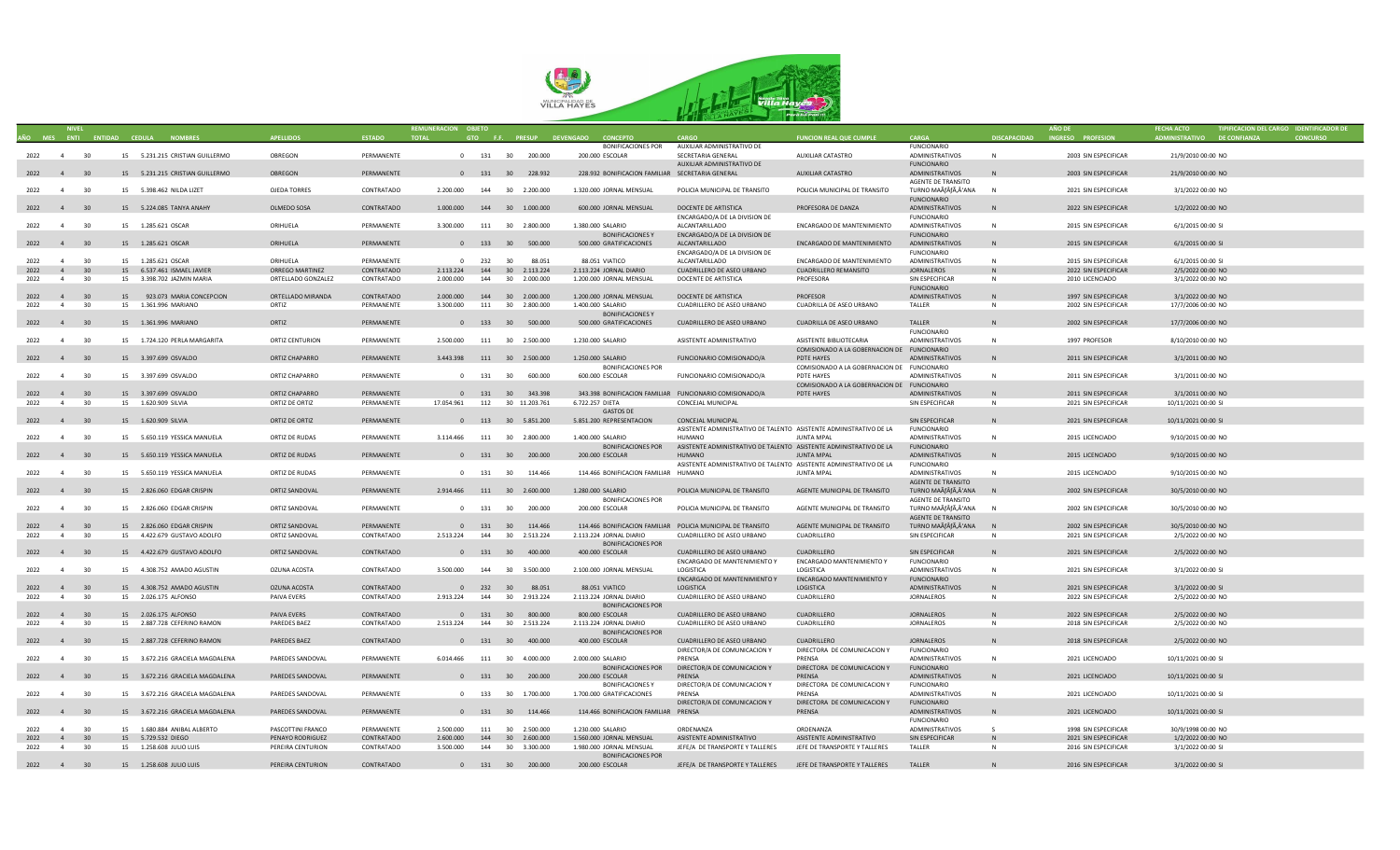

| AÑO MES ENTI ENTIDAD CEDULA |                     |          |    | <b>NOMBRES</b>                                             | <b>APFILIDOS</b>                  | <b>ESTADO</b><br><b>TOTAL</b> | REMUNERACION OBJETO |     |                                                               | GTO F.F. PRESUP DEVENGADO CONCEPTO                    | CARGO                                            | <b>FUNCION REAL QUE CUMPLE</b>                        | CARGA                                   | DISCAPACIDAD | <b>AÑO DE</b><br>INGRESO PROFESION | ADMINISTRATIVO DE CONFIANZA                | TIPIFICACION DEL CARGO IDENTIFICADOR DE |
|-----------------------------|---------------------|----------|----|------------------------------------------------------------|-----------------------------------|-------------------------------|---------------------|-----|---------------------------------------------------------------|-------------------------------------------------------|--------------------------------------------------|-------------------------------------------------------|-----------------------------------------|--------------|------------------------------------|--------------------------------------------|-----------------------------------------|
|                             |                     |          |    |                                                            |                                   |                               |                     |     |                                                               |                                                       |                                                  |                                                       |                                         |              |                                    |                                            |                                         |
| 2022 4 30                   |                     |          |    | 15 1.001.922 AURELIA                                       | PEREIRA DE ARGUELLO               | CONTRATADO                    |                     |     | $1.800.000 \qquad \quad 144 \qquad \quad 30 \qquad 1.800.000$ | 1.080.000 JORNAL MENSUAL                              | DOCENTE DE ARTISTICA                             | SECRETARIA DE LA ESCUELA DE DANZA SIN ESPECIFICAR     |                                         | N            | 1997 SIN ESPECIFICAR               | 3/1/2022 00:00 NO                          |                                         |
|                             |                     |          |    |                                                            |                                   |                               |                     |     |                                                               |                                                       |                                                  |                                                       | <b>FUNCIONARIO</b>                      |              |                                    |                                            |                                         |
| 2022 4 30                   |                     |          |    | 15 3.648.449 FREDY ARIEL                                   | PEREIRA ESCOBAR                   | CONTRATADO                    |                     |     | 2.800.000  144  30  2.600.000                                 | 1.560.000 JORNAL MENSUAL                              | OPERADOR DE MAQUINARIA PESADA                    | OPERADOR                                              | ADMINISTRATIVOS                         | N            | 2021 SIN ESPECIFICAR               | 3/1/2022 00:00 NO                          |                                         |
| 2022                        | $\overline{4}$      | 30       |    | 15 3.648.449 FREDY ARIEL                                   | PEREIRA ESCOBAR                   | CONTRATADO                    |                     |     | 0 131 30 200.000                                              | <b>BONIFICACIONES POR</b><br>200.000 ESCOLAR          | OPERADOR DE MAQUINARIA PESADA                    | OPERADOR                                              | <b>FUNCIONARIO</b><br>ADMINISTRATIVOS   | N            | 2021 SIN ESPECIFICAR               | 3/1/2022 00:00 NO                          |                                         |
|                             |                     |          |    |                                                            |                                   |                               |                     |     |                                                               |                                                       |                                                  |                                                       | <b>FUNCIONARIO</b>                      |              |                                    |                                            |                                         |
| 2022 4 30                   |                     |          |    | 15 3.682.627 DERLIS ANTONIO                                | PEREIRA ESTIGARRIBIA              | CONTRATADO                    |                     |     | 2.113.224  144  30  2.113.224                                 | 2.113.224 JORNAL DIARIO                               | CUADRILLERO DE ASEO URBANO                       | <b>CUADRILLERO</b>                                    | ADMINISTRATIVOS                         | N            | 2021 SIN ESPECIFICAR               | 2/5/2022 00:00 NO                          |                                         |
| 2022                        | $\overline{4}$      | 30       |    | 15 4.001.301 ANASTACIO SALVADOR                            | PEREIRA MARTINEZ                  | CONTRATADO                    |                     |     | 2.113.224  144  30  2.113.224                                 | 2.113.224 JORNAL DIARIO                               | CUADRILLERO DE ASEO URBANO                       | CUADRILLERO DE ASEO URBANO                            | <b>JORNALEROS</b>                       | $\mathbb N$  | 2021 SIN ESPECIFICAR               | 2/5/2022 00:00 NO                          |                                         |
|                             |                     |          |    |                                                            |                                   |                               |                     |     |                                                               |                                                       |                                                  |                                                       | <b>FUNCIONARIO</b>                      |              |                                    |                                            |                                         |
| 2022 4 30                   |                     |          |    | 15 4.253.169 DERLIS CATALINO                               | PEREIRA MARTINEZ                  | CONTRATADO                    |                     |     | 2.700.000 144 30 2.500.000                                    | 1.500.000 JORNAL MENSUAL<br><b>BONIFICACIONES POR</b> | ASISTENTE DE LICENCIA COMERCIAL                  | ASISTENTE LICIENCIA COMERCIAL                         | ADMINISTRATIVOS<br><b>FUNCIONARIO</b>   | N            | 2021 SIN ESPECIFICAR               | 3/1/2022 00:00 NO                          |                                         |
| 2022 4                      |                     | 30       |    | 15 4.253.169 DERLIS CATALINO                               | PEREIRA MARTINEZ                  | CONTRATADO                    |                     |     | 0 131 30 200.000                                              | 200.000 ESCOLAR                                       | ASISTENTE DE LICENCIA COMERCIAL                  | ASISTENTE LICIENCIA COMERCIAL                         | ADMINISTRATIVOS                         | $\mathbb N$  | 2021 SIN ESPECIFICAR               | 3/1/2022 00:00 NO                          |                                         |
|                             |                     |          |    |                                                            |                                   |                               |                     |     |                                                               |                                                       | AUXILIAR ADMINISTRATIVO DE                       |                                                       | <b>FUNCIONARIO</b>                      |              |                                    |                                            |                                         |
| 2022 4 30                   |                     |          |    | 15 5.035.325 WILBER JESUS                                  | PEREZ DE LOS RIOS                 | CONTRATADO                    |                     |     | 2.100.000 144 30 2.100.000                                    | 1.260.000 JORNAL MENSUAL                              | SECRETARIA GENERAL                               | AUXILIAR DE CATASTRO                                  | <b>ADMINISTRATIVOS</b>                  | N            | 2021 SIN ESPECIFICAR               | 3/1/2022 00:00 NO                          |                                         |
| 2022                        | 4 <sup>1</sup>      | 30       |    | 15 1.925.637 ROBERT ANTONIO                                | PEREZ RECALDE                     | CONTRATADO                    | 2.400.000           |     | 144 30 2.200.000                                              | 1.320.000 JORNAL MENSUAL<br>BONIFICACIONES POR        | POLICIA MUNICIPAL DE TRANSITO                    | POLICIA MUNICIPAL DE TRANSITO                         | SIN ESPECIFICAR                         | N            | 2021 SIN ESPECIFICAR               | 3/1/2022 00:00 NO                          |                                         |
| 2022 4 30                   |                     |          |    | 15 1.925.637 ROBERT ANTONIO                                | PEREZ RECALDE                     | CONTRATADO                    |                     |     | 0 131 30 200.000                                              | 200.000 ESCOLAR                                       | POLICIA MUNICIPAL DE TRANSITO                    | POLICIA MUNICIPAL DE TRANSITO                         | SIN ESPECIFICAR                         | N            | 2021 SIN ESPECIFICAR               | 3/1/2022 00:00 NO                          |                                         |
| 2022                        | 4                   | 30       |    | 15 3.732.807 LILIAN ELIZABETH                              | <b>QUINTANA CASAL</b>             | CONTRATADO                    | 2.200.000           | 144 | 30 2.000.000                                                  | 1.200.000 JORNAL MENSUAL                              | AUXILIAR DE SERVICIOS GENERALES                  | AUXILIAR DE SERVICIOS GENERALES                       | SIN ESPECIFICAR                         | N            | 2021 SIN ESPECIFICAR               | 3/1/2022 00:00 NO                          |                                         |
|                             |                     |          |    |                                                            |                                   |                               |                     |     |                                                               | <b>BONIFICACIONES POR</b>                             |                                                  |                                                       |                                         |              |                                    |                                            |                                         |
| 2022                        | $4 \t30$            |          |    | 15 3.732.807 LILIAN ELIZABETH                              | <b>QUINTANA CASAL</b>             | CONTRATADO                    |                     |     | 0 131 30 200.000                                              | 200.000 ESCOLAR                                       | AUXILIAR DE SERVICIOS GENERALES                  | AUXILIAR DE SERVICIOS GENERALES                       | SIN ESPECIFICAR                         | N            | 2021 SIN ESPECIFICAR               | 3/1/2022 00:00 NO                          |                                         |
| 2022                        | $\overline{4}$      | 30       |    | 15 1.754.639 JESUS MANUEL                                  | RAGGINI AGUERO                    | CONTRATADO                    | 2.500.000           |     | 144 30 2.500.000                                              | 1.500.000 JORNAL MENSUAL                              | CUADRILLERO DE ASEO URBANO                       | CUADRILLERO                                           | <b>IORNALFROS</b><br><b>FUNCIONARIO</b> | N            | 2021 SIN ESPECIFICAR               | 3/1/2022 00:00 NO                          |                                         |
| 2022 4 30                   |                     |          |    | 15 5.436.795 RAQUEL MALENA                                 | RAMIREZ GONZALEZ                  | CONTRATADO                    |                     |     | 2.800.000  144  30  2.800.000                                 | 1.680.000 JORNAL MENSUAL                              | ASISTENTE ADMINISTRATIVO                         | ASISTENTE                                             | ADMINISTRATIVOS                         | ${\sf N}$    | 2021 SIN ESPECIFICAR               | 1/2/2022 00:00 NO                          |                                         |
|                             |                     |          |    |                                                            |                                   |                               |                     |     |                                                               | <b>BONIFICACIONESY</b>                                |                                                  |                                                       | <b>FUNCIONARIO</b>                      |              |                                    |                                            |                                         |
| 2022                        | $\overline{4}$      | 30       |    | 15 1.361.905 JOSE ROBERTO                                  | RAMOS BOVEDA                      | COMISIONADO                   |                     |     | 0 133 30 1.200.000                                            | 1.200.000 GRATIFICACIONES                             | JEFE/A DE TRANSPORTE                             | JEFE/A DE TRANSPORTE                                  | ADMINISTRATIVOS                         | $\mathsf{N}$ | 2022 SIN ESPECIFICAR               | 14/1/2022 00:00 SI                         |                                         |
|                             |                     |          |    |                                                            |                                   |                               |                     |     |                                                               |                                                       |                                                  |                                                       | <b>FUNCIONARIO</b>                      |              |                                    |                                            |                                         |
| 2022 4 30                   |                     |          |    | 15 1.361.905 JOSE ROBERTO                                  | RAMOS BOVEDA                      | COMISIONADO                   |                     |     | 0 232 30 880.510                                              | 880.510 VIATICO                                       | JEFE/A DE TRANSPORTE                             | JEFE/A DE TRANSPORTE                                  | ADMINISTRATIVOS<br><b>FUNCIONARIO</b>   | N            | 2022 SIN ESPECIFICAR               | 14/1/2022 00:00 SI                         |                                         |
| 2022 4                      |                     | 30       |    | 15 1.716.804 HFRMFIINDA                                    | <b>RIOS</b>                       | CONTRATADO                    |                     |     | 2.400.000 144 30 2.200.000                                    | 1.320.000 JORNAL MENSUAL                              | ASISTENTE ADMINISTRATIVO                         | <b>ASISTENTE DE MUJER</b>                             | ADMINISTRATIVOS                         | $\mathbb N$  | 2021 SIN ESPECIFICAR               | 3/1/2022 00:00 NO                          |                                         |
|                             |                     |          |    |                                                            |                                   |                               |                     |     |                                                               | <b>BONIFICACIONES POR</b>                             |                                                  |                                                       | <b>FUNCIONARIO</b>                      |              |                                    |                                            |                                         |
| 2022 4 30                   |                     |          |    | 15 1.716.804 HERMELINDA                                    | <b>RIOS</b>                       | CONTRATADO                    |                     |     | 0 131 30 200.000                                              | 200.000 ESCOLAR                                       | ASISTENTE ADMINISTRATIVO                         | ASISTENTE DE MUJER                                    | ADMINISTRATIVOS                         | N            | 2021 SIN ESPECIFICAR               | 3/1/2022 00:00 NO                          |                                         |
| 2022                        | $\overline{a}$      | 30       |    | 15 1.716.804 HERMELINDA                                    | <b>RIOS</b>                       | CONTRATADO                    |                     |     | 0 232 30 880.510                                              | 880.510 VIATICO                                       | ASISTENTE ADMINISTRATIVO                         | ASISTENTE DE MUJER                                    | <b>FUNCIONARIO</b><br>ADMINISTRATIVOS   | N            | 2021 SIN ESPECIFICAR               | 3/1/2022 00:00 NO                          |                                         |
|                             |                     |          |    |                                                            |                                   |                               |                     |     |                                                               |                                                       |                                                  |                                                       | <b>FUNCIONARIO</b>                      |              |                                    |                                            |                                         |
| 2022 4 30                   |                     |          |    | 15 4.669.304 SERGIO RAMON                                  | RIVAROLA RIVEROS                  | CONTRATADO                    |                     |     | 2.700.000 144 30 2.500.000                                    | 900.000 JORNAL MENSUAL                                | ASISTENTE ADMINISTRATIVO                         | ASISTENTE                                             | ADMINISTRATIVOS                         | N            | 2021 SIN ESPECIFICAR               | 3/1/2022 00:00 NO                          |                                         |
|                             |                     |          |    |                                                            |                                   |                               |                     |     |                                                               | <b>BONIFICACIONES POR</b>                             |                                                  |                                                       | <b>FUNCIONARIO</b>                      |              |                                    |                                            |                                         |
| 2022                        | $\overline{a}$      | 30       |    | 15 4.669.304 SERGIO RAMON                                  | <b>RIVAROLA RIVEROS</b>           | CONTRATADO                    |                     |     | 0 131 30 200.000                                              | 200.000 ESCOLAR                                       | ASISTENTE ADMINISTRATIVO                         | ASISTENTE                                             | ADMINISTRATIVOS                         | N            | 2021 SIN ESPECIFICAR               | 3/1/2022 00:00 NO                          |                                         |
| 2022 4 30                   |                     |          |    | 15 589.793 JULIAN                                          | RIVAS                             | CONTRATADO                    |                     |     | 2.600.000 144 30 2.600.000                                    | 1.560.000 JORNAL MENSUAL                              | CHOFER DE TRANSPORTE Y TALLERES                  | CHOFER DE TRANSPORTE Y TALLERES TALLER                |                                         |              | 2017 SIN ESPECIFICAR               | 3/1/2022 00:00 NO                          |                                         |
|                             |                     |          |    |                                                            |                                   |                               |                     |     |                                                               |                                                       |                                                  | ASISTENTE DIRECCION DE TRANSITO Y FUNCIONARIO         |                                         |              |                                    |                                            |                                         |
| 2022                        | $\overline{4}$      | 30       |    | 15 5.372.798 SANDRA MAREL                                  | ROA BOGADO                        | PERMANENTE                    |                     |     | 4.000.000 111 30 4.000.000                                    | 1.980.000 SALARIO                                     | ASISTENTE ADMINISTRATIVO                         | SEGURIDAD                                             | <b>ADMINISTRATIVOS</b>                  | <b>N</b>     | 2011 SIN ESPECIFICAR               | 6/1/2015 00:00 NO                          |                                         |
|                             |                     |          | 15 | 604.225 ALBINO                                             | RODRIGUEZ                         | PERMANENTE                    |                     |     | 2.614.466 111 30 2.500.000                                    | 1.250.000 SALARIO                                     | AUXILIAR ADMINISTRATIVO DE<br>SECRETARIA GENERAL | AUXILIAR DE DIRECCION DE OBRAS Y<br>DESARROLLO URBANO | <b>FUNCIONARIO</b>                      | N            |                                    | 2/1/2002 00:00 NO                          |                                         |
| 2022 4 30                   |                     |          |    |                                                            |                                   |                               |                     |     |                                                               |                                                       | AUXILIAR ADMINISTRATIVO DE                       | AUXILIAR DE DIRECCION DE OBRAS Y                      | ADMINISTRATIVOS<br>FUNCIONARIO          |              | 2002 SIN ESPECIFICAR               |                                            |                                         |
| 2022 4 30                   |                     |          | 15 | 604.225 ALBINO                                             | <b>RODRIGUEZ</b>                  | PERMANENTE                    |                     |     | 0 131 30 114.466                                              | 114.466 BONIFICACION FAMILIAR SECRETARIA GENERAL      |                                                  | DESARROLLO URBANO                                     | ADMINISTRATIVOS                         | N            | 2002 SIN ESPECIFICAR               | 2/1/2002 00:00 NO                          |                                         |
|                             |                     |          |    |                                                            |                                   |                               |                     |     |                                                               |                                                       |                                                  |                                                       | <b>FUNCIONARIO</b>                      |              |                                    |                                            |                                         |
| 2022 4 30                   |                     |          |    | 15 3.393.630 DELSI NOELIA                                  | RODRIGUEZ REBOLLO                 | PERMANENTE                    |                     |     | 7.628.932  111  30  4.500.000                                 | 1.580.000 SALARIO<br><b>BONIFICACIONES POR</b>        | AUDITOR/A INTERNO                                | AUDITORA INTERNA                                      | ADMINISTRATIVOS<br><b>FUNCIONARIO</b>   |              | 2002 LICENCIADO                    | 31/12/2002 00:00 SI                        |                                         |
| 2022 4 30                   |                     |          |    | 15 3.393.630 DELSI NOELIA                                  | RODRIGUEZ REBOLLO                 | PERMANENTE                    |                     |     | 0 131 30 400.000                                              | 400.000 ESCOLAR                                       | AUDITOR/A INTERNO                                | AUDITORA INTERNA                                      | ADMINISTRATIVOS                         | N            | 2002 LICENCIADO                    | 31/12/2002 00:00 SI                        |                                         |
|                             |                     |          |    |                                                            |                                   |                               |                     |     |                                                               | <b>BONIFICACIONESY</b>                                |                                                  |                                                       | <b>FUNCIONARIO</b>                      |              |                                    |                                            |                                         |
| 2022 4 30                   |                     |          |    | 15 3.393.630 DELSI NOELIA                                  | RODRIGUEZ REBOLLO                 | PERMANENTE                    |                     |     | 0 133 30 2.500.000                                            | 2.500.000 GRATIFICACIONES                             | AUDITOR/A INTERNO                                | AUDITORA INTERNA                                      | ADMINISTRATIVOS                         | N.           | 2002 LICENCIADO                    | 31/12/2002 00:00 SI                        |                                         |
|                             |                     |          |    |                                                            |                                   |                               |                     |     |                                                               |                                                       |                                                  |                                                       | <b>FUNCIONARIO</b>                      |              |                                    |                                            |                                         |
| 2022 4 30                   |                     |          |    | 15 3.393.630 DELSI NOELIA                                  | RODRIGUEZ REBOLLO                 | PERMANENTE                    |                     |     | 0 131 30 228.932                                              | 228.932 BONIFICACION FAMILIAR AUDITOR/A INTERNO       |                                                  | AUDITORA INTERNA                                      | ADMINISTRATIVOS<br><b>FUNCIONARIO</b>   | <b>N</b>     | 2002 LICENCIADO                    | 31/12/2002 00:00 SI                        |                                         |
| 2022 4 30                   |                     |          |    | 15 5.064.306 RODRIGO JOEL                                  | RODRIGUEZ TORRES                  | CONTRATADO                    |                     |     | 2.500.000 144 30 2.500.000                                    | 1.500.000 JORNAL MENSUAL                              | JEFE DE TECNOLOGIA E INFORMATICA                 | JEFE DE TECNOLOGIA E INFORMTICA ADMINISTRATIVOS       |                                         | N            | 2022 TECNICO                       | 1/2/2022 00:00 SI                          |                                         |
| 2022                        | 4                   | 30       |    | 15  5.853.824 SERGIO JOEL                                  | <b>ROJAS BARRIOS</b>              | CONTRATADO                    | 2.113.224           |     | 144 30 2.113.224                                              | 2.113.224 JORNAL DIARIO                               | CUADRILLERO DE ASEO URBANO                       | CUADRILLERO                                           | SIN ESPECIFICAR                         | N            | 2022 SIN ESPECIFICAR               | 2/5/2022 00:00 NO                          |                                         |
|                             |                     |          |    |                                                            |                                   |                               |                     |     |                                                               |                                                       |                                                  |                                                       | <b>FUNCIONARIO</b>                      |              |                                    |                                            |                                         |
| 2022 4 30                   |                     |          |    | 15 5.727.619 MAGALI ARACELY                                | ROJAS BENITEZ                     | CONTRATADO                    |                     |     | 2.400.000 144 30 2.000.000                                    | 1.180.000 JORNAL MENSUAL<br><b>BONIFICACIONES POR</b> | AUXILIAR DE SERVICIOS GENERALES                  | AUXILIAR                                              | ADMINISTRATIVOS<br><b>FUNCIONARIO</b>   | N            | 2020 SIN ESPECIFICAR               | 3/1/2022 00:00 NO                          |                                         |
| 2022                        | $\overline{a}$      | 30       |    | 15 5.727.619 MAGALI ARACELY                                | ROJAS BENITEZ                     | CONTRATADO                    |                     |     | 0 131 30 400,000                                              | 400,000 ESCOLAR                                       | AUXILIAR DE SERVICIOS GENERALES                  | AUXILIAR                                              | ADMINISTRATIVOS                         | $\mathbf N$  | 2020 SIN ESPECIFICAR               | 3/1/2022 00:00 NO                          |                                         |
| 2022                        | 4                   | 30       |    | 15 6.150.012 HUGO ARIEL                                    | ROJAS LEDESMA                     | CONTRATADO                    |                     |     | 2.113.224  144  30  2.113.224                                 | 2.113.224 JORNAL DIARIO                               | CUADRILLERO DE ASEO URBANO                       | <b>CUADRILLERO</b>                                    | JORNALEROS                              | N            | 2017 SIN ESPECIFICAR               | 2/5/2022 00:00 NO                          |                                         |
| 2022                        | $\overline{a}$      | 30       |    | 15 5.148.319 GERMAN DARIO                                  | <b>ROIAS RAMOS</b>                | PFRMANFNTF                    | 20.789.548          |     | 112 30 11.203.761                                             | 6.722.257 DIFTA                                       | CONCEIAL MUNICIPAL                               | CONCEJAL MUNICIPAL                                    | SIN ESPECIFICAR                         | N            | 2021 ABOGADO                       | 10/11/2021 00:00 SI                        |                                         |
|                             |                     |          |    |                                                            |                                   |                               |                     |     |                                                               | <b>GASTOS DE</b>                                      |                                                  |                                                       |                                         |              |                                    |                                            |                                         |
| 2022<br>2022                | 4<br>$\overline{a}$ | 30<br>30 |    | 15   5.148.319   GERMAN DARIO<br>15 5.148.319 GERMAN DARIO | ROJAS RAMOS<br><b>ROIAS RAMOS</b> | PERMANENTE<br>PERMANENTE      |                     |     | 0 113 30 5.851.200<br>0 114 30 3.734.587                      | 5.851.200 REPRESENTACION<br>3.734.587 AGUINALDO       | CONCEJAL MUNICIPAL<br>CONCEJAL MUNICIPAL         | CONCEJAL MUNICIPAL<br>CONCEJAL MUNICIPAL              | SIN ESPECIFICAR<br>SIN ESPECIFICAR      | N<br>N       | 2021 ABOGADO<br>2021 ABOGADO       | 10/11/2021 00:00 SI<br>10/11/2021 00:00 SI |                                         |
| 2022                        | 4                   | 30       |    | 15 1.686.729 OLIMPIO ALBERTO                               | ROMAN VIDALLET                    | PERMANENTE                    |                     |     | 18.054.961  112  30  11.203.761                               | 0 DIETA                                               | CONCEJAL MUNICIPAL                               | CONCEJAL MUNICIPAL                                    | SIN ESPECIFICAR                         | ${\sf N}$    | 2021 SIN ESPECIFICAR               | 10/11/2021 00:00 SI                        |                                         |
|                             |                     |          |    |                                                            |                                   |                               |                     |     |                                                               | <b>GASTOS DE</b>                                      |                                                  |                                                       |                                         |              |                                    |                                            |                                         |
| 2022                        | $\overline{4}$      | 30       |    | 15 1.686.729 OLIMPIO ALBERTO                               | ROMAN VIDALLET                    | PERMANENTE                    |                     |     | 113 30 5.851.200                                              | 4.831.041 REPRESENTACION                              | CONCEJAL MUNICIPAL                               | <b>CONCEJAL MUNICIPAL</b>                             | SIN ESPECIFICAR                         | N            | 2021 SIN ESPECIFICAR               | 10/11/2021 00:00 SI                        |                                         |
| 2022 4 30                   |                     |          |    | 15  1.686.729  OLIMPIO ALBERTO                             | ROMAN VIDALLET                    | PERMANENTE                    |                     |     | 0 133 30 1.000.000                                            | <b>BONIFICACIONES Y</b><br>1.000.000 GRATIFICACIONES  | CONCEJAL MUNICIPAL                               | CONCEJAL MUNICIPAL                                    | SIN ESPECIFICAR                         |              | 2021 SIN ESPECIFICAR               | 10/11/2021 00:00 SI                        |                                         |
|                             |                     |          |    |                                                            |                                   |                               |                     |     |                                                               |                                                       |                                                  |                                                       |                                         |              |                                    |                                            |                                         |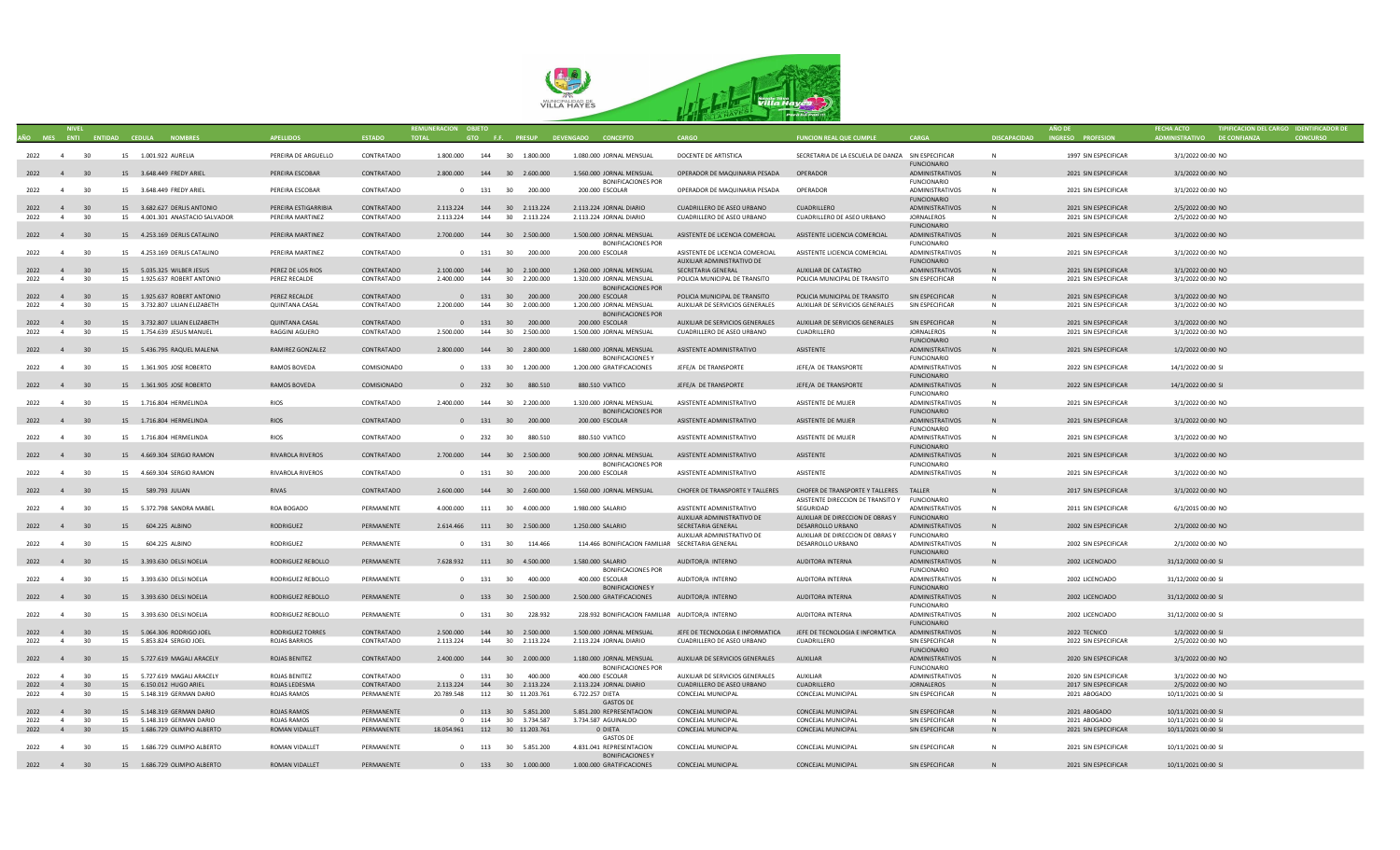

|                        |                |                 |    |                                                          |                                   |                          | REMUNERACION OBJETO |     |                                                 |                                                |                                                                                                   |                                                                         |                                              |                     |                                              |                                           | TIPIFICACION DEL CARGO IDENTIFICADOR DE |  |
|------------------------|----------------|-----------------|----|----------------------------------------------------------|-----------------------------------|--------------------------|---------------------|-----|-------------------------------------------------|------------------------------------------------|---------------------------------------------------------------------------------------------------|-------------------------------------------------------------------------|----------------------------------------------|---------------------|----------------------------------------------|-------------------------------------------|-----------------------------------------|--|
|                        | MES ENTI       | <b>ENTIDAD</b>  |    |                                                          |                                   | <b>ESTADO</b>            |                     |     | <b>PRESUP</b>                                   |                                                |                                                                                                   | <b>FUNCION REAL QUE CUMPLE</b>                                          | CARGA                                        | <b>DISCAPACIDAD</b> | <b>ESO PROFESIOI</b>                         | <b>ISTRATIVO DE CONFI</b>                 |                                         |  |
| 2022                   | $\sim$ 4       | 30              |    | 15 1.843.888 RAMON                                       | ROMERO GODOY                      | CONTRATADO               | 2.289.324           |     | 144 30 2.289.324                                | 1.373.594 JORNAL MENSUAL                       | SERENO MUNICIPAL                                                                                  | SERENO DEL TALLER                                                       | SERENO 1ER TURNO<br><b>FUNCIONARIO</b>       | -S                  | 2018 SIN ESPECIFICAR                         | 3/1/2022 00:00 NO                         |                                         |  |
| 2022 4 30              |                |                 |    | 15 5.171.460 LEILA VERONICA                              | ROMERO SANCHEZ                    | CONTRATADO               |                     |     | 2,500,000 144 30 2,500,000                      | 1.500.000 JORNAL MENSUAL                       | ASISTENTE ADMINISTRATIVO                                                                          | ASISTENTE<br>JEFE DEL DEPARTAMENTO DE OBRAS                             | <b>ADMINISTRATIVOS</b><br><b>FUNCIONARIO</b> |                     | 2022 SIN ESPECIFICAR                         | 5/1/2022 00:00 NO                         |                                         |  |
| 2022 4 30              |                |                 |    | 15 1.258.669 OSCAR DARIO                                 | ROUSSILLON NUÃfÂfÃ,Â'EZ           | PERMANENTE               |                     |     | 5.128.932 111 30 3.000.000                      | 1.480.000 SALARIO                              | JEFE/A DE OBRAS PUBLICAS Y PRIVADAS PUBLICAS Y PRIVADA                                            |                                                                         | <b>ADMINISTRATIVOS</b>                       | N                   | 1997 SIN ESPECIFICAR                         | 1/3/1997 00:00 SI                         |                                         |  |
|                        |                |                 |    |                                                          |                                   |                          |                     |     |                                                 | <b>BONIFICACIONES POR</b>                      |                                                                                                   | JEFE DEL DEPARTAMENTO DE OBRAS                                          | <b>FUNCIONARIO</b>                           | <b>N</b>            |                                              |                                           |                                         |  |
| 2022 4 30              |                |                 |    | 15 1.258.669 OSCAR DARIO                                 | ROUSSILLON NUÃfÂfÃ,Â'EZ           | PERMANENTE               |                     |     | 0 131 30 400.000                                | 400.000 ESCOLAR<br><b>BONIFICACIONESY</b>      | JEFE/A DE OBRAS PUBLICAS Y PRIVADAS PUBLICAS Y PRIVADA                                            | JEFE DEL DEPARTAMENTO DE OBRAS                                          | ADMINISTRATIVOS<br><b>FUNCIONARIO</b>        |                     | 1997 SIN ESPECIFICAR                         | 1/3/1997 00:00 SI                         |                                         |  |
| 2022 4                 |                | 30              |    | 15  1.258.669  OSCAR DARIO                               | ROUSSILLON NUÃfÂfÃ,Â'EZ           | PERMANENTE               |                     |     | 0 133 30 1.500.000                              | 1.500.000 GRATIFICACIONES                      | JEFE/A DE OBRAS PUBLICAS Y PRIVADAS PUBLICAS Y PRIVADA                                            | JEFE DEL DEPARTAMENTO DE OBRAS                                          | ADMINISTRATIVOS<br><b>FUNCIONARIO</b>        | N                   | 1997 SIN ESPECIFICAR                         | 1/3/1997 00:00 SI                         |                                         |  |
| 2022 4 30              |                |                 |    | 15  1.258.669  OSCAR DARIO                               | ROUSSILLON NUÃÃ,'EZ               | PERMANENTE               |                     |     | 0 131 30 228.932                                |                                                | 228.932 BONIFICACION FAMILIAR JEFE/A DE OBRAS PUBLICAS Y PRIVADAS PUBLICAS Y PRIVADA              |                                                                         | <b>ADMINISTRATIVOS</b>                       | N                   | 1997 SIN ESPECIFICAR                         | 1/3/1997 00:00 SI                         |                                         |  |
| 2022                   | $\overline{4}$ | 30              |    | 15 1.432.103 BLANCA ROSALBA                              | RUDAS DE GIMENEZ                  | PERMANENTE               | 2,800,000           |     | 111 30 2.800.000                                | 1.380.000 SALARIO                              | NOTIFICADOR/A                                                                                     | NOTIFICADORA DE LIQ. Y COBRANZAS ADMINISTRATIVOS                        | <b>FUNCIONARIO</b>                           | N                   | 1991 SIN ESPECIFICAR                         | 11/7/1994 00:00 NO                        |                                         |  |
| 2022 4                 |                | 30 <sup>2</sup> |    | 15 3.896.080 ANTONIO FACUNDO                             | RUIZ DIAZ                         | CONTRATADO               | 2.113.224           |     | 144 30 2.113.224                                | 2.113.224 JORNAL DIARIO                        | CUADRILLERO DE ASEO URBANO                                                                        | CUADRELLERO REMANSITO                                                   | JORNALEROS                                   | <b>N</b>            | 2022 SIN ESPECIFICAR                         | 2/5/2022 00:00 NO                         |                                         |  |
| 2022 4                 |                | 30              | 15 | 708.182 RAMON                                            | RUIZ DIAZ                         | CONTRATADO               | 3.100.000           |     | 144 30 3.100.000                                | 1.860.000 JORNAL MENSUAL                       | CHOFER DE TRANSPORTE Y TALLERES                                                                   | CHOFER DE MAQUINA PESADA                                                | <b>FUNCIONARIO</b><br><b>ADMINISTRATIVOS</b> | N                   | 2019 SIN ESPECIFICAR                         | 3/1/2022 00:00 NO                         |                                         |  |
|                        |                |                 |    |                                                          |                                   |                          |                     |     |                                                 |                                                |                                                                                                   |                                                                         | <b>FUNCIONARIO</b>                           |                     |                                              |                                           |                                         |  |
| 2022 4 30              |                |                 |    | 15 5.461.561 MARIA LAURA                                 | RUIZ DIAZ                         | CONTRATADO               | 3.200.000           |     | 144 30 3.200.000                                | 1.920.000 JORNAL MENSUAL                       | JEFE/A DE CULTURA Y TURISMO                                                                       | JEFA DE CULTURA Y TURISMO                                               | ADMINISTRATIVOS<br><b>FUNCIONARIO</b>        | <b>N</b>            | 2021 SIN ESPECIFICAR                         | 3/1/2022 00:00 SI                         |                                         |  |
| 2022 4                 |                | 30              |    | 15 3.215.370 HERMINIA EVANGELISTA                        | SALCEDO VARGAS                    | PERMANENTE               | 3.100.000           |     | 111 30 3.100.000                                | 1.530.000 SALARIO                              | ASISTENTE ADMINISTRATIVO                                                                          | <b>ASISTENTE</b>                                                        | ADMINISTRATIVOS                              | N                   | 2002 SIN ESPECIFICAR                         | 31/12/2002 00:00 NO                       |                                         |  |
| 2022 4                 |                | 30              |    | 15 2.843.748 EDIT DANIELA                                | SALDIVAR                          | PERMANENTE               |                     |     | 3.443.398 111 30 2.500.000                      | 1.230.000 SALARIO                              | AUXILIAR DE SERVICIOS GENERALES                                                                   | AUXILIAR DE SS. GG. DE LA JUNTA<br>MPAL.                                | <b>FUNCIONARIO</b><br><b>ADMINISTRATIVOS</b> |                     | 2003 SIN ESPECIFICAR                         | 24/4/2006 00:00 NO                        |                                         |  |
| 2022<br>$\overline{4}$ |                | 30              |    | 15 2.843.748 EDIT DANIELA                                | <b>SAI DIVAR</b>                  | PERMANENTE               |                     |     | 0 131 30 600.000                                | <b>BONIFICACIONES POR</b><br>600.000 ESCOLAR   | AUXILIAR DE SERVICIOS GENERALES                                                                   | AUXILIAR DE SS. GG. DE LA JUNTA<br>MPAI.                                | <b>FUNCIONARIO</b><br><b>ADMINISTRATIVOS</b> | N                   | 2003 SIN ESPECIFICAR                         | 24/4/2006 00:00 NO                        |                                         |  |
|                        |                |                 |    |                                                          |                                   |                          |                     |     |                                                 |                                                |                                                                                                   | AUXILIAR DE SS. GG. DE LA JUNTA                                         | <b>FUNCIONARIO</b>                           |                     |                                              |                                           |                                         |  |
| 2022 4 30              |                |                 |    | 15 2.843.748 EDIT DANIELA                                | SALDIVAR                          | PERMANENTE               |                     |     | 0 131 30 343.398                                |                                                | 343.398 BONIFICACION FAMILIAR AUXILIAR DE SERVICIOS GENERALES                                     | MPAI.                                                                   | ADMINISTRATIVOS<br><b>FUNCIONARIO</b>        | <b>N</b>            | 2003 SIN ESPECIFICAR                         | 24/4/2006 00:00 NO                        |                                         |  |
| 2022 4                 |                | 30              |    | 15 3.391.154 REINALDO                                    | SALINAS SERVIN                    | CONTRATADO               | 3.900.000           | 144 | 30 3.500.000                                    | 1.100.000 JORNAL MENSUAL                       | CHOFER DE TRANSPORTE Y TALLERES                                                                   | CHOFFR                                                                  | ADMINISTRATIVOS                              | N                   | 2021 SIN ESPECIFICAR                         | 3/1/2022 00:00 NO                         |                                         |  |
| 2022 4 30              |                |                 |    | 15 3.391.154 REINALDO                                    | SALINAS SERVIN                    | CONTRATADO               |                     |     | 0 131 30 400.000                                | <b>BONIFICACIONES POR</b><br>400.000 ESCOLAR   | CHOFER DE TRANSPORTE Y TALLERES                                                                   | <b>CHOFER</b>                                                           | <b>FUNCIONARIO</b><br>ADMINISTRATIVOS        | N                   | 2021 SIN ESPECIFICAR                         | 3/1/2022 00:00 NO                         |                                         |  |
|                        |                |                 |    |                                                          |                                   |                          |                     |     |                                                 |                                                |                                                                                                   |                                                                         | <b>FUNCIONARIO</b>                           |                     |                                              |                                           |                                         |  |
| 2022                   | $\overline{a}$ | 30              |    | 15 776.529 ROBERTO ISMAEL                                | SAMANIEGO BUENO                   | CONTRATADO               |                     |     | 2.800.000 144 30 2.800.000                      | 1.680.000 JORNAL MENSUAL                       | AUXILIAR DE SERVICIOS GENERALES                                                                   | AUXILIAR DE SERVICIOS GENERALES                                         | ADMINISTRATIVOS                              | <b>N</b>            | 2021 SIN ESPECIFICAR                         | 15/1/2022 00:00 NO                        |                                         |  |
| 2022 4 30              |                |                 |    | 15 4.838.334 EDUARDO                                     | SANTACRUZ                         | CONTRATADO               |                     |     | 2.113.224  144  30  2.113.224                   | 2.113.224 JORNAL DIARIO                        | CUADRILLERO DE ASEO URBANO                                                                        | CUADRILLERO                                                             | <b>JORNALEROS</b>                            |                     | 2021 SIN ESPECIFICAR                         | 2/5/2022 00:00 NO                         |                                         |  |
| 2022 4                 |                | 30              |    | 15 3.413.523 NELSON ROLANDO                              | SANTANDER CENTURION               | PERMANENTE               | 3.114.466           |     | 111 30 2.800.000                                | 1.400.000 SALARIO                              | SECRETARIO/A DE SECRETARIA GENERAL SECRETARIO DE LA JUNTA MUNICIPAL ADMINISTRATIVOS               |                                                                         | <b>FUNCIONARIO</b>                           | N                   | 1998 SIN ESPECIFICAR                         | 12/8/1998 00:00 SI                        |                                         |  |
|                        |                |                 |    |                                                          |                                   |                          |                     |     |                                                 | <b>BONIFICACIONES POR</b>                      |                                                                                                   |                                                                         | <b>FUNCIONARIO</b>                           |                     |                                              |                                           |                                         |  |
| 2022 4 30              |                |                 |    | 15 3.413.523 NELSON ROLANDO                              | SANTANDER CENTURION               | PERMANENTE               |                     |     | 0 131 30 200.000                                | 200.000 ESCOLAR                                | SECRETARIO/A DE SECRETARIA GENERAL SECRETARIO DE LA JUNTA MUNICIPAL ADMINISTRATIVOS               |                                                                         | <b>FUNCIONARIO</b>                           | <b>N</b>            | 1998 SIN ESPECIFICAR                         | 12/8/1998 00:00 SI                        |                                         |  |
| 2022                   | $\overline{a}$ | 30              |    | 15 3.413.523 NELSON ROLANDO                              | SANTANDER CENTURION               | PERMANENTE               |                     |     | 0 131 30 114.466                                |                                                | 114.466 BONIFICACION FAMILIAR SECRETARIO/A DE SECRETARIA GENERAL SECRETARIO DE LA JUNTA MUNICIPAL |                                                                         | ADMINISTRATIVOS                              | <b>NL</b>           | 1998 SIN ESPECIFICAR                         | 12/8/1998 00:00 SL                        |                                         |  |
|                        | $\overline{4}$ | 30              | 15 | 4.493.783 ISIDRO                                         | SAUCEDO ESTIGARRIBIA              | CONTRATADO               | 2.113.224           | 144 | 30 2.113.224                                    | 2.113.224 JORNAL DIARIO                        | CUADRILLERO DE ASEO URBANO                                                                        | CUADRILLERO                                                             | <b>JORNALEROS</b>                            | N                   | 2021 SIN ESPECIFICAR                         | 2/5/2022 00:00 NO                         |                                         |  |
| 2022                   | $\overline{4}$ | 30              |    | 15 4.109.500 IRMA ELIZABETH                              | SAUCEDO GONZALEZ                  | CONTRATADO               | 3.313.224           |     | 144 30 3.313.224                                | 2.113.224 JORNAL DIARIO                        | CUADRILLERO DE ASEO URBANO                                                                        | CUADRILLERO                                                             | <b>JORNALEROS</b>                            | N                   | 2022 SIN ESPECIFICAR                         | 2/5/2022 00:00 NO                         |                                         |  |
|                        |                |                 |    |                                                          |                                   |                          |                     |     |                                                 | <b>BONIFICACIONES POR</b>                      |                                                                                                   |                                                                         |                                              |                     |                                              |                                           |                                         |  |
| 2022 4 30              |                |                 |    | 15 4.109.500 IRMA ELIZABETH                              | SAUCEDO GONZALEZ                  | CONTRATADO               |                     |     | 0 131 30 1.200.000                              | 1.200.000 ESCOLAR                              | CUADRILLERO DE ASEO URBANO                                                                        | CUADRILLERO                                                             | JORNALEROS                                   |                     | 2022 SIN ESPECIFICAR                         | 2/5/2022 00:00 NO                         |                                         |  |
| 2022 4                 |                | 30              |    | 15 4.654.487 LETICIA ELIZABETH                           | SCHRIBERTSCHNIK ROMERO            | PERMANENTE               | 7.314.466           |     | 111 30 4.500.000                                | 2.250.000 SALARIO                              | TESORERO/A                                                                                        | JEFA DE TESORERIA                                                       | <b>FUNCIONARIO</b><br>ADMINISTRATIVOS        | N                   | 2021 LICENCIADO                              | 10/11/2021 00:00 SI                       |                                         |  |
|                        |                |                 |    |                                                          |                                   |                          |                     |     |                                                 | <b>BONIFICACIONES POR</b>                      |                                                                                                   |                                                                         | <b>FUNCIONARIO</b>                           |                     |                                              |                                           |                                         |  |
| 2022 4 30              |                |                 |    | 15 4.654.487 LETICIA ELIZABETH                           | SCHRIBERTSCHNIK ROMERO PERMANENTE |                          |                     |     | 0 131 30 200.000                                | 200.000 ESCOLAR<br><b>BONIFICACIONESY</b>      | TESORERO/A                                                                                        | JEFA DE TESORERIA                                                       | <b>ADMINISTRATIVOS</b><br><b>FUNCIONARIO</b> |                     | 2021 LICENCIADO                              | 10/11/2021 00:00 SI                       |                                         |  |
| 2022 4                 |                | 30              |    | 15 4.654.487 LETICIA ELIZABETH                           | SCHRIBERTSCHNIK ROMERO            | PERMANENTE               |                     |     | 0 133 30 2.500.000                              | 2.500.000 GRATIFICACIONES                      | TESORERO/A                                                                                        | JEFA DE TESORERIA                                                       | ADMINISTRATIVOS                              | N                   | 2021 LICENCIADO                              | 10/11/2021 00:00 SI                       |                                         |  |
| 2022 4 30              |                |                 |    | 15 4.654.487 LETICIA ELIZABETH                           | SCHRIBERTSCHNIK ROMERO PERMANENTE |                          |                     |     | 0 131 30 114.466                                | 114.466 BONIFICACION FAMILIAR TESORERO/A       |                                                                                                   | JEFA DE TESORERIA                                                       | <b>FUNCIONARIO</b><br>ADMINISTRATIVOS        | <b>N</b>            | 2021 LICENCIADO                              | 10/11/2021 00:00 SI                       |                                         |  |
| 2022 4                 |                | 30              |    | 15 2.087.577 ELIGIO DANIEL                               | SENA GAYOSO                       | CONTRATADO               |                     |     | 2.500.000 144 30 2.500.000                      | 2.500.000 JORNAL MENSUAL                       | DOCENTE DE ARTISTICA                                                                              | PROFESOR DE TEKONDO                                                     | <b>FUNCIONARIO</b><br>ADMINISTRATIVOS        | <b>N</b>            | 2022 SIN ESPECIFICAR                         | 28/3/2022 00:00 NO                        |                                         |  |
|                        |                |                 |    |                                                          |                                   |                          |                     |     |                                                 |                                                |                                                                                                   |                                                                         | <b>FUNCIONARIO</b>                           |                     |                                              |                                           |                                         |  |
| 2022 4                 |                | 30              |    | 15 1.024.981 FRANCISCA VIRINA                            | SILGUERO CHAMORRO                 | PERMANENTE               |                     |     | 2.500.000 111 30 2.500.000                      | 1.230.000 SALARIO<br><b>BONIFICACIONES Y</b>   | AUXILIAR DE SERVICIOS GENERALES<br>DIRECTOR/A DE LA UNIDAD OPERATIVA                              | AUXILIAR SS.GG DE LA JUNTA MPAL                                         | ADMINISTRATIVOS<br><b>FUNCIONARIO</b>        |                     | 2010 SIN ESPECIFICAR                         | 21/9/2010 00:00 NO                        |                                         |  |
| 2022                   | 4              | 30              |    | 15 4.308.749 JUAN PABLO                                  | SILGUERO ZARATE                   | COMISIONADO              |                     |     | 0 133 30 1.164.000                              | 1.164.000 GRATIFICACIONES                      | DE CONTRATACIONES                                                                                 | DIRECTOR UOC                                                            | ADMINISTRATIVOS                              | N                   | 2021 SIN ESPECIFICAR                         | 1/2/2022 00:00 SI                         |                                         |  |
| 2022 4 30              |                |                 |    | 15 1.213.442 ELADIO                                      | SIMBRON NUÃÃ,Â'EZ                 | PERMANENTE               |                     |     | 17.054.961  112  30  11.203.761                 | 0 DIETA                                        | CONCEJAL MUNICIPAL                                                                                | CONCEJAL MUNICIPAL                                                      | SIN ESPECIFICAR                              | N                   | 2021 SIN ESPECIFICAR                         | 10/11/2021 00:00 SI                       |                                         |  |
|                        |                |                 |    |                                                          |                                   |                          |                     |     |                                                 | <b>GASTOS DE</b>                               |                                                                                                   |                                                                         |                                              |                     |                                              |                                           |                                         |  |
| 2022<br>$\overline{4}$ |                | 30              |    | 15 1.213.442 ELADIO                                      | SIMBRON NUÃfÂfÃ,Â'EZ              | PERMANENTE               |                     |     | 0 113 30 5.851.200                              | 0 REPRESENTACION                               | CONCEIAL MUNICIPAL                                                                                | CONCEIAL MUNICIPAL                                                      | SIN ESPECIFICAR                              | N                   | 2021 SIN ESPECIFICAR                         | 10/11/2021 00:00 SI                       |                                         |  |
| 2022 4                 |                | 30              |    | 15 6.640.969 GLORIA ELIZABETH                            | SOILAN CABAÃÃ,Â'A                 | CONTRATADO               |                     |     | 1.000.000 144 30 1.000.000                      | 600.000 JORNAL MENSUAL                         | ASISTENTE ADMINISTRATIVO                                                                          | PROFESORA                                                               | <b>FUNCIONARIO</b><br>ADMINISTRATIVOS        | N                   | 2022 SIN ESPECIFICAR                         | 21/2/2022 00:00 NO                        |                                         |  |
| $\overline{4}$         |                | 30              |    |                                                          |                                   | PERMANENTE               | 3.114.466           |     |                                                 |                                                | ASISTENTE ADMINISTRATIVO DE TALENTO<br>HUMANO                                                     |                                                                         | <b>FUNCIONARIO</b>                           | N                   |                                              | 1/4/1997 00:00 NO                         |                                         |  |
| 2022                   |                |                 |    | 15 1.877.413 STHELA MARY                                 | <b>SOLIS PINHO</b>                |                          |                     |     | 111 30 2.800.000                                | 1.400.000 SALARIO<br><b>BONIFICACIONES POR</b> | ASISTENTE ADMINISTRATIVO DE TALENTO                                                               | ASISTENTE DE IMPUESTO INMOBILIARIO ADMINISTRATIVOS                      | <b>FUNCIONARIO</b>                           |                     | 1997 SIN ESPECIFICAR                         |                                           |                                         |  |
| 2022 4                 |                | 30              |    | 15 1.877.413 STHELA MARY                                 | <b>SOLIS PINHO</b>                | PERMANENTE               |                     |     | 0 131 30 200.000                                | 200.000 ESCOLAR                                | HUMANO<br>ASISTENTE ADMINISTRATIVO DE TALENTO                                                     | ASISTENTE DE IMPUESTO INMOBILIARIO ADMINISTRATIVOS                      | <b>FUNCIONARIO</b>                           | N                   | 1997 SIN ESPECIFICAR                         | 1/4/1997 00:00 NO                         |                                         |  |
| 2022                   | 4              | 30              |    | 15 1.877.413 STHELA MARY                                 | <b>SOLIS PINHO</b>                | PERMANENTE               |                     |     | 0 131 30 114.466                                | 114.466 BONIFICACION FAMILIAR HUMANO           |                                                                                                   | ASISTENTE DE IMPUESTO INMOBILIARIO ADMINISTRATIVOS                      |                                              | N                   | 1997 SIN ESPECIFICAR                         | 1/4/1997 00:00 NO                         |                                         |  |
|                        |                |                 |    |                                                          |                                   |                          |                     |     |                                                 |                                                |                                                                                                   |                                                                         | <b>FUNCIONARIO</b>                           |                     |                                              |                                           |                                         |  |
| $2022 \t 4$<br>2022 4  |                | 30<br>30        |    | 15 2.335.507 MIGUEL ÃfÂfÃ, ÂNGEL<br>15 2.956.861 ARNALDO | SOSA<br>SOSA OZUNA                | PERMANENTE<br>PERMANENTE | 17.054.961          |     | 2.500.000 111 30 2.500.000<br>112 30 11.203.761 | 1.250.000 SALARIO<br>6.722.257 DIETA           | OPERADOR DE MAQUINARIA PESADA<br>CONCEJAL MUNICIPAL                                               | OPERADOR DE TRANSPORTE Y TALLERES ADMINISTRATIVOS<br>CONCEJAL MUNICIPAL | SIN ESPECIFICAR                              | N                   | 2007 SIN ESPECIFICAR<br>2021 SIN ESPECIFICAR | 16/7/2009 00:00 NO<br>10/11/2021 00:00 SI |                                         |  |
|                        |                |                 |    |                                                          |                                   |                          |                     |     |                                                 |                                                |                                                                                                   |                                                                         |                                              |                     |                                              |                                           |                                         |  |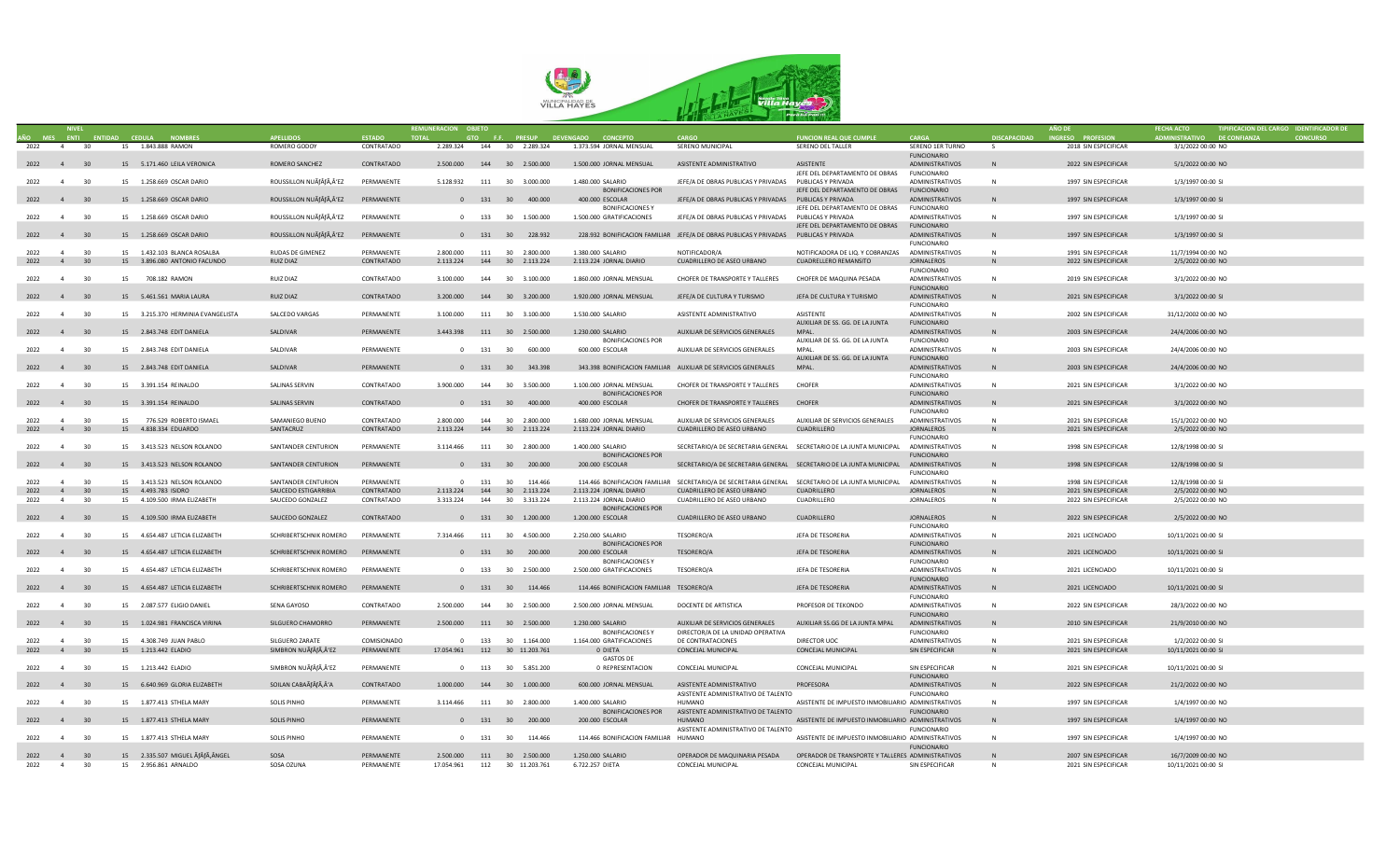

|           |                |    |                                                  |                          |               | REMUNERACION OBJETO           |     |            |                               |                                                       |                                                                                  |                                                  |                        |                     |                      |                             | TIPIFICACION DEL CARGO IDENTIFICADOR DE |
|-----------|----------------|----|--------------------------------------------------|--------------------------|---------------|-------------------------------|-----|------------|-------------------------------|-------------------------------------------------------|----------------------------------------------------------------------------------|--------------------------------------------------|------------------------|---------------------|----------------------|-----------------------------|-----------------------------------------|
|           |                |    | AÑO MES ENTI ENTIDAD CEDULA NOMBRES              | <b>APELLIDOS</b>         | <b>ESTADO</b> | <b>TOTAL</b>                  |     |            |                               | GTO F.F. PRESUP DEVENGADO CONCEPTO                    | CARGO                                                                            | <b>FUNCION REAL QUE CUMPLE</b>                   | <b>CARGA</b>           | <b>DISCAPACIDAD</b> | INGRESO PROFESION    | ADMINISTRATIVO DE CONFIANZA | <b>CONCURSO</b>                         |
|           |                |    |                                                  |                          |               |                               |     |            |                               | <b>GASTOS DE</b>                                      |                                                                                  |                                                  |                        |                     |                      |                             |                                         |
| 2022 4 30 |                |    | 15 2.956.861 ARNALDO                             | SOSA OZUNA               | PERMANENTE    |                               |     |            |                               | 0 113 30 5.851.200 5.851.200 REPRESENTACION           | CONCEJAL MUNICIPAL                                                               | CONCEJAL MUNICIPAL                               | SIN ESPECIFICAR        | $\mathsf{N}$        | 2021 SIN ESPECIFICAR | 10/11/2021 00:00 SI         |                                         |
|           |                |    |                                                  |                          |               |                               |     |            |                               |                                                       | AUXILIAR DEL CENTRO DE OPERACIONES                                               |                                                  |                        |                     |                      |                             |                                         |
| 2022 4    |                | 30 | 15 6.157.239 DIEGO DE JESUS                      | SOSA ZELADA              | CONTRATADO    | 2.900.000                     |     |            | 144 30 2.500,000              | 1.500.000 JORNAL MENSUAL                              | DE EMERGENCIA - COE                                                              | AUXILIAR                                         | SIN ESPECIFICAR        | N                   | 2021 SIN ESPECIFICAR | 3/1/2022 00:00 NO           |                                         |
|           |                |    |                                                  |                          |               |                               |     |            |                               | <b>BONIFICACIONES POR</b>                             | AUXILIAR DEL CENTRO DE OPERACIONES                                               |                                                  |                        |                     |                      |                             |                                         |
|           | 2022 4 30      |    | 15 6.157.239 DIEGO DE JESUS                      | SOSA ZELADA              | CONTRATADO    |                               |     |            | 131 30 400.000                | 400.000 ESCOLAR                                       | DE EMERGENCIA - COE                                                              | <b>AUXILIAR</b>                                  | SIN ESPECIFICAR        | N                   | 2021 SIN ESPECIFICAR | 3/1/2022 00:00 NO           |                                         |
|           |                |    |                                                  |                          |               |                               |     |            |                               |                                                       | AUXILIAR DEL CENTRO DE OPERACIONES                                               |                                                  | <b>FUNCIONARIO</b>     |                     |                      |                             |                                         |
| 2022      | $\overline{4}$ | 30 | 15 5.307.230 MARCOS MOISES BAUTISTA              | SOSA ZELADA              | CONTRATADO    | 2.000.000                     | 144 |            | 30 2.000.000                  | 623.077 JORNAL MENSUAL                                | DE EMERGENCIA - COE                                                              | AUXILIAR                                         | ADMINISTRATIVOS        | $\mathbb{N}$        | 2021 SIN ESPECIFICAR | 3/1/2022 00:00 NO           |                                         |
|           | 2022 4 30      |    | 15 3.468.649 GUSTAVO ADOLFO                      | TOÃfÂfÃ,Â'ANEZ FLORENTIN | CONTRATADO    | 1.937.122                     |     |            | 144 30 1.937.122              | 1.937.122 JORNAL DIARIO                               | CUADRILLERO DE ASEO URBANO                                                       | CUADRILLERO                                      | <b>JORNALEROS</b>      | N                   | 2020 SIN ESPECIFICAR | 2/5/2022 00:00 NO           |                                         |
|           |                |    |                                                  |                          |               |                               |     |            |                               |                                                       |                                                                                  | ASISTENTE DE LA DIRECCION DE                     | <b>FUNCIONARIO</b>     |                     |                      |                             |                                         |
| 2022      | 4              | 30 | 15 4.501.375 NANCY MAGALI                        | TORALES DE DA SILVA      | CONTRATADO    | 2,400,000                     |     |            | 144 30 2.000.000              | 1.200.000 JORNAL MENSUAL                              | ASISTENTE ADMINISTRATIVO                                                         | <b>TRANSITO</b>                                  | ADMINISTRATIVOS        | N                   | 2021 SIN ESPECIFICAR | 3/1/2022 00:00 NO           |                                         |
|           |                |    |                                                  |                          |               |                               |     |            |                               | <b>BONIFICACIONES POR</b>                             |                                                                                  | ASISTENTE DE LA DIRECCION DE                     | <b>FUNCIONARIO</b>     |                     |                      |                             |                                         |
| 2022 4    |                | 30 | 15 4.501.375 NANCY MAGALI                        | TORALES DE DA SILVA      | CONTRATADO    |                               |     |            | 0 131 30 400.000              | 400.000 ESCOLAR                                       | ASISTENTE ADMINISTRATIVO                                                         | TRANSITO                                         | <b>ADMINISTRATIVOS</b> | N                   | 2021 SIN ESPECIFICAR | 3/1/2022 00:00 NO           |                                         |
|           |                |    |                                                  |                          |               |                               |     |            |                               |                                                       | JEFE/A DE LICENCIA COMERCIAL E                                                   |                                                  | <b>FUNCIONARIO</b>     |                     |                      |                             |                                         |
| 2022      | $\overline{4}$ | 30 | 15 1.235.633 LORENZA                             | <b>TORALES SUAREZ</b>    | PERMANENTE    | 6.328.932                     |     |            | 111 30 4.000.000              | 1.980.000 SALARIO                                     | INSPECTORIA DE COMERCIO                                                          | JEFE                                             | ADMINISTRATIVOS        | N                   | 1997 SIN ESPECIFICAR | 11/9/1998 00:00 SI          |                                         |
|           |                |    |                                                  |                          |               |                               |     |            |                               | <b>BONIFICACIONES POR</b>                             | JEFE/A DE LICENCIA COMERCIAL E                                                   |                                                  | <b>FUNCIONARIO</b>     |                     |                      |                             |                                         |
|           | 2022 4 30      |    | 15 1.235.633 LORENZA                             | <b>TORALES SUAREZ</b>    | PERMANENTE    |                               |     |            | 0 131 30 400.000              | 400.000 ESCOLAR                                       | INSPECTORIA DE COMERCIO                                                          | JEFE                                             | ADMINISTRATIVOS        | N                   | 1997 SIN ESPECIFICAR | 11/9/1998 00:00 SI          |                                         |
|           |                |    |                                                  |                          |               |                               |     |            |                               | <b>BONIFICACIONES Y</b>                               | JEFE/A DE LICENCIA COMERCIAL E                                                   |                                                  | <b>FUNCIONARIO</b>     |                     |                      |                             |                                         |
| 2022      | $\overline{a}$ | 30 | 15 1.235.633 LORENZA                             | <b>TORALES SUAREZ</b>    | PERMANENTE    | $\Omega$                      | 133 |            | 30 1.700.000                  | 1.700.000 GRATIFICACIONES                             | INSPECTORIA DE COMERCIO                                                          | JEFE                                             | ADMINISTRATIVOS        | N                   | 1997 SIN ESPECIFICAR | 11/9/1998 00:00 SI          |                                         |
|           |                |    |                                                  |                          |               |                               |     |            |                               |                                                       | JEFE/A DE LICENCIA COMERCIAL E                                                   |                                                  | <b>FUNCIONARIO</b>     |                     |                      |                             |                                         |
|           | 2022 4 30      |    | 15 1.235.633 LORENZA                             | <b>TORALES SUAREZ</b>    | PERMANENTE    |                               |     |            | 0 131 30 228.932              | 228.932 BONIFICACION FAMILIAR INSPECTORIA DE COMERCIO |                                                                                  | <b>JEFE</b>                                      | ADMINISTRATIVOS        | N                   | 1997 SIN ESPECIFICAR | 11/9/1998 00:00 SI          |                                         |
|           |                |    |                                                  |                          |               |                               |     |            |                               |                                                       |                                                                                  | CONSEJERA DE LA CONSEJERIA DE LA                 |                        |                     |                      |                             |                                         |
| 2022      | $\overline{4}$ | 30 | 15 5.081.742 SANDRA PAULA                        | <b>TORRES COLMAN</b>     | PERMANENTE    | 5.328.932  111  30  4.000.000 |     |            |                               | 2.000.000 SALARIO                                     | CONSEJERA/O DE CODENI                                                            | NIÃÃ,Â'EZ Y ADOLESCENCIA                         | SIN ESPECIFICAR        | N                   | 2021 ABOGADO         | 18/11/2021 00:00 SI         |                                         |
|           |                |    |                                                  |                          |               |                               |     |            |                               | <b>BONIFICACIONES POR</b>                             |                                                                                  | CONSEJERA DE LA CONSEJERIA DE LA                 |                        |                     |                      |                             |                                         |
| 2022 4    |                | 30 | 15 5.081.742 SANDRA PAULA                        | <b>TORRES COLMAN</b>     | PERMANENTE    |                               |     |            | 0 131 30 400.000              | 400.000 ESCOLAR                                       | CONSEJERA/O DE CODENI                                                            | NIÃfÂfÃ,Â'EZ Y ADOLESCENCIA                      | SIN ESPECIFICAR        | N                   | 2021 ABOGADO         | 18/11/2021 00:00 SI         |                                         |
|           |                |    |                                                  |                          |               |                               |     |            |                               | <b>BONIFICACIONESY</b>                                |                                                                                  | CONSEJERA DE LA CONSEJERIA DE LA                 |                        |                     |                      |                             |                                         |
| 2022      | $\overline{4}$ | 30 | 15 5.081.742 SANDRA PAULA                        | <b>TORRES COLMAN</b>     | PERMANENTE    |                               |     |            | 0 133 30 700.000              | 700.000 GRATIFICACIONES                               | CONSEJERA/O DE CODENI                                                            | NIÃfÂfÃ,Â'EZ Y ADOLESCENCIA                      | SIN ESPECIFICAR        | N                   | 2021 ABOGADO         | 18/11/2021 00:00 SI         |                                         |
|           |                |    |                                                  |                          |               |                               |     |            |                               |                                                       |                                                                                  | CONSEJERA DE LA CONSEJERIA DE LA                 |                        |                     |                      |                             |                                         |
|           | 2022 4 30      |    | 15 5.081.742 SANDRA PAULA                        | <b>TORRES COLMAN</b>     | PERMANENTE    |                               |     |            | 0 131 30 228.932              | 228.932 BONIFICACION FAMILIAR CONSEJERA/O DE CODENI   |                                                                                  | NIÃfÂfÃ,Â'EZ Y ADOLESCENCIA                      | SIN ESPECIFICAR        | N                   | 2021 ABOGADO         | 18/11/2021 00:00 SI         |                                         |
|           |                |    |                                                  |                          |               |                               |     |            |                               |                                                       |                                                                                  | CONSEJERA DE LA CONSEJERIA DE LA                 |                        |                     |                      |                             |                                         |
| 2022      | $\overline{a}$ | 30 | 15 5.081.742 SANDRA PAULA                        | <b>TORRES COLMAN</b>     | PERMANENTE    |                               |     | $0$ 232 30 | 880.510                       | 880.510 VIATICO                                       | CONSEJERA/O DE CODENI                                                            | NIÃfÂfÃ,Â'EZ Y ADOLESCENCIA                      | SIN ESPECIFICAR        | N                   | 2021 ABOGADO         | 18/11/2021 00:00 SI         |                                         |
|           | 2022 4 30      |    | 15 558.613 RAMOS                                 | VALDEZ                   | PERMANENTE    | 2.500.000 111 30 2.500.000    |     |            |                               | 1.250.000 SALARIO                                     | SERENO MUNICIPAL                                                                 | SERENO DEL EDIFICIO MUNICIPAL                    | SIN ESPECIFICAR        | N                   | 1997 SIN ESPECIFICAR | 1/2/1997 00:00 NO           |                                         |
|           |                |    |                                                  |                          |               |                               |     |            |                               |                                                       |                                                                                  |                                                  | <b>FUNCIONARIO</b>     |                     |                      |                             |                                         |
| 2022      | $\overline{4}$ | 30 | 15 2.538.492 NORMA CELESTINA                     | VALDEZ ENCISO            | CONTRATADO    | 2.000.000                     |     |            | 144 30 2.000.000              | 1.200.000 JORNAL MENSUAL                              | AUXILIAR DE SERVICIOS GENERALES                                                  | <b>AUXILIAR</b>                                  | ADMINISTRATIVOS        | N                   | 2021 SIN ESPECIFICAR | 3/1/2022 00:00 NO           |                                         |
|           |                |    |                                                  |                          |               |                               |     |            |                               |                                                       |                                                                                  |                                                  | <b>FUNCIONARIO</b>     |                     |                      |                             |                                         |
| 2022 4    |                | 30 | 15 5.773.569 MAYRA VANESSA                       | VALDEZ LOPEZ             | CONTRATADO    | 2.800.000                     |     |            | 144 30 2.800.000              | 1.680.000 JORNAL MENSUAL                              | CAJERA/O                                                                         | CAJERA                                           | ADMINISTRATIVOS        | N                   | 2021 SIN ESPECIFICAR | 3/1/2022 00:00 SI           |                                         |
|           |                |    |                                                  |                          |               |                               |     |            |                               |                                                       |                                                                                  |                                                  | <b>FUNCIONARIO</b>     |                     |                      |                             |                                         |
| 2022      | $\overline{4}$ | 30 | 15 3.759.617 ANDRES RODRIGO                      | VALENZUELA VERA          | PERMANENTE    | 7.314.466                     |     |            | 111 30 4.500.000              | 2.250.000 SALARIO                                     | SECRETARIO GENERAL MUNICIPAL                                                     |                                                  | ADMINISTRATIVOS        | $\mathbb N$         | 2021 SIN ESPECIFICAR | 10/11/2021 00:00 SI         |                                         |
|           |                |    |                                                  |                          |               |                               |     |            |                               | <b>BONIFICACIONES POR</b>                             |                                                                                  |                                                  | <b>FUNCIONARIO</b>     |                     |                      |                             |                                         |
|           | 2022 4 30      |    | 15 3.759.617 ANDRES RODRIGO                      | VALENZUELA VERA          | PERMANENTE    |                               |     |            | 0 131 30 200.000              | 200,000 ESCOLAR                                       | SECRETARIO GENERAL MUNICIPAL                                                     |                                                  | ADMINISTRATIVOS        | N <sub>N</sub>      | 2021 SIN ESPECIFICAR | 10/11/2021 00:00 SI         |                                         |
|           |                |    |                                                  |                          |               |                               |     |            |                               | <b>BONIFICACIONES Y</b>                               |                                                                                  |                                                  | <b>FUNCIONARIO</b>     |                     |                      |                             |                                         |
| 2022      | $\overline{a}$ | 30 | 15 3.759.617 ANDRES RODRIGO                      | VALENZUELA VERA          | PFRMANFNTF    |                               |     |            | 0 133 30 2.500.000            | 2.500.000 GRATIFICACIONES                             | SECRETARIO GENERAL MUNICIPAL                                                     |                                                  | ADMINISTRATIVOS        | N                   | 2021 SIN ESPECIFICAR | 10/11/2021 00:00 SI         |                                         |
|           |                |    |                                                  |                          |               |                               |     |            |                               |                                                       |                                                                                  |                                                  | <b>FUNCIONARIO</b>     |                     |                      |                             |                                         |
| 2022 4    |                | 30 | 15 3.759.617 ANDRES RODRIGO                      | VALENZUELA VERA          | PERMANENTE    |                               |     |            | 0 131 30 114.466              |                                                       | 114.466 BONIFICACION FAMILIAR SECRETARIO GENERAL MUNICIPAL                       |                                                  | ADMINISTRATIVOS        | N                   | 2021 SIN ESPECIFICAR | 10/11/2021 00:00 SI         |                                         |
|           |                |    |                                                  |                          |               |                               |     |            |                               |                                                       |                                                                                  |                                                  | <b>FUNCIONARIO</b>     |                     |                      |                             |                                         |
| 2022      | $\overline{4}$ | 30 | 15 1.373.392 ARNALDO RAMON                       | VARGAS                   | CONTRATADO    | 2.889.324                     | 144 |            | 30 2.289.324                  | 1.373.594 JORNAL MENSUAL                              | SERENO MUNICIPAL                                                                 | SERENO DE LA JUNTA MUNICIPAL                     | ADMINISTRATIVOS        | <b>N</b>            | 2020 SIN ESPECIFICAR | 3/1/2022 00:00 NO           |                                         |
|           |                |    |                                                  |                          |               |                               |     |            |                               | <b>BONIFICACIONES POR</b>                             |                                                                                  |                                                  | <b>FUNCIONARIO</b>     |                     |                      |                             |                                         |
|           | 2022 4 30      |    | 15 1.373.392 ARNALDO RAMON                       | VARGAS                   | CONTRATADO    |                               |     |            | 0 131 30 600.000              | 600.000 ESCOLAR                                       | SERENO MUNICIPAL                                                                 | SERENO DE LA JUNTA MUNICIPAL                     | ADMINISTRATIVOS        | N                   | 2020 SIN ESPECIFICAR | 3/1/2022 00:00 NO           |                                         |
|           |                |    |                                                  |                          |               |                               |     |            |                               |                                                       |                                                                                  | ASITENTE DE LA DIRECCION DE                      | AGENTE DE TRANSITO     |                     |                      |                             |                                         |
| 2022      | 4 <sup>1</sup> | 30 | 15 796.709 LUCIO CESAR                           | VAZQUEZ GAUNA            | CONTRATADO    | 3.200.000                     |     |            | 144 30 2.800.000              | 1.660.000 JORNAL MENSUAL                              | ASISTENTE ADMINISTRATIVO                                                         | TRANSITO                                         | <b>TURNO TARDE</b>     | N                   | 2016 SIN ESPECIFICAR | 17/1/2022 00:00 NO          |                                         |
|           |                |    |                                                  |                          |               |                               |     |            |                               | <b>BONIFICACIONES POR</b>                             |                                                                                  | ASITENTE DE LA DIRECCION DE                      | AGENTE DE TRANSITO     |                     |                      |                             |                                         |
|           | 2022 4 30      |    | 15 796.709 LUCIO CESAR                           | VAZQUEZ GAUNA            | CONTRATADO    |                               |     |            | 0 131 30 400.000              | 400.000 ESCOLAR                                       | ASISTENTE ADMINISTRATIVO                                                         | TRANSITO                                         | <b>TURNO TARDE</b>     | $\mathsf{N}$        | 2016 SIN ESPECIFICAR | 17/1/2022 00:00 NO          |                                         |
|           |                |    |                                                  |                          |               |                               |     |            |                               |                                                       |                                                                                  |                                                  | <b>FUNCIONARIO</b>     |                     |                      |                             |                                         |
| 2022 4    |                | 30 | 15  1.361.917  PORFIRIO                          | VAZQUEZ SANDOVAL         | PERMANENTE    | 5.700.000 111 30 4.000.000    |     |            |                               | 1.280.000 SALARIO                                     | DIRECTOR/A SEGURIDAD Y TRANSITO                                                  | DIRECTOR DE SEGURIDAD Y TRANSITO ADMINISTRATIVOS |                        | N                   | 1991 SIN ESPECIFICAR | 5/7/1994 00:00 SI           |                                         |
|           |                |    |                                                  |                          |               |                               |     |            |                               | <b>BONIFICACIONESY</b>                                |                                                                                  |                                                  | <b>FUNCIONARIO</b>     |                     |                      |                             |                                         |
| 2022 4    |                | 30 | 15  1.361.917  PORFIRIO                          | VAZQUEZ SANDOVAL         | PERMANENTE    |                               |     |            | 133 30 1.700.000              | 1.700.000 GRATIFICACIONES                             | DIRECTOR/A SEGURIDAD Y TRANSITO DIRECTOR DE SEGURIDAD Y TRANSITO ADMINISTRATIVOS |                                                  |                        | N                   | 1991 SIN ESPECIFICAR | 5/7/1994 00:00 SI           |                                         |
|           |                |    |                                                  |                          |               |                               |     |            |                               |                                                       | AUXILIAR ADMINISTRATIVO DE                                                       |                                                  | <b>FUNCIONARIO</b>     |                     |                      |                             |                                         |
| 2022      | $\overline{4}$ | 30 | 15 4.854.256 ISAAC VALENTIN                      | VELAZQUEZ AGUILERA       | CONTRATADO    | 2.600.000                     | 144 |            | 30 2.600.000                  | 1.560.000 JORNAL MENSUAL                              | SECRETARIA GENERAL                                                               | AUXILIAR DE SECRETARIA GENERAL                   | ADMINISTRATIVOS        | $\mathbb{N}$        | 2020 SIN ESPECIFICAR | 1/2/2022 00:00 NO           |                                         |
|           |                |    |                                                  |                          |               |                               |     |            |                               |                                                       |                                                                                  |                                                  | <b>FUNCIONARIO</b>     |                     |                      |                             |                                         |
|           | 2022 4 30      |    | 15 3.672.228 ROSANA VANESSA GUADALUPE            | VELAZTIQUI               | CONTRATADO    |                               |     |            | 4.200.000 144 30 4.000.000    | 2.400.000 JORNAL MENSUAL                              | JEFE/A DE MUJER                                                                  | JEFA DEL DPTO DE MUJER                           | <b>ADMINISTRATIVOS</b> | N                   | 2021 LICENCIADO      | 3/1/2022 00:00 SI           |                                         |
|           |                |    |                                                  |                          |               |                               |     |            |                               | <b>BONIFICACIONES POR</b>                             |                                                                                  |                                                  | <b>FUNCIONARIO</b>     |                     |                      |                             |                                         |
| 2022      | $\sim$ 4       | 30 | 15 3.672.228 ROSANA VANESSA GUADALUPE            | VELAZTIQUI               | CONTRATADO    |                               | 131 |            | 30 200.000                    | 200.000 ESCOLAR                                       | JEFE/A DE MUJER                                                                  | JEFA DEL DPTO DE MUJER                           | ADMINISTRATIVOS        | $\mathbb N$         | 2021 LICENCIADO      | 3/1/2022 00:00 SI           |                                         |
|           |                |    |                                                  |                          |               |                               |     |            |                               |                                                       |                                                                                  |                                                  | <b>FUNCIONARIO</b>     |                     |                      |                             |                                         |
|           | 2022 4 30      |    | 15 3.672.228 ROSANA VANESSA GUADALUPE VELAZTIQUI |                          | CONTRATADO    |                               |     |            | 0 232 30 880.510              | 880,510 VIATICO                                       | <b>IFFF/A DF MUJFR</b>                                                           | JEFA DEL DPTO DE MUJER                           | ADMINISTRATIVOS        | N                   | 2021 LICENCIADO      | 3/1/2022 00:00 SI           |                                         |
|           |                |    |                                                  |                          |               |                               |     |            |                               |                                                       |                                                                                  |                                                  | <b>FUNCIONARIO</b>     |                     |                      |                             |                                         |
| 2022      | $\overline{a}$ | 30 | 15 3.000.187 ANGEL                               | VFRA                     | CONTRATADO    | 2.289.324                     | 144 |            | 30 2.289.324                  | 1.373.594 IORNAI MENSUAL                              | SERENO MUNICIPAL                                                                 | SERENO IUNTA MUNICIPAL                           | ADMINISTRATIVOS        | <b>N</b>            | 2020 SIN ESPECIFICAR | 3/1/2022 00:00 NO           |                                         |
|           |                |    |                                                  |                          |               |                               |     |            |                               |                                                       |                                                                                  |                                                  | <b>FUNCIONARIO</b>     |                     |                      |                             |                                         |
|           | 2022 4 30      |    | 15 4.517.188 VICTOR MANUEL                       | <b>VERA ROA</b>          | PERMANENTE    |                               |     |            | 7.628.932  111  30  4.500.000 | 2.250.000 SALARIO                                     | DIRECTOR/A DE TRIBUTACION                                                        | DIRECTOR DE TRIBUTACION                          | ADMINISTRATIVOS        | N <sub>N</sub>      | 2021 SIN ESPECIFICAR | 10/11/2021 00:00 SI         |                                         |
|           |                |    |                                                  |                          |               |                               |     |            |                               | <b>BONIFICACIONES POR</b>                             |                                                                                  |                                                  | <b>FUNCIONARIO</b>     |                     |                      |                             |                                         |
|           | 2022 4 30      |    | 15 4.517.188 VICTOR MANUEL                       | <b>VERA ROA</b>          | PERMANENTE    |                               |     | $0$ 131 30 | 400.000                       | 400.000 ESCOLAR                                       | DIRECTOR/A DE TRIBUTACION                                                        | DIRECTOR DE TRIBUTACION                          | ADMINISTRATIVOS        |                     | 2021 SIN ESPECIFICAR | 10/11/2021 00:00 SI         |                                         |
|           |                |    |                                                  |                          |               |                               |     |            |                               |                                                       |                                                                                  |                                                  |                        |                     |                      |                             |                                         |